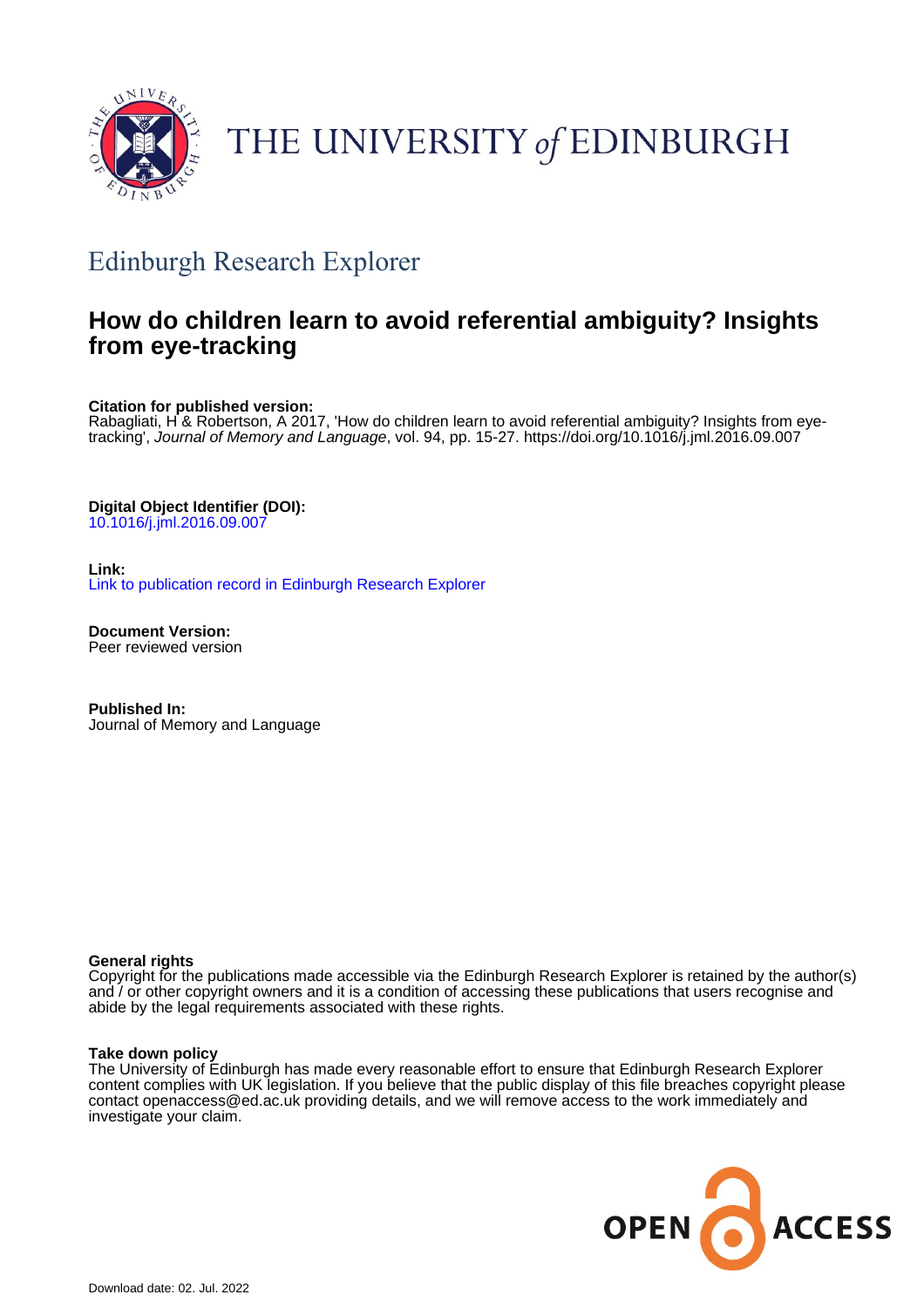How do children learn to avoid referential ambiguity? Insights from eye-tracking.

Hugh Rabagliati and Alexander Robertson

School of Philosophy, Psychology and Language Sciences

University of Edinburgh

Please address correspondence to:

Hugh Rabagliati

School of Philosophy, Psychology and Language Sciences

University of Edinburgh

Edinburgh

EH8 9JZ

hugh.rabagliati@ed.ac.uk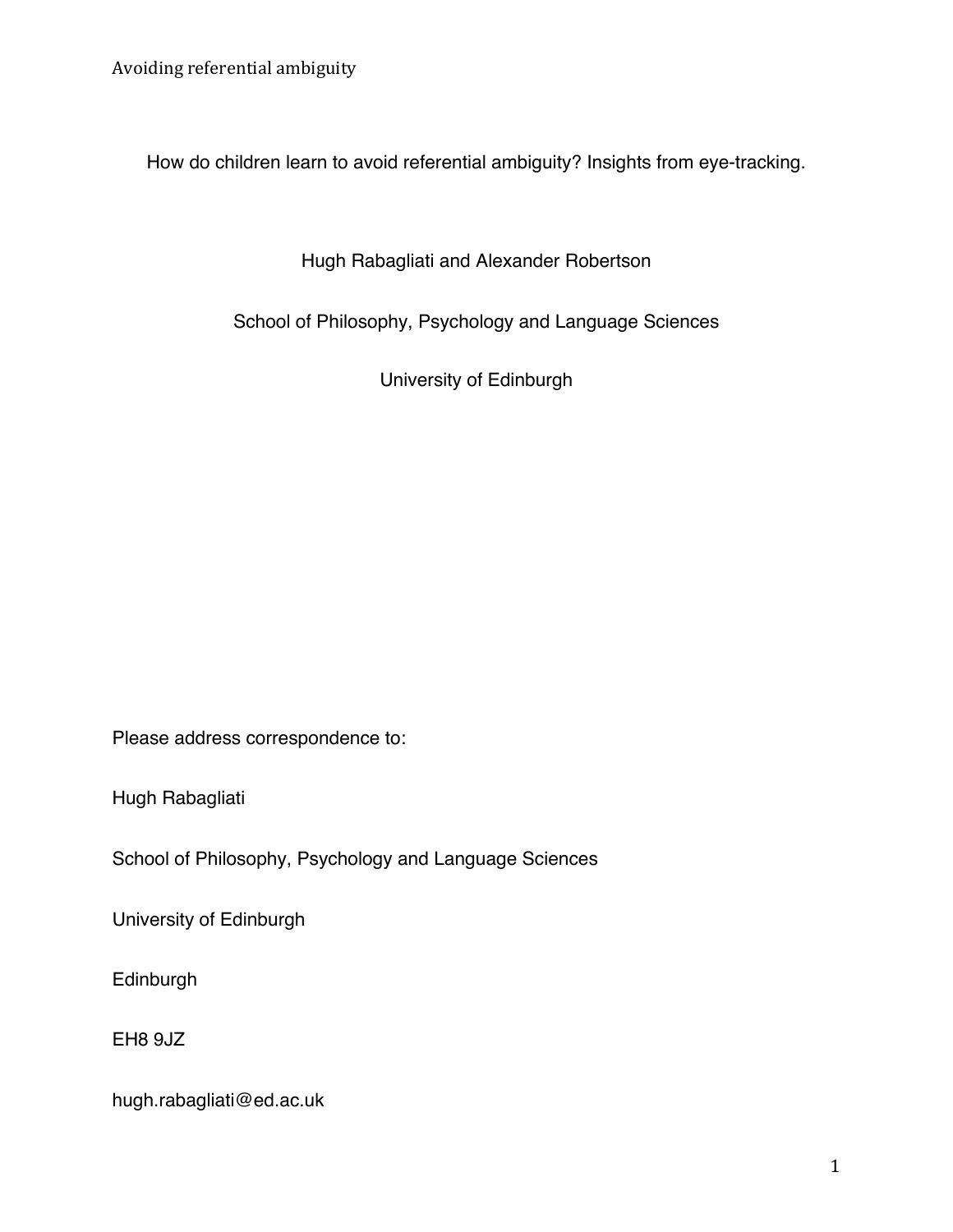Children have considerable difficulty producing informative and unambiguous referring expressions, a fact that still lacks a full explanation. Potential insight can come from psycholinguistic models of ambiguity avoidance in adults, which suggest that, before describing any scene, speakers pro-actively monitor for some -- but not all -- types of potential ambiguity, and then subsequently monitor whether their just-produced expression provides an ambiguous description. Our experiments used eye tracking to assess the developing roles of these skills in children's referential communication. Experiment 1 shows that adults' eye movements can index the processes of both proactive and self-monitoring. Experiments 2 and 3 show that children ( $n = 110$ ) typically do not pro-actively monitor for potential ambiguity, although they do show evidence of proactive monitoring on the occasions when they produce informative expressions. However, we do find evidence that children consistently monitor their own descriptions for ambiguity, even though they rarely correct their utterances. We propose that the process of self-monitoring might act as a learning signal, that guides children as they acquire the ability to monitor pro-actively.

**Keywords**: Referential communication, language production, development, eye tracking, ambiguity

Note that data and analysis scripts can be found at: https://github.com/hughrabagliati/ETRef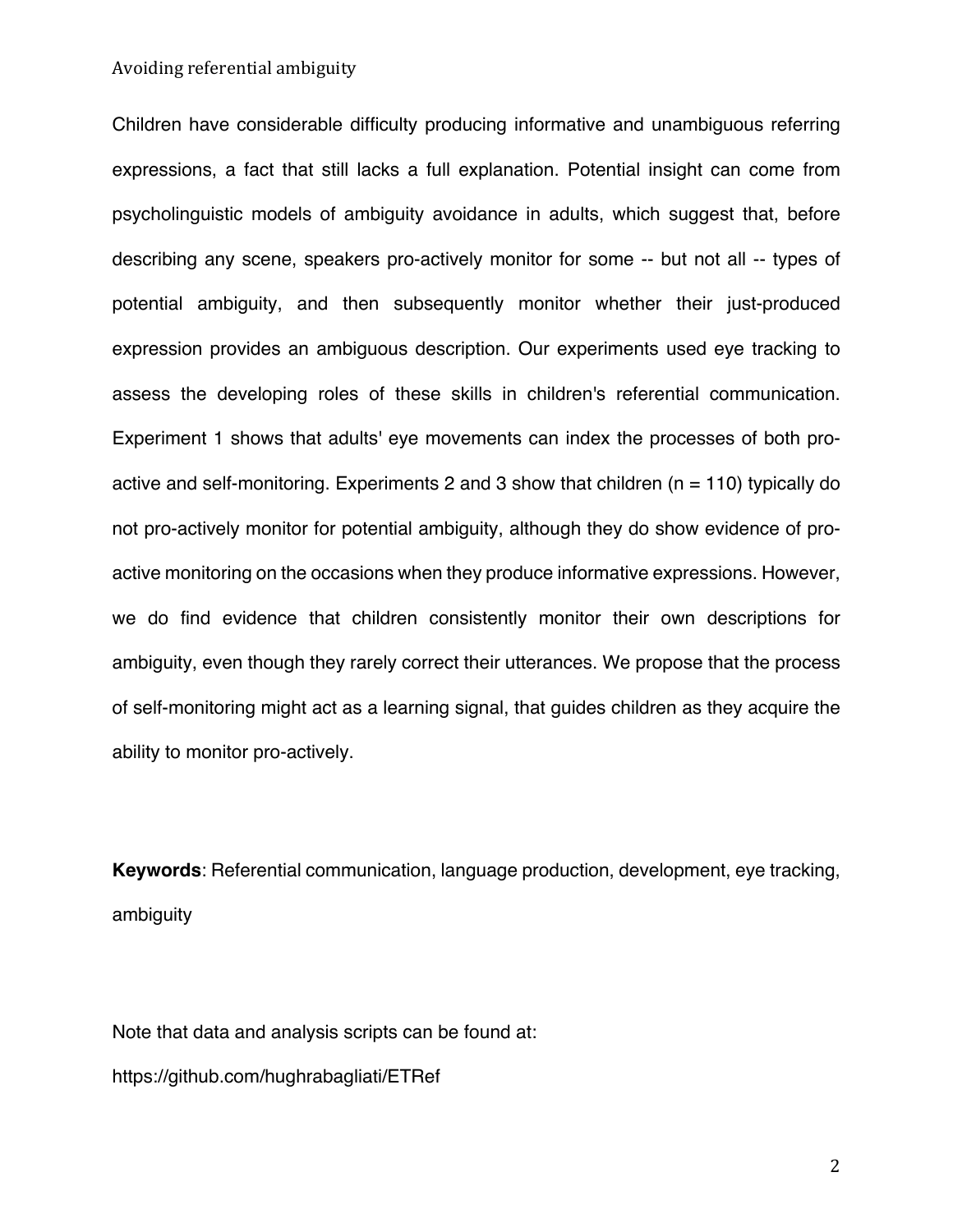Children learning a language are not only required to master its structural features, such as phonology and syntax, but must also learn to communicate their messages in effective ways. In particular, children must learn to produce utterances that are appropriately informative and unambiguous. If Wee Jim owns both a red hat and a blue hat and wants to wear the red one, then it is uninformative for him to demand "I want my hat" (not to mention a little domineering). A more informative request would, instead, specify which of the two hats he desires. It is well established that learning to generate these appropriately informative utterances is a difficult task for young children: Preschoolers, and even young school-age children, who take part in referential communication tasks (an experimental analogue of the situation described above) frequently produce descriptions that are decidedly ambiguous and uninformative (e.g., Glucksberg & Krauss, 1967; Glucksberg, Krauss, & Weisberg, 1966; Matthews, Lieven, & Tomasello, 2007; Nilsen & Graham, 2009; Sonnenschein & Whitehurst, 1984, amongst others). But while children's difficulty with reference is well-established, exactly why this difficulty exists - and why it persists so late in development -- remains something of a mystery.

The most historically prominent explanation for children's difficulties with referential communication has focused on egocentricity: Children are assumed to be somewhat blind to the mental states of other people, and so they fail to take these states into account when communicating (Glucksberg et al., 1966; Krauss & Glucksberg, 1969; Piaget, 1926). But this idea has fallen out of favour, as study after study has demonstrated that children who are too young to successfully complete a referential communication task, are nevertheless surprisingly adept at reasoning about the mental states of others,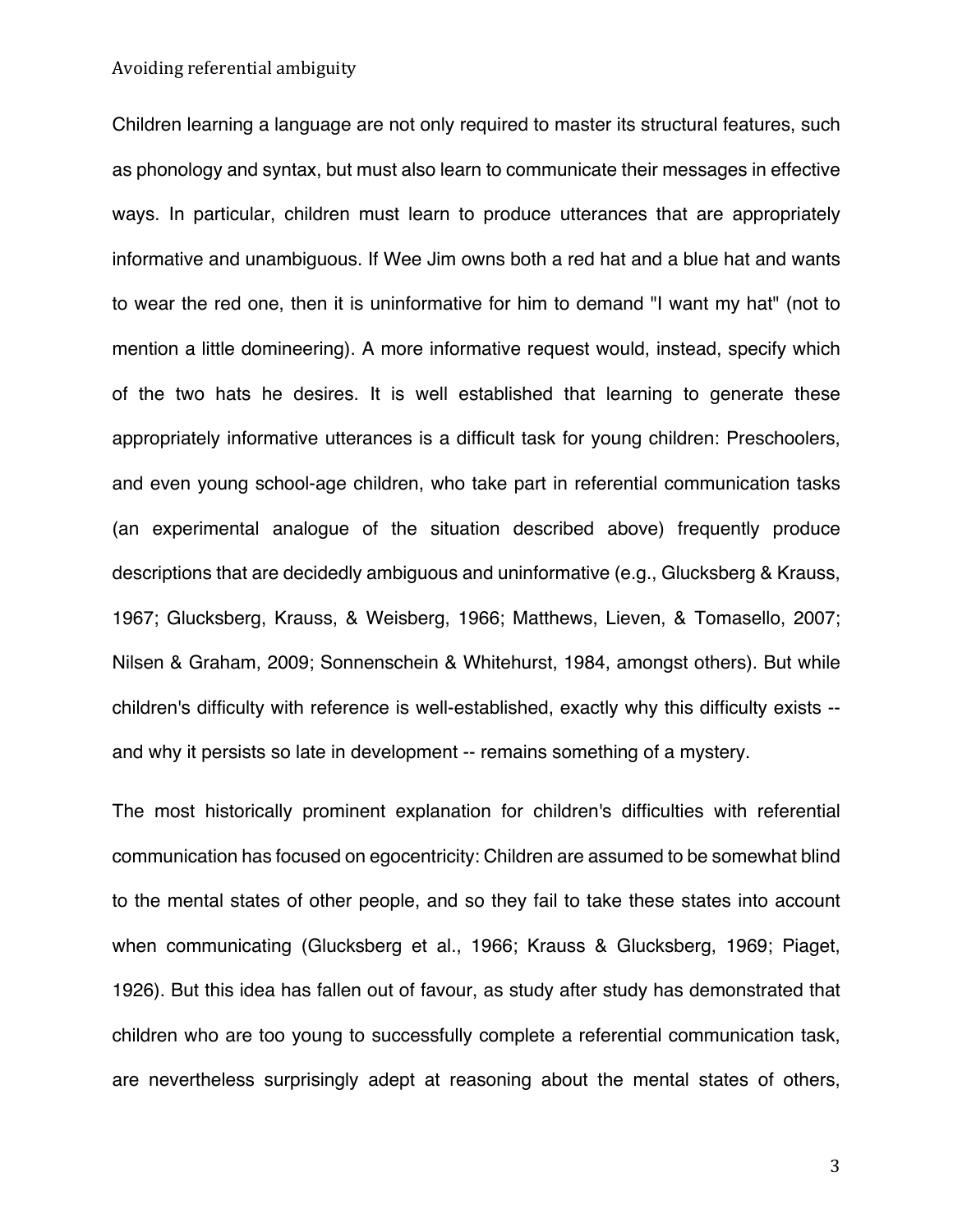including in communicative situations (Glucksberg, Krauss, & Higgins, 1975; Liebel et al, 2009; Liebel, Carpenter & Tomasello, 2010; Moll et al, 2008; Nayer and Graham, 2006; O'Neill, 1996; Onishi & Baillargeon, 2005; Wimmer & Perner, 1983). Consistent with this, recent work has shown that children with ASD, who have difficulty taking the perspective of others, still show age-appropriate success in completing referential communication tasks (Fukumura, 2015; see also Nadig, Vivanti, & Ozonoff, 2009).

An alternative approach has been to ask whether children's more general cognitive limitations, such as their still-developing working memory or executive function capacities, might play a role in their referential communication abilities (de Cat, 2015; Epley, Keysar, Van Boven, & Gilovich, 2004; Nilsen & Graham, 2009; Varghese & Nilsen, 2013). Under these theories, children and adults are assumed to have similar ego-centric biases, but are strikingly different in their ability to over-ride that egocentrism and act in a communicatively appropriate fashion. For example, Nilsen (e.g., Nilsen & Graham, 2009) has suggested that adults can override these biases because they have stronger executive functions (see also Brown-Schmidt, 2009; Epley et al., 2004). Consistent with this, she has found an increased use of egocentric biases in children who have relatively weak executive function skills (Nilsen & Graham, 2009; Nilsen, Buist, Gillis, & Fugelsang, 2013; Nilsen, Varghese, Xu, & Fecica, 2015), independent of their age or linguistic ability. But while it seems plausible that skills like inhibition, monitoring, or working memory may play important roles in facilitating children's referential communication, exactly what those roles might be is unclear.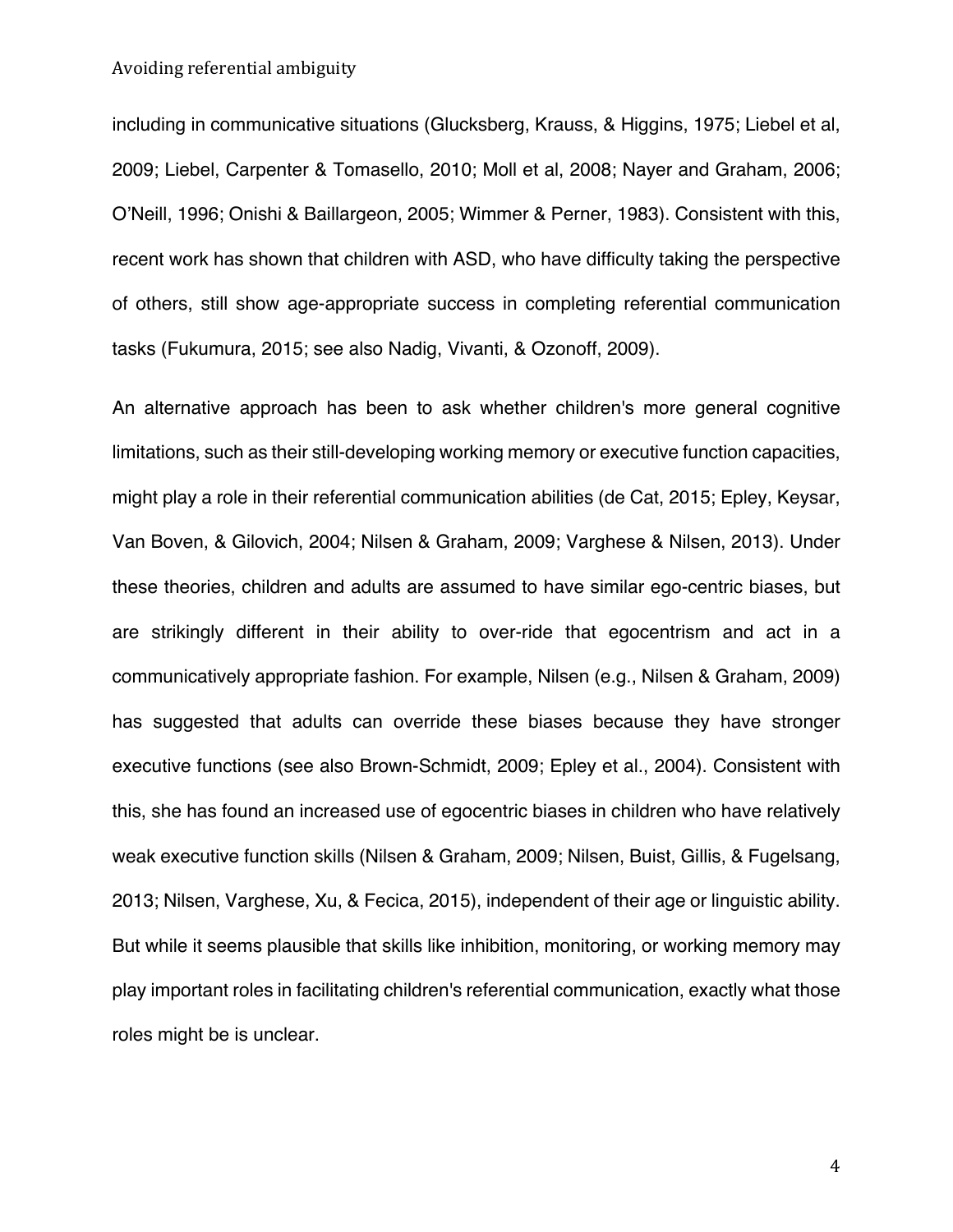Perhaps the major limiting factor for developing a cognitive theory of children's referential communication is that our current understanding of the moment-by-moment mechanisms involved in children's language production is too sparse to offer much guidance. While we know an increasing amount about how children comprehend language online (Fernald, Pinto, Swingley, Weinberg & Roberts, 1998; Huang & Snedeker, 2009; Rabagliati, Pylkkänen & Marcus, 2013; Snedeker & Trueswell, 2004; and see Snedeker & Huang, 2015 for review), we know much less about how they plan and structure their own utterances (although for recent examples of investigations using eye tracking, see Bunger, Trueswell, & Papafragou, 2012; Davies & Kreysa, 2016; Norbury, 2014). Previous work on children's referential communication has suggested some production strategies that children might use to decide what to say (Glucksberg et al., 1975; Sonnenschein & Whitehurst, 1984; Whitehurst & Sonnenschein, 1981), but has not tied these strategies in to a specific processing model of children's language production.

The adult psycholinguistics literature can provide some suggestions about what that processing model might look like. Recent work has suggested particular situations in which adults -- like children -- consistently generate expressions that are ambiguous and uninformative. An examination of the differences between the situations in which adults tend to be informative and the situations in which they do not, can therefore shed light on precisely which skills children must master in order to communicate in an adult-like way.

In particular, Ferreira and his colleagues (Ferreira, 2008; Ferreira, Slevc, & Rogers, 2005) have shown that adults frequently produce uninformative referring expressions when describing scenes that contain "linguistic" ambiguities. This difficulty was found in a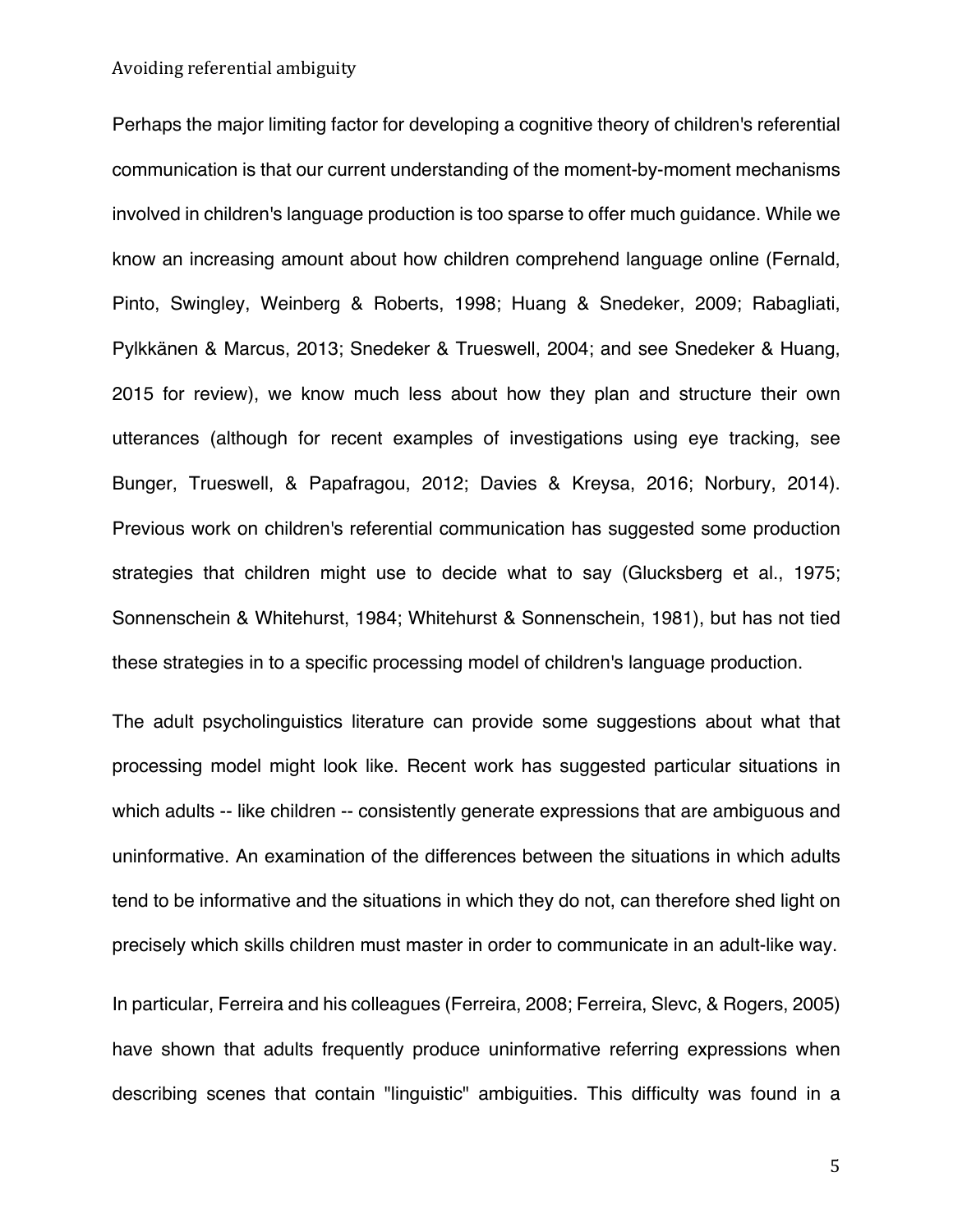simple referential communication task, in which participants had to name a target picture from an array that also contained a foil picture and two distractor pictures. In the critical manipulation, the target picture and the foil picture shared a lexically ambiguous label. For instance, if the target was a baseball bat then the foil would be an animal bat. Adults were strikingly bad at noticing and avoiding ambiguity in this task: they frequently labeled the baseball bat as *bat* even though this also described its foil (Ferreira et al., 2005; Rabagliati & Snedeker, 2013), a behavior that is strikingly similar to children's performance in more standard referential communication tasks.

By contrast, adults have little difficulty avoiding what Ferreira et al term "non-linguistic" ambiguities. The same adults who do not notice the ambiguity caused by a baseball and an animal bat will naturally notice and account for the ambiguity caused by two different baseball bats. That is to say, adults do not notice ambiguity caused by overlap in linguistic representation alone (i.e., two different concepts with one label) but they do notice ambiguity caused by overlap in both non-linguistic and linguistic representations (i.e., two different instances of the same thing).

The findings discussed so far suggest that, when speaking, adults monitor for nonlinguistic ambiguity both proactively and automatically (i.e., without regard to the needs of their partner), while failing to proactively monitor for linguistic ambiguity. But this cannot be the entire story as, oftentimes, we do notice that the expression we have just produced is ambiguous. This suggests that monitoring not only occurs while we prepare an utterance, but also afterwards: speakers can re-comprehend their utterances and check for ambiguity or speech errors (cf. Levelt, 1983). This monitoring can also help speakers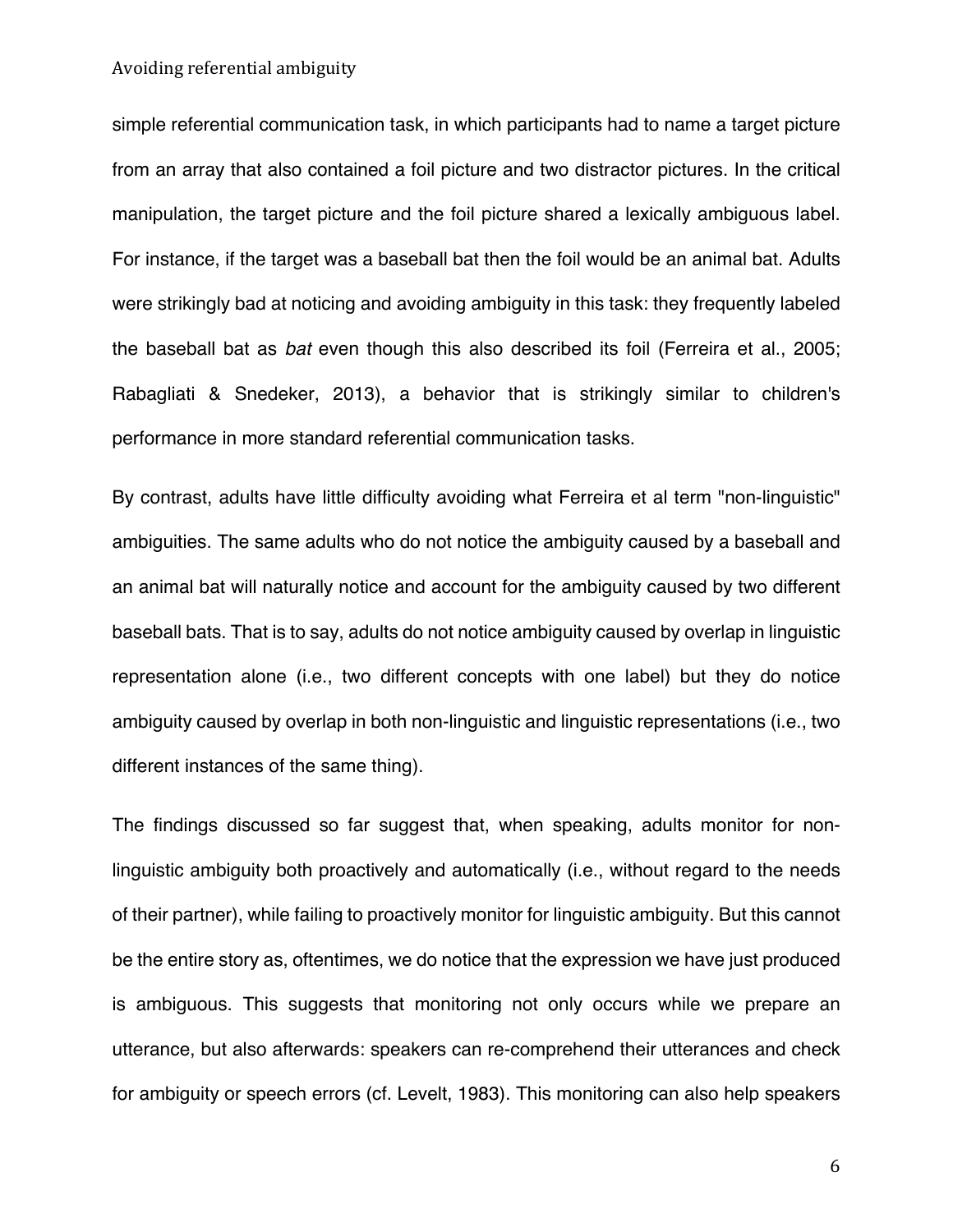to avoid ambiguity in their subsequent productions: Ferreira and colleagues (2005) found that when asked to name a baseball bat followed by an animal bat (or vice versa), speakers may say *bat* for the first picture, but often correct themselves and produce an unambiguous expression (*baseball bat*) for the second picture.

Ferreira's findings with adults suggest a more precise description of how referential skills develop, one in which children do not just move from being generally underinformative to being informative *tout court*, but in which they gradually learn a very particular set of skills for avoiding certain types of ambiguity. One of these skills is an automatic tendency to monitor for potential non-linguistic ambiguity before speaking. Another is a set of processes that can be deployed to evaluate whether their own just-produced speech is appropriately informative<sup>1</sup>. Note that both proactive monitoring and self-monitoring could potentially be influenced by the executive function skills that have been argued to influence children's effective referential communication.

To what degree do children's difficulties with effective communication derive from difficulties with the two tasks of proactively monitoring for non-linguistic ambiguity and reinterpreting their own utterances? Here, we measure both of these skills in young children, and assess how they relate to children's referential communication ability. Understanding the development of language production processes is an important aim

<sup>&</sup>lt;sup>1</sup> Ferreira et al describe this as a production-based strategy. They initially suggest that it might occur before producing a word (i.e., the speaker monitors what they are about to say) but their experimental data indicate that it in fact operates more efficaciously once a label has been articulated. We call this self-monitoring, following Levelt (1983)**.**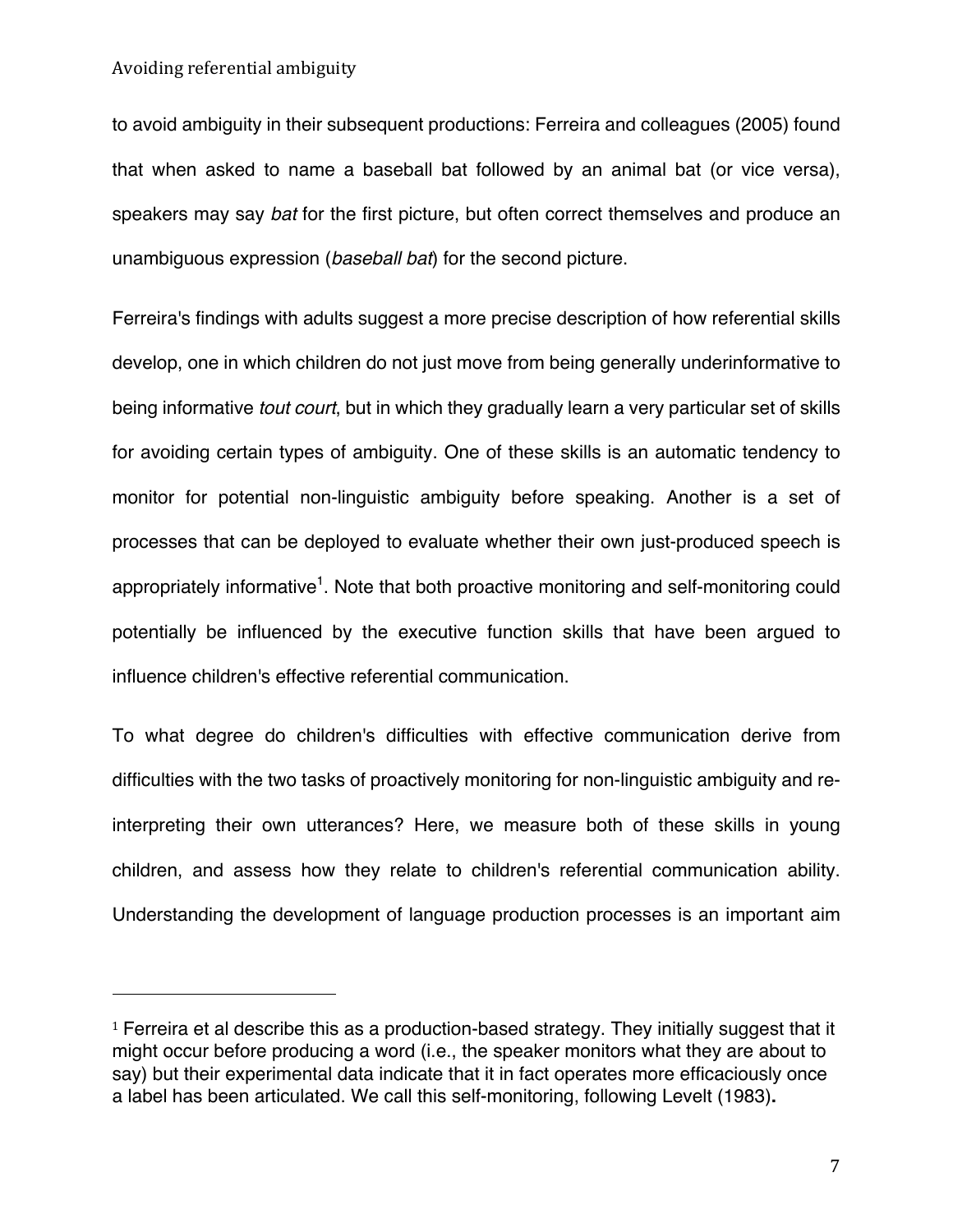in-and-of itself, and should also provide a firm foundation for understanding how abilities like executive functions could affect referential communication. For example, developmental improvement in executive function may facilitate children's monitoring. Alternately, it may be the case that even young children have little difficulty monitoring for ambiguity, but fail to produce informative descriptions due to failures to properly inhibit pre-potent names for objects (e.g., saying *hat* rather than *red hat* because that is the more typical label). In our experiments, children and adults engaged in simple referential communication tasks while we tracked their pattern of gaze. The use of eye tracking allowed us to go beyond previous work, by generating a precise measure of which ambiguity monitoring mechanisms do, and do not, operate when children engage in referential communication tasks.

Since previous work on adults' linguistic and non-linguistic ambiguity avoidance has not used eye tracking, we first demonstrated that both proactive monitoring and selfmonitoring can indeed be measured with an eye tracker. To do this, in Experiment 1 we analyzed adults' eye movements as they completed referential communication tasks that involved either non-linguistic ambiguities (which should reveal use of both proactive monitoring and self-monitoring of what was said) or linguistic ambiguities (which should only reveal self-monitoring). Because adults often fail to inform about linguistic ambiguities, we reasoned that their eye movements for this particular condition should provide an analogue to children's eye movements in a standard referential communication task. Our critical eye tracking measure was participants' saccades between a to-be-described target picture and a foil picture. The target-foil pair could cause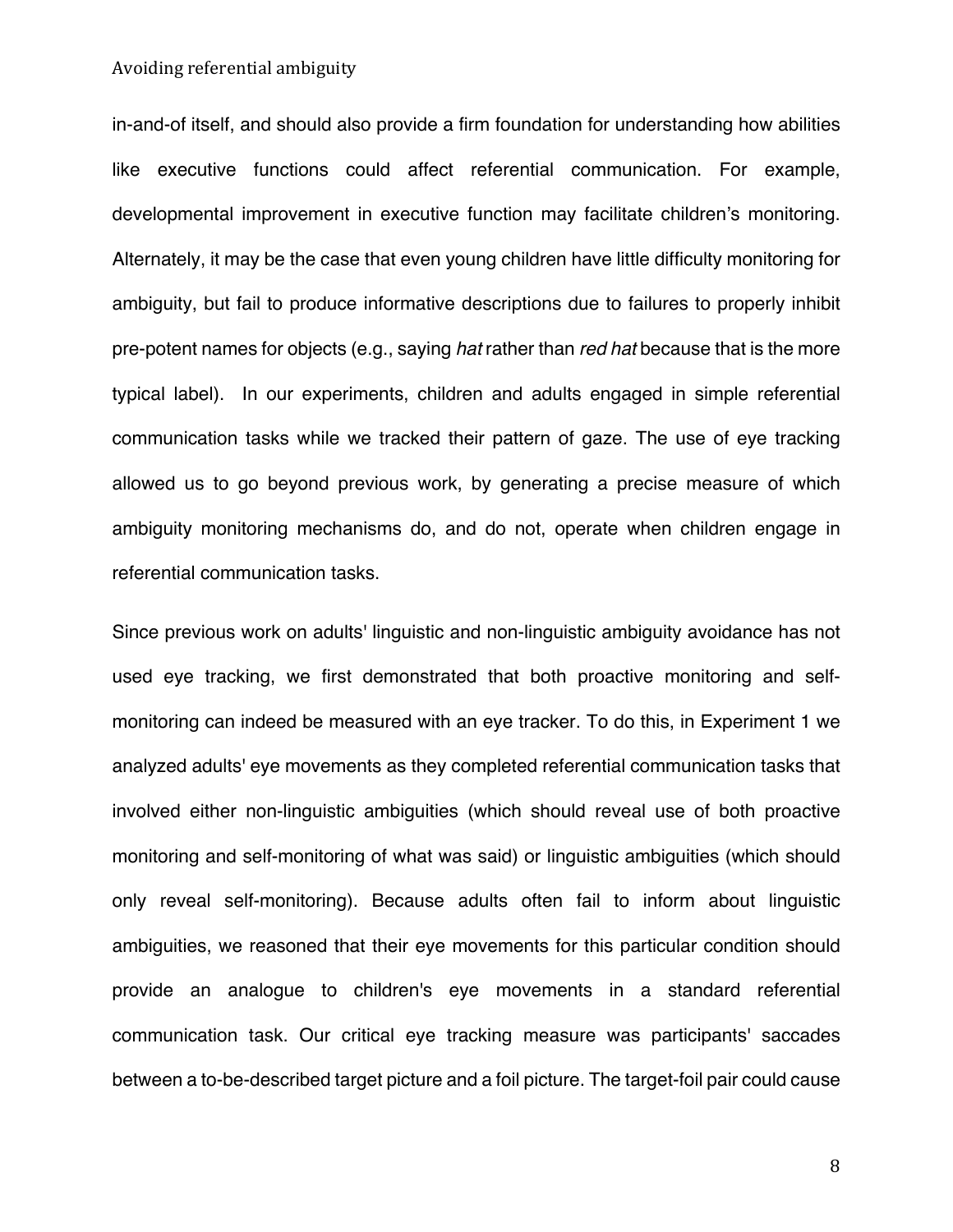the scene to be either non-linguistically ambiguous (e.g., two different dogs), linguistically ambiguous (a baseball bat and animal bat) or entirely unambiguous. Based on previous work (Brown-Schmidt & Tanenhaus, 2006) we reasoned that participants would saccade from the target to the foil when they noticed the ambiguity, whether that was before or after speaking.

Our subsequent experiments, which only involved non-linguistic ambiguities, assessed whether proactive monitoring and self-monitoring are operative in young children. In particular, we looked at how these skills -- assessed using measures derived from Experiment 1 -- related to each child's tendency to produce either informative or uninformative utterances.

## **Experiment 1.**

## **Methods**

#### *Participants*

24 English-speaking undergraduates from the University of Edinburgh who were paid for participation.

## *Materials*

On each trial, participants saw a display of three pictures, a target, a foil, and a distractor (Figure 1). For ambiguous trials, target-foil pairs consisted of sets of pictures depicting either two different objects drawn from the same category (non-linguistic ambiguity, e.g., two different cars) or two things drawn from different categories but sharing a name (linguistic ambiguity, e.g., a baseball bat and an animal bat). For unambiguous trials, the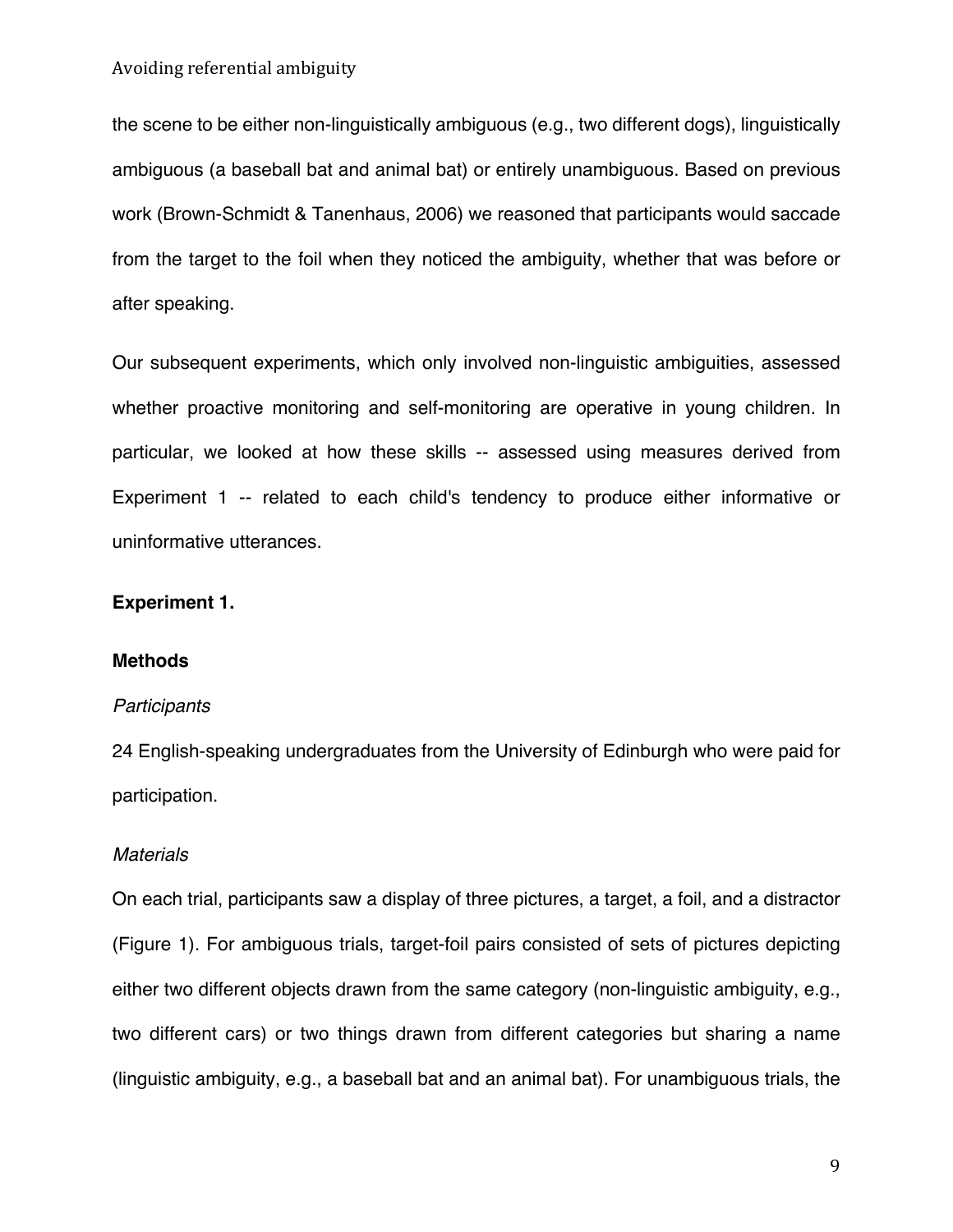foil was replaced with a new picture that shared neither category nor label with the target. There were 16 pairs of trial-foil pairs altogether, and target and foil pictures were counterbalanced between subjects (i.e., the same car was a target for half the subjects, and foil for remainder). Triads were displayed on a 1280 by 1024 resolution monitor screen, and all pictures were constrained to be 280 pixels long on their longest dimension (either width or height, the other dimension could vary below 280).

Adults completed 16 test trials (8 ambiguous scenes, 8 unambiguous scenes) along with 24 filler trials, that were also ambiguous and used a different set of pictures. Fillers were included in order to reduce the possibility of participants explicitly noticing the aims of this task, allowing us to measure whether participants spontaneously monitored for ambiguity. Ambiguity type was varied between subjects, so that half of the adults saw non-linguistic ambiguities, and half saw linguistic ambiguities. Scene type (ambiguous/unambiguous) was varied within subjects, using a Latin square design.

## *Procedure*

The task was conducted using an EyeLink 1000 Eyetracker in remote mode, attached to an LCD monitor. We sampled from the right eye at 500Hz. Subjects first completed a six point calibration routine, using a picture of Elmo's face as a target.

Each trial (see Figure 1) began with a Preview phase, in which three pictures were displayed for 4250ms. Then, Elmo appeared next to one picture, and a pre-recorded instruction asked participants "Which picture does Elmo like?" After participants answered, the experimenter pushed a button to end the trial: Elmo disappeared, but the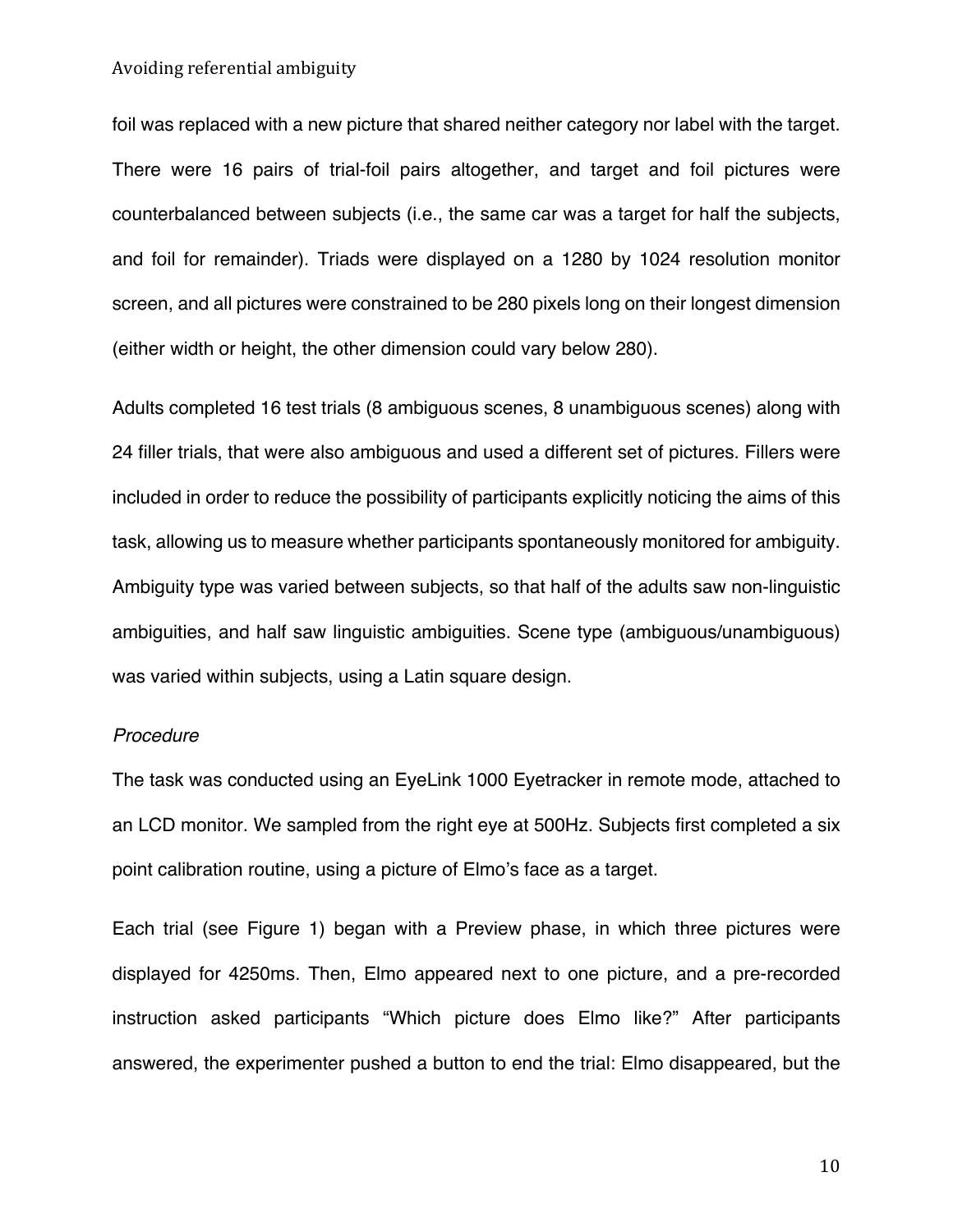pictures remained onscreen for 750ms. A full-screen picture of Elmo then appeared, and participants heard a recording of him producing positive feedback (e.g., "wow!" or "yay!").



**Figure 1.** Outline of a sample trial.

## *Analyses*

We analyzed participants' descriptions and their gaze behavior over the trial. We first coded whether participants provided referentially specific descriptions of the targets. We used a liberal coding scheme, coding any description as specific if it could not have been applied to the target's foil. For instance, *small dog*, *dog on the left*, *Chihuahua* or *dog... that is small* counted as specific, but *dog* or *hound* did not. We analyzed responses using a mixed effects logistic regression; expressed using lmer syntax this had the form Label  $\sim$  1 + Scene Type  $*$  Ambiguity Type + (1+Scene TypelSubject)+(1lltem)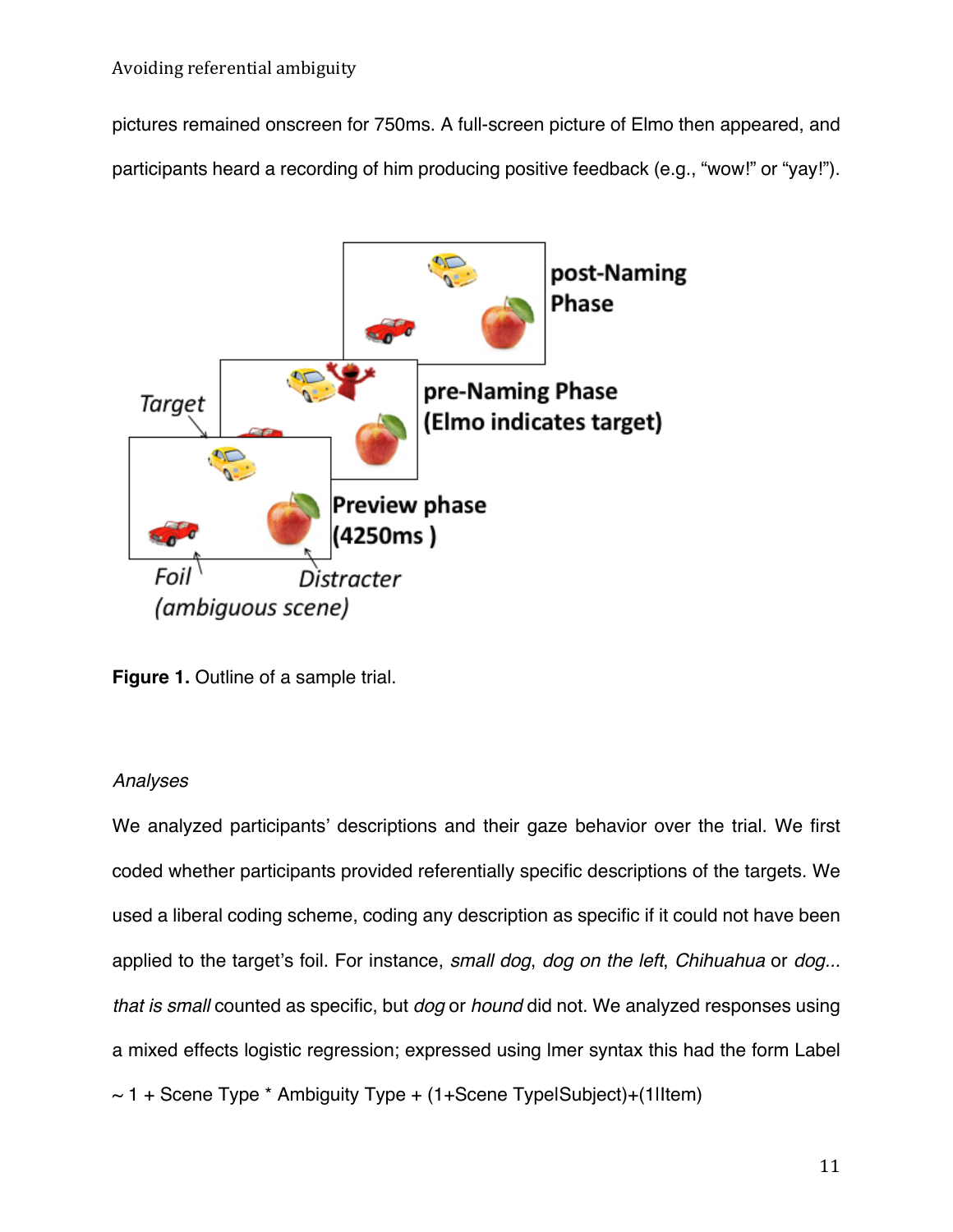Our eye movement analysis focused on saccades around the scene over three phases of the trial. First, a Preview phase, as in Figure 1. Second, a Pre-Naming phase which lasted from the offset of the preview (i.e., the point at which Elmo appeared) to the onset of the participant's response (coded offline from the recording of their answers). Finally, a Post-Naming phase, that lasted until the end of the trial.

We defined regions of interest centered around each of the three pictures, of size 350 by 350 pixels; we call these the target picture ROI, the foil picture ROI and the distractor picture ROI. Our dependent variable was the proportion of "critical" saccades, defined as saccades that began in the target picture ROI and ended in the foil picture ROI, or vice versa, as a proportion of all saccades that began in one of the three ROIs and ended in a different ROI. Since the regions of interest were small, we counted fixations landing close to the ROI as being within the ROI, assessed using the automatic procedures in EyeLink's DataViewer software. We analyzed this proportion of critical saccades using a mixed effects regression model, of the form Proportion of Critical Saccades  $\sim 1 +$  Scene Type \* Ambiguity Type + (1+Scene Type|Subject)+(1|Item). We report standardized Beta values as effect sizes throughout the manuscript. Where standardization was not coherent (e.g., for logistic models), we report β values, these indicate how the log odds of the outcome were affected by a one unit change in a predictor (non-categorical predictors were always standardized, such that a one unit change indicates a one standard deviation change). For linear mixed models, we calculated *p* values by using a normal approximation to the *t* distribution.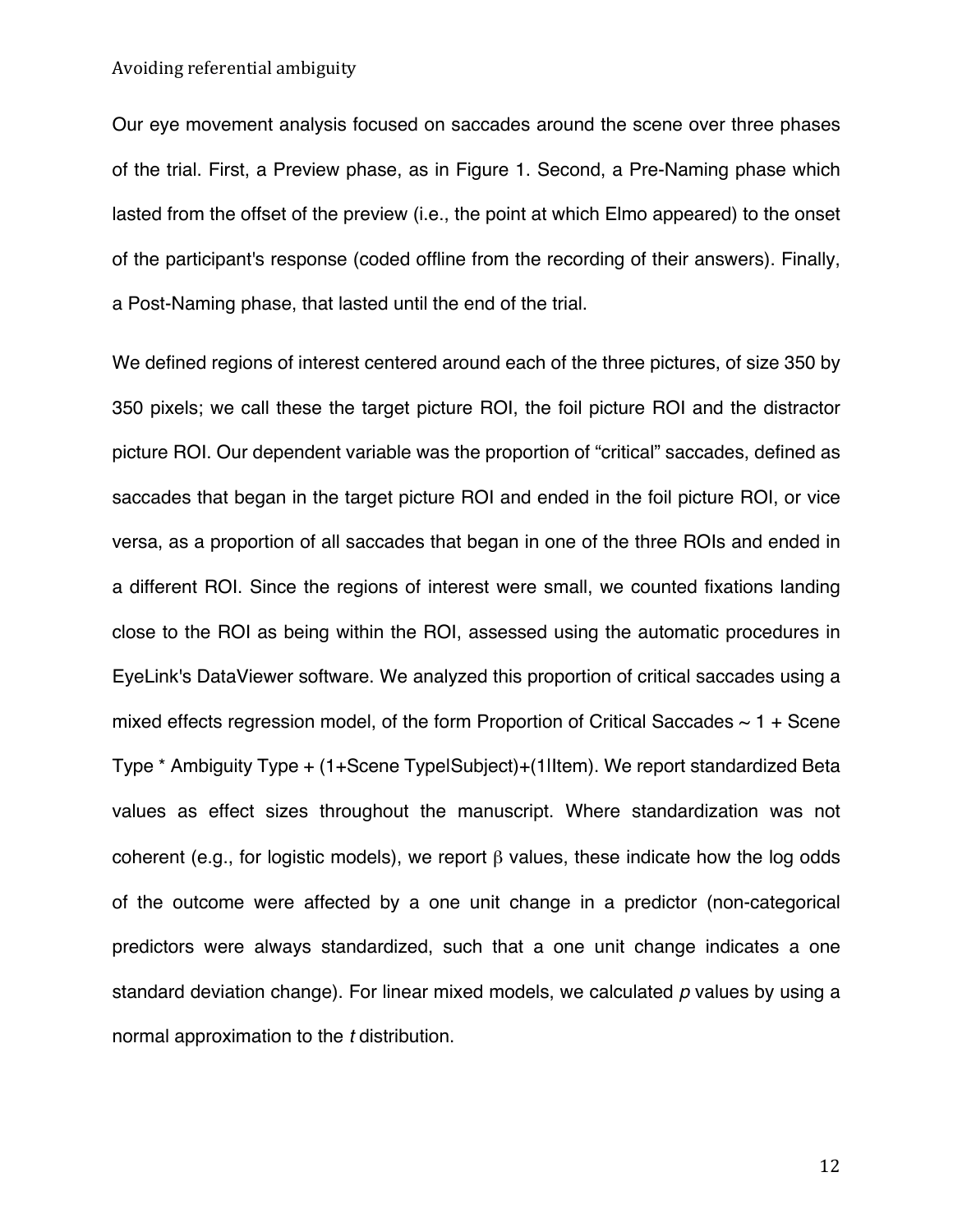## **Results**

## *Verbal Descriptions*

Participants were more likely to produce referentially specific descriptions of ambiguous scenes than unambiguous scenes, but this effect was much smaller when the ambiguity was linguistic (Mean<sub>ambiguous</sub>=0.48 (SD=0.23), Mean<sub>control</sub>=0.3(0.23)) than when the ambiguity was non-linguistic (Mean<sub>ambiquous</sub>=0.84(0.17), Mean<sub>control</sub>=0.15(0.1)). Our mixed effects model analysis confirmed that there was a significant effect of scene type ( $\beta$  = 1.2(SE = 0.15), *z* = 7.9, p < .001) and no effect of ambiguity type (β = 0.25(0.21), *z* = 1.2,  $p = 0.23$ ), but these were qualified by a reliable interaction between scene type and ambiguity type ( $\beta$  = -0.75(0.14),  $z$  = 5.2, p < .001): Participants were reliably more likely to avoid non-linguistic ambiguity than linguistic ambiguity.

## *Eye Movements*

Figure 2 shows the proportion of critical saccades (i.e., between target and foil) across the three phases of the trial for the linguistic ambiguity condition and the non-linguistic ambiguity condition.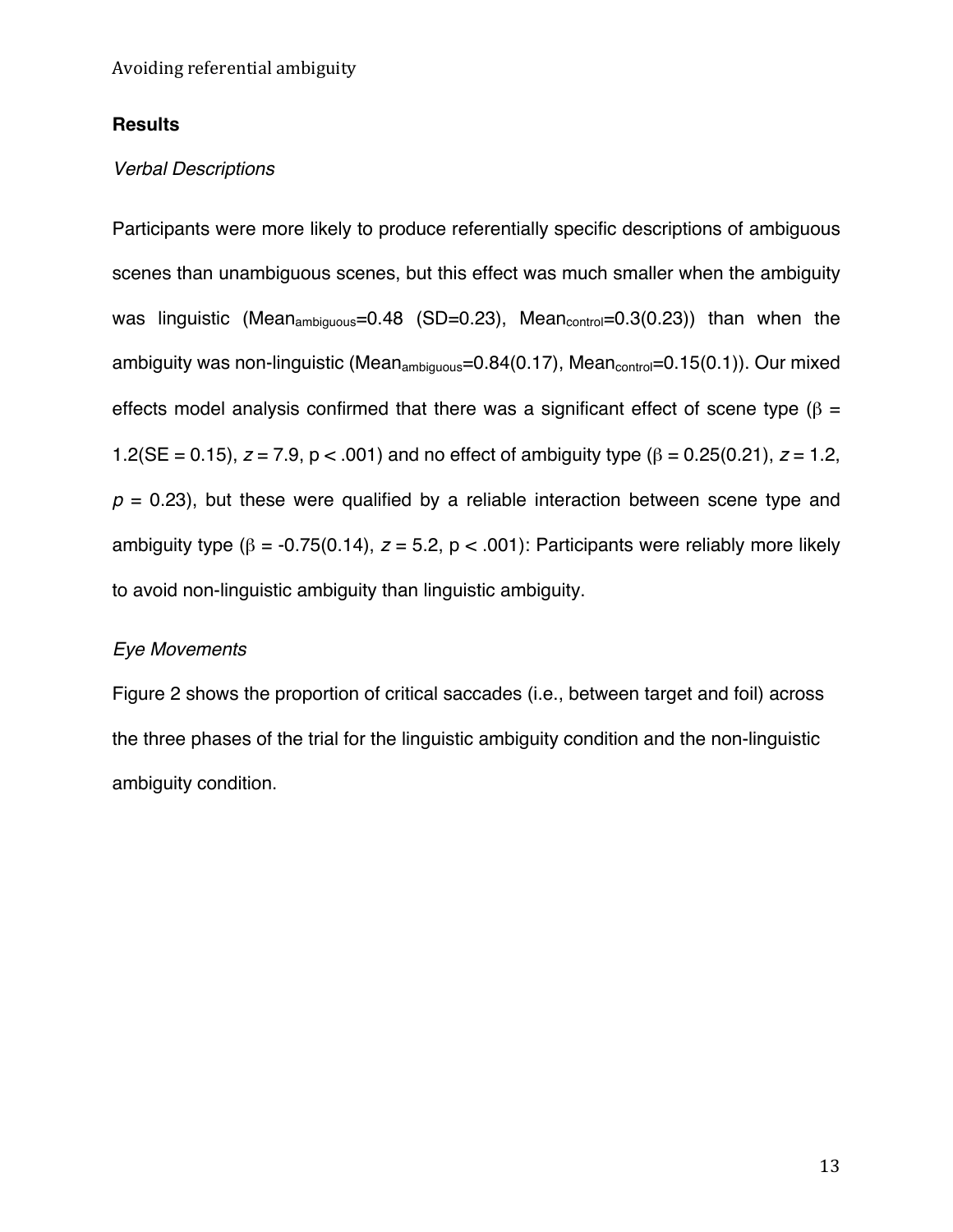

**Figure 2.** Mean proportion of critical saccades (i.e., saccades between target and foil pictures, over all saccades between pictures) across time windows in the Linguistic Ambiguity condition (top) and Non-linguistic Ambiguity condition (bottom). Bars indicate +/- 1 standard error.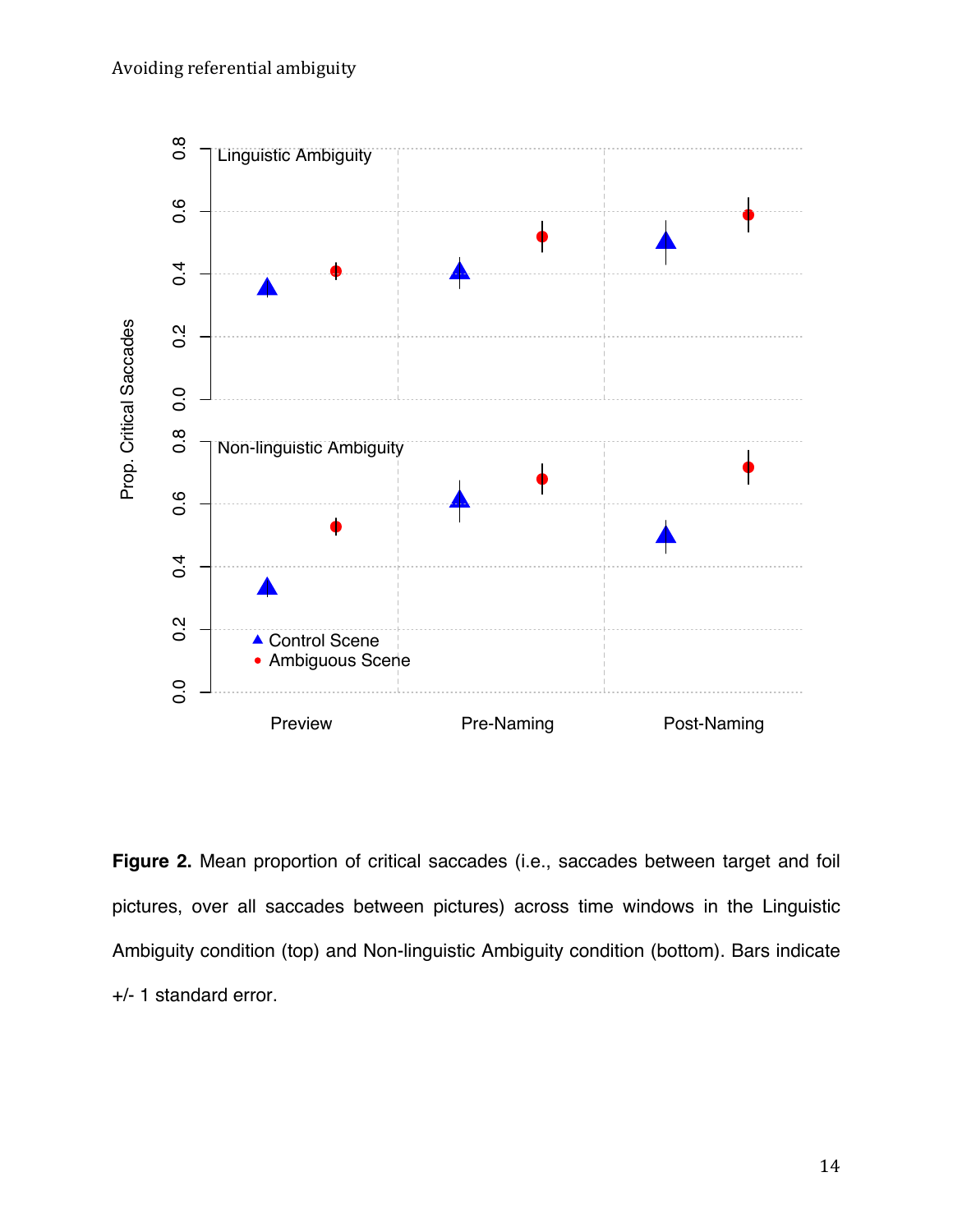## *Preview Phase*

Adults' eye movements during the Preview phase suggested that they were proactively monitoring for non-linguistic ambiguity, much more so than for linguistic ambiguity. Even before Elmo identified which picture was the target, we found reliably more saccades between target and foil when a scene's ambiguity was non-linguistic (Mean<sub>ambiguous</sub> =  $0.53$ ) (0.08), Mean $_{\text{control}}$  = 0.33 (0.08)) than when it was linguistic (Mean $_{\text{ambiouous}}$  = 0.41 (0.08), Mean $_{control}$ = 0.35 (0.08)). This was confirmed by a reliable interaction between scene type and ambiguity type (Beta =  $0.14(0.049)$ ,  $t = 2.9$ ,  $p = 0.0037$ ). This interaction qualified a reliable effect of condition (Beta =  $-0.26(0.049)$ ,  $t = 5.3$ ,  $p < .001$ ), indicating more critical saccades for ambiguous scenes, and a marginal effect of ambiguity type (Beta  $= -$ 0.12(0.052),  $t = 1.9$ ,  $p = 0.06$ ).

We followed up this interaction by separately testing for effects of scene type in the nonlinguistic and linguistic ambiguity trials, confirming that there was a robust effect for nonlinguistic ambiguities (Beta =  $-0.4(0.067)$ ,  $t = 6$ ,  $p < .001$ ) and a much smaller, non-reliable effect for linguistic ambiguities (Beta =  $-0.12(0.077)$ ,  $t = 1.5$ ,  $p = 0.13$ ).

## *Pre-Naming Phase*

We expected that, for ambiguous scenes, participants would also produce more critical saccades during the pre-naming phase, particularly for non-linguistic ambiguities. However, while our data trended in that direction, the expected effects were not reliable. We found a slightly higher proportion of critical saccades on ambiguous scenes for both non-linguistic (Mean<sub>ambiguous</sub> =  $0.68$  (0.19), Mean<sub>control</sub> =  $0.61$  (0.27)) and linguistic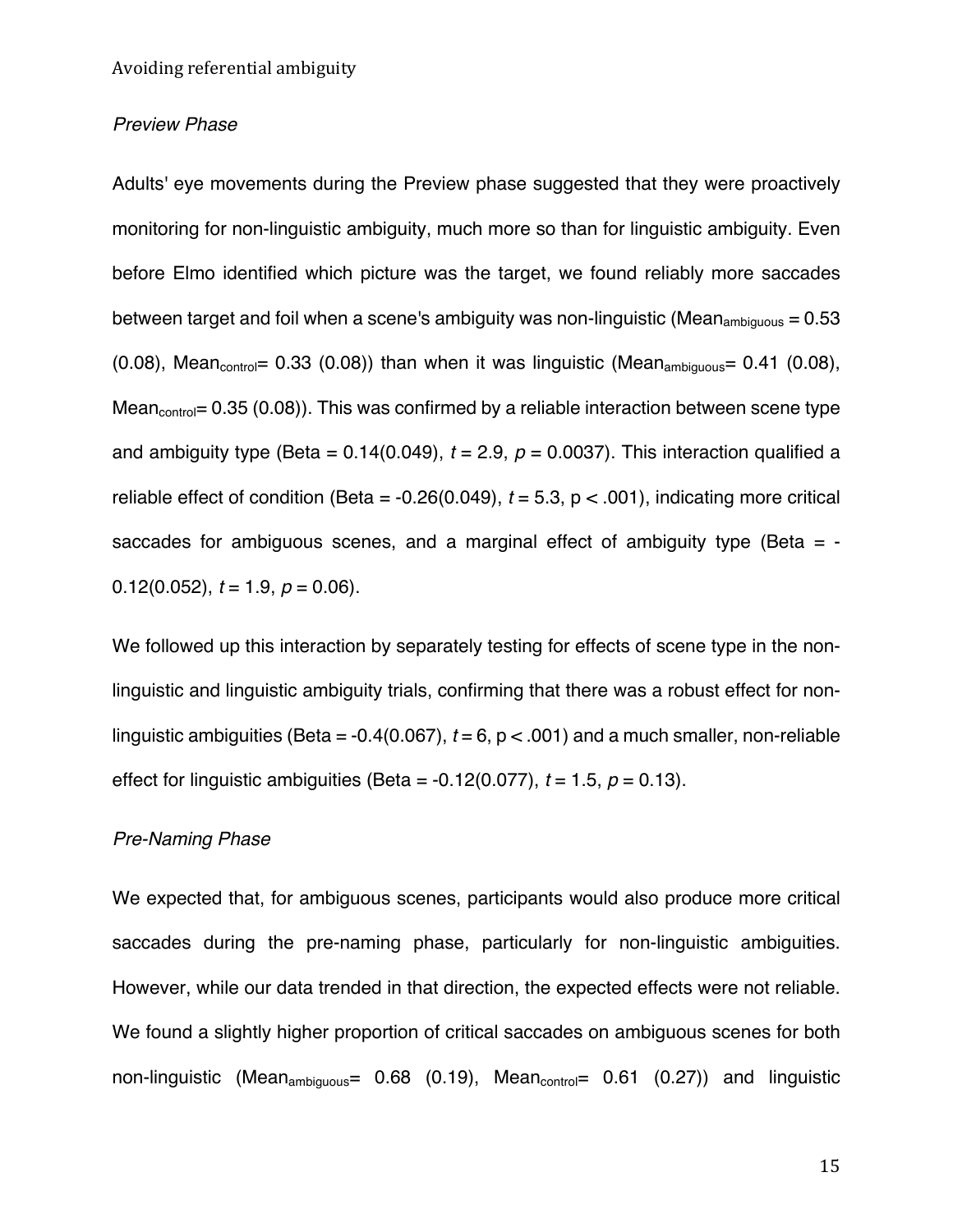ambiguities (Mean<sub>ambiguous</sub>=  $0.52$  (0.19), Mean<sub>control</sub>= 0.4 (0.19)). There was no overall effect of scene type (Beta =  $-0.12(0.063)$ ,  $t = 1.8$ ,  $p = 0.072$ ), and no scene type by ambiguity type interaction (Beta =  $0.018(0.063)$ ,  $t = 0.29$ ,  $p = 0.77$ ), although there was a reliable effect of ambiguity type, indicating more critical saccades for non-linguistic rather than linguistic ambiguity trials (Beta =  $-0.15(0.063)$ ,  $t = 2.4$ ,  $p = 0.016$ ). We attribute the two null effects to participants' pro-active monitoring in the preview period, as well as participants' short naming latencies (responses started, on average, after 1047ms [sd=505ms]), which minimized our power to detect an effect.

## *Post-Naming Phase*

Finally, we looked to see if participants self-monitored for ambiguity in what they had said aloud. Our initial analysis did not provide strong evidence either way. The effect of scene type on critical saccades was numerically greater in the non-linguistic ambiguity condition (Mean<sub>ambiguous</sub> = 0.72 (0.22), Mean<sub>control</sub> = 0.54 (0.25)) than the linguistic ambiguity condition (Mean<sub>ambiguous</sub>= 0.54 (0.27), Mean<sub>control</sub>= 0.5 (0.29)), but this interaction was not significant (Beta =  $0.086(0.086)$ ,  $t = 1$ ,  $p = 0.32$ ), and nor were the effects of scene type (Beta = -0.13(0.086), *t* = 1.5, *p* = 0.13) and ambiguity type (Beta = -0.1(0.072), *t* = 1.4, *p*  $= 0.16$ ).

Surprised by this null result, we looked closer at the data to see if a focus on the proportion of saccades may be masking a subtler effect. Instead, we analyzed the proportion of trials that contained a critical saccade between target and foil picture. Trials were coded as 1 if they contained a critical saccade, and 0 otherwise, and these data were analyzed using a mixed effects logistic regression. The results were consistent with self-monitoring.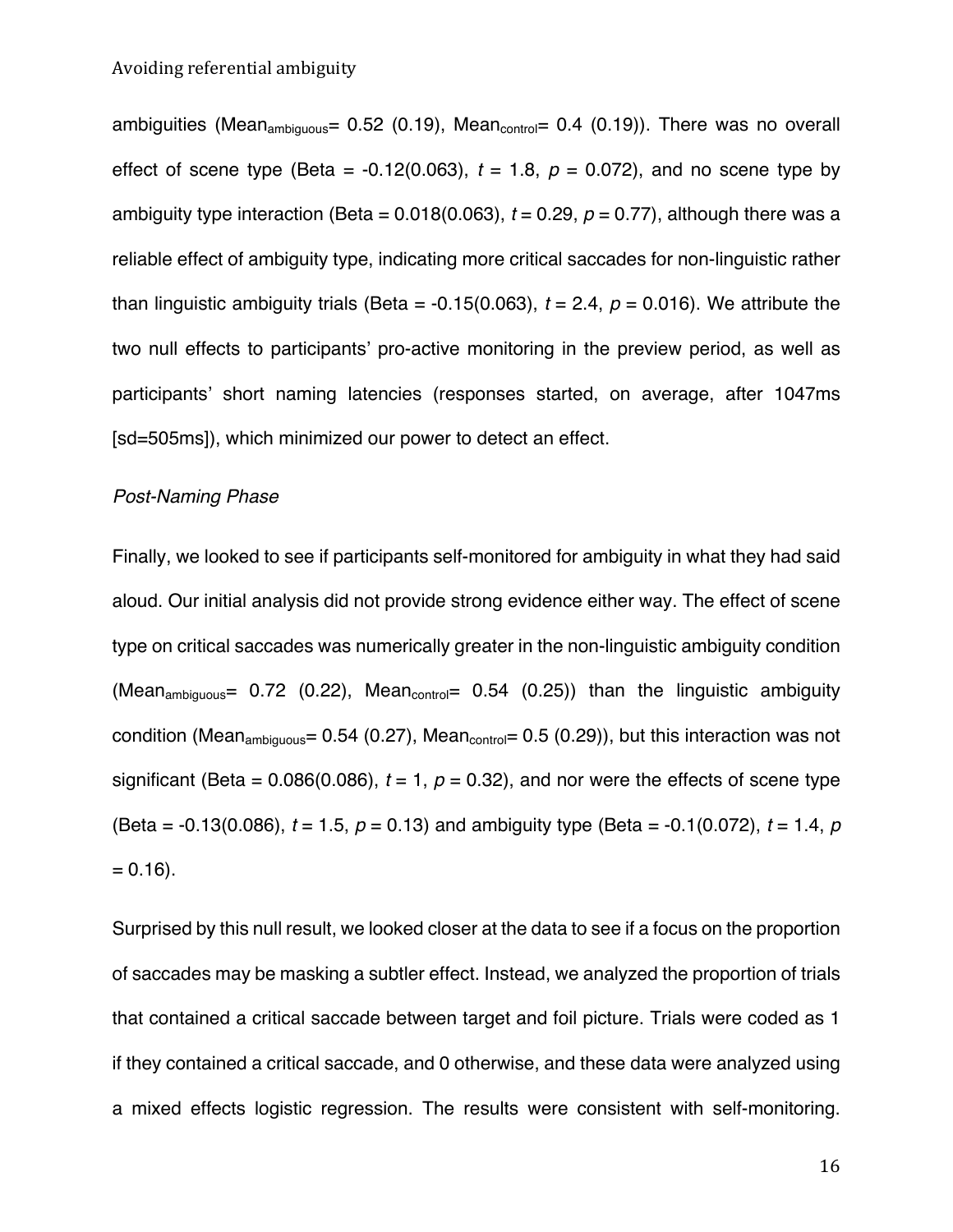Participants made critical saccades on more trials when the scene was ambiguous, and this did not appear to depend on whether the ambiguity was non-linguistic (Mean<sub>ambiquous</sub>= 0.52 (0.23), Mean $_{\text{control}}$ = 0.28 (0.2)) or linguistic (Mean $_{\text{ambiauous}}$ = 0.37 (0.14), Mean $_{\text{control}}$ = 0.24 (0.13)). This was reflected in a reliable effect of scene type ( $\beta$  = -0.42(0.12),  $z$  = 3.6, p < .001). The effect of ambiguity type was only marginal (β = -0.2(0.12), *z* = 1.7, *p* = 0.085) and the interaction was not reliable ( $β = 0.098(0.12)$ ,  $z = 0.85$ ,  $p = 0.4$ ).

## **Discussion**

 

Experiment 1's results provide new evidence to confirm why speakers are more likely to avoid non-linguistic ambiguity than linguistic ambiguity. Participants' eye movements indicated that they pro-actively monitor for non-linguistic ambiguity before they begin speaking, but that they do not notice or monitor for linguistic ambiguity. In particular, before speaking, participants tended to make more saccades between target and foil pictures on non-linguistically ambiguous trials, but did not do so on linguistically ambiguous trials.

Participants' eye movements also provided some indication that they were monitoring how their spoken responses mapped on to the world around them, regardless of the type of ambiguity. That said, robust evidence for this effect was only found in a supplementary analysis, in which we analyzed the proportion of trials that contained a critical saccade, rather than analyzing the overall proportion of critical saccades.<sup>2</sup>

<sup>2</sup> Although we cannot be certain why the result depended upon the analysis, we suggest that failure to find an effect on the "overall proportions" analysis may be the result of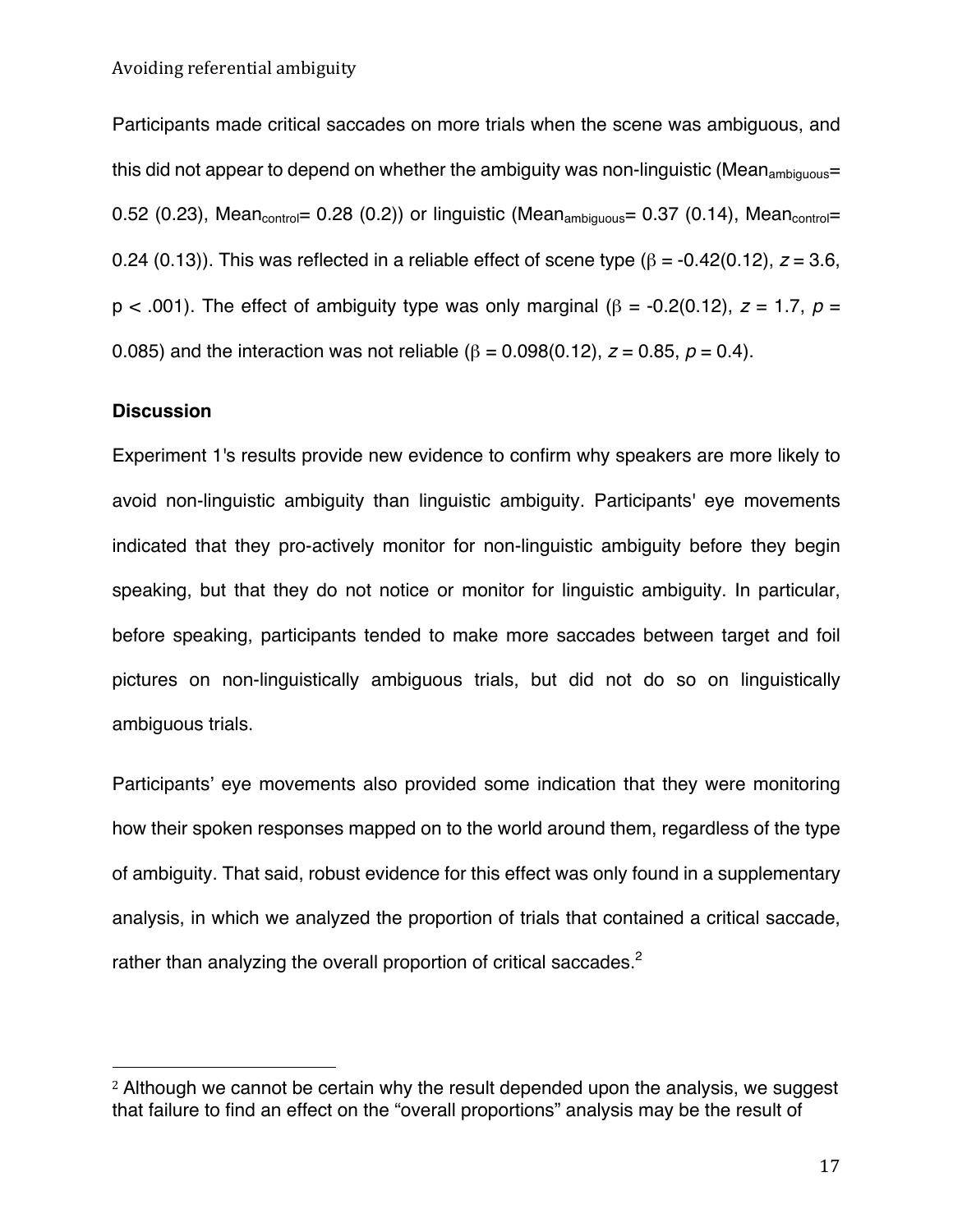However, the main result here – direct evidence that participants explicitly monitor for potential non-linguistic ambiguity before they begin speaking – is open to an alternative interpretation. In particular, it is possible that participants deduced the structure of the task and realized that, when a non-linguistic ambiguity was present, one of those two pictures was more likely to be mentioned. That is to say, the eye movement evidence for pro-active monitoring might instead reflect guesses about which picture would be chosen as the target. We conducted a follow-up experiment to assess this possibility, using the same non-linguistic ambiguity stimuli as in Experiment 1. However, rather than ask participants to verbally describe the target picture, we instead asked them to simply point at it. If participants' eye movements in the Preview phase of Experiment 1 were driven by pro-active monitoring, then we would not expect to find the same gaze patterns here, since points are unambiguous and do not need elaboration. But if the gaze patterns in Experiment 1 were due to task strategies, we would still expect participants to saccade between target and foil in Experiment 1a.

## **Experiment 1a**

## **Methods**

#### *Participants*

 

12 English-speaking undergraduates from the University of Edinburgh who were paid for participation.

participants failing to make any saccades at all on unambiguous trials, resulting in missing data for those trials.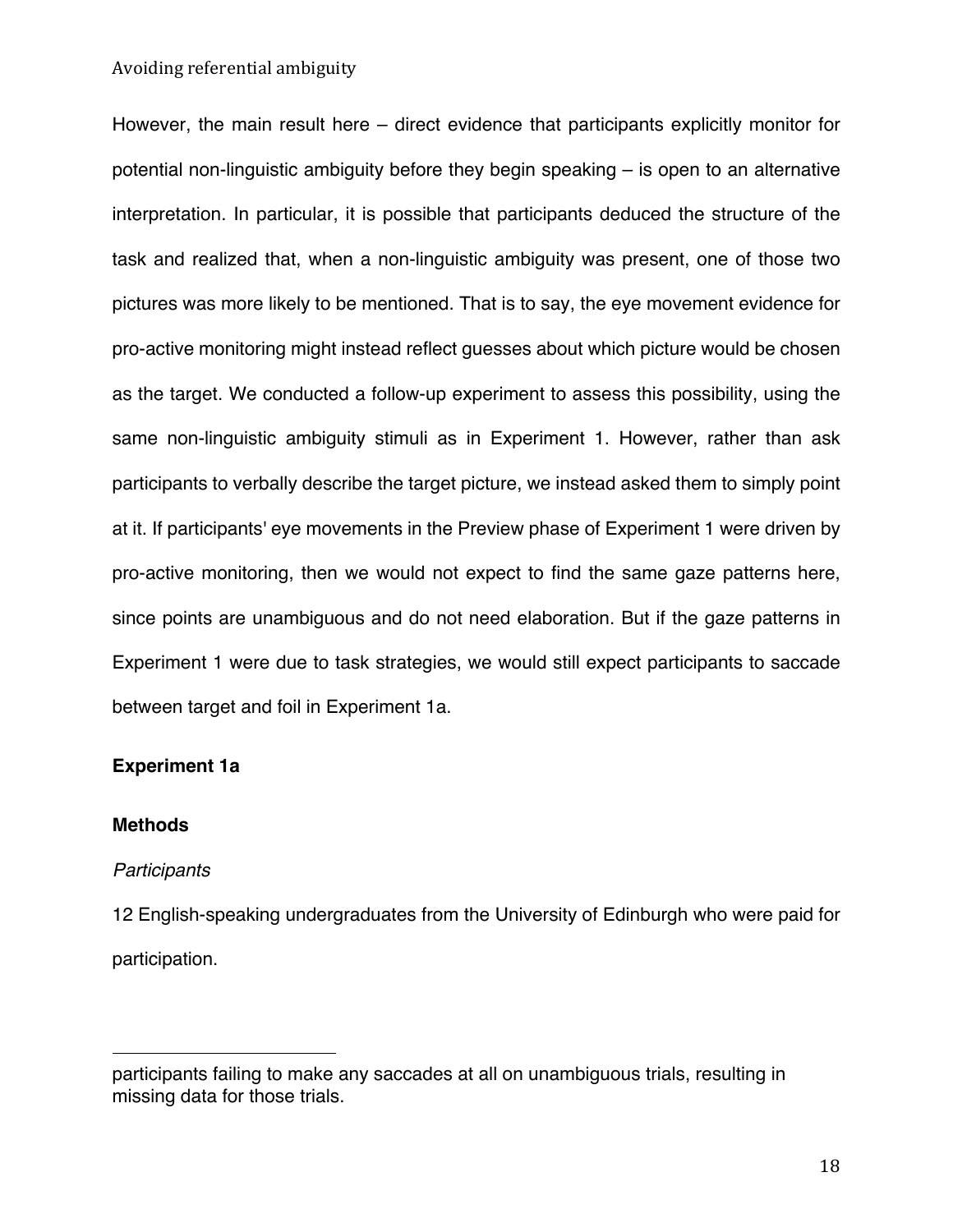## *Materials and Procedure*

We used the exact same materials and procedure as in the non-linguistic ambiguity condition of Experiment 1, except that we removed the spoken instruction to name Elmo, and instead told participants to point at the picture indicated by Elmo, once he appeared.

## **Analyses and Results**

We assumed that our participants could point at a picture, and so did not record or analyze their movements. Instead, we simply analyzed the proportion of critical saccades in the Preview phase, using a mixed effects regression model as before.

If participants' eye movements during the Preview phase of Experiment 1 were due to their discovery of the task's structure, then we would expect to see the same pattern in the preview phase of Experiment 1a. In fact, we found no evidence that participants were inspecting the scene for potential ambiguity. They made a similar proportion of critical saccades during ambiguous scenes as during unambiguous scenes (Mean<sub>ambiguous</sub>=  $0.39$ )  $(0.2)$ , Mean<sub>control</sub>= 0.33 (0.06), (Beta = -0.047(0.076),  $t = 0.62$ ,  $p = 0.54$ ).

Furthermore, the effect of scene type on participants' saccades in Experiment 1a was significantly smaller than the effect found in the non-linguistic ambiguity condition of Experiment 1 (which used the same set of pictures, Beta =  $0.2(0.056)$ ,  $t = 3.6$ ,  $p < .001$ ). As such, these data indicate that the pattern of eye movements observed during Experiment 1's preview phase was due to participants' proactive monitoring for potential non-linguistic ambiguity.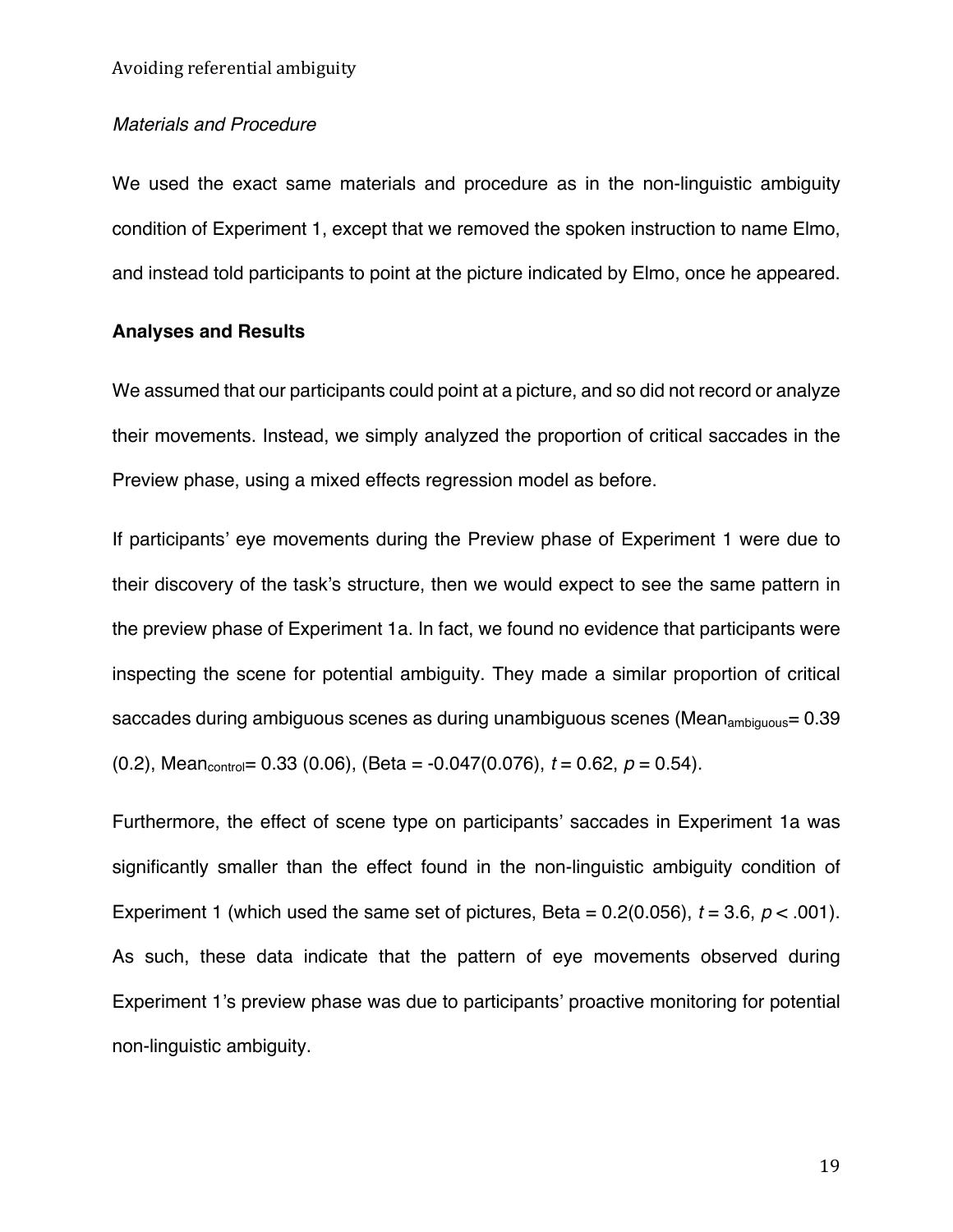## **Discussion**

Our analyses of eye movements in Experiments 1 and 1a provide direct evidence that, when speaking, adults proactively monitor for non-linguistic ambiguity, but not linguistic ambiguity. In addition, we found more limited evidence that adults' eye movements reflect their monitoring of what they actually say, allowing them to detect both non-linguistic and linguistic ambiguity.

## **Experiment 2**

Since Experiment 1 successfully showed how eye movement measures can reveal monitoring processes before and after production, Experiment 2 assessed whether children show evidence of the same processes as they complete a referential communication task. As the Introduction discussed, children often fail to provide informative descriptions of ambiguous scenes, even when the ambiguity is non-linguistic; we therefore did not assess linguistic ambiguities in this study, as we assumed that children would invariably fail to provide informative descriptions of these scenes. Instead, we moved to a different experimental design, testing only non-linguistic ambiguities, and attempting to measure whether and how children's monitoring differed on trials where they produced informative descriptions, compared to trials where they produced uninformative descriptions.

In particular, testing only non-linguistic ambiguities, we compared children's eye movements between three types of trial: unambiguous scenes, ambiguous scenes in which children produced uninformative responses, and ambiguous scenes in which children produced informative responses. In this way, we could test exactly which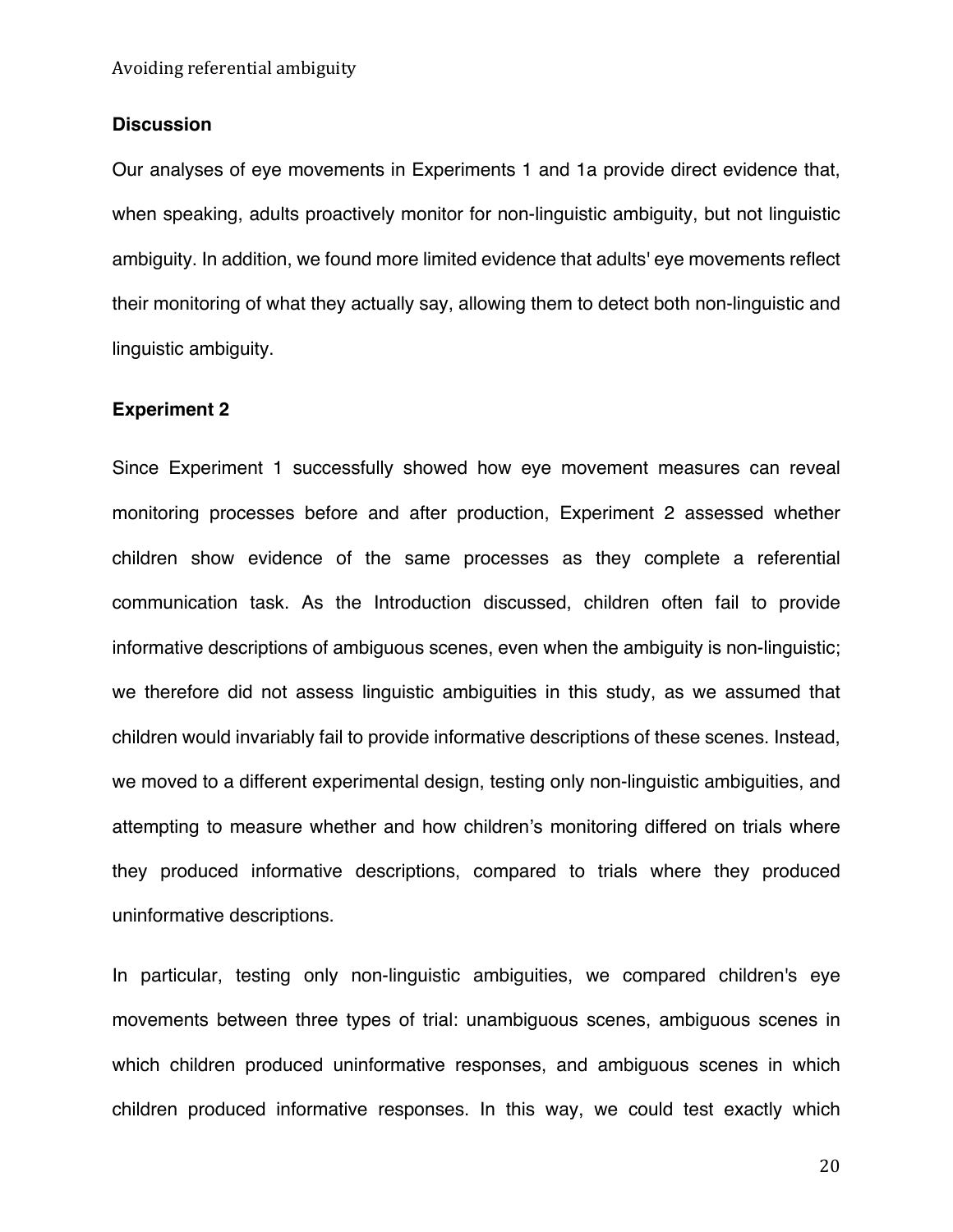monitoring processes operate, and which do not, when children succeed or fail at informative referential communication.

## **Methods**

## *Participants*

69 3- to 5-year-old children from the Edinburgh area (33 female, from 36 to 69 months, mean age 54 months [SD 8 months]) participated. We did not record detailed demographic information, but participants were typically White and from middle-class families. 11 further children were excluded due to a microphone malfunction (meaning that we could not code their responses) or failing to complete the task.

## *Materials*

We used the same 16 test trials (8 ambiguous scenes, 8 unambiguous) from the nonlinguistic ambiguity condition of Experiment 1. We did not use unambiguous filler trials, because we were anxious not to prime children to produce single-word responses. Children also received an additional warm-up session beforehand. They were shown three pictures on a piece of paper, and told that Elmo would appear next to his favorite, which they should name. The experimenter then put a counter depicting Elmo next to one picture, and encouraged the child to name it out loud. Children were given 4 warm up trials; half the trials contained ambiguous scenes, and Elmo always indicated one of the paired objects. The first time that children produced an uninformative description of an ambiguous scene, the experimenter provided feedback, pointing out the ambiguity, and encouraging the child to produce an informative description. This was the only corrective feedback that children received during the study. Once the experimenter was satisfied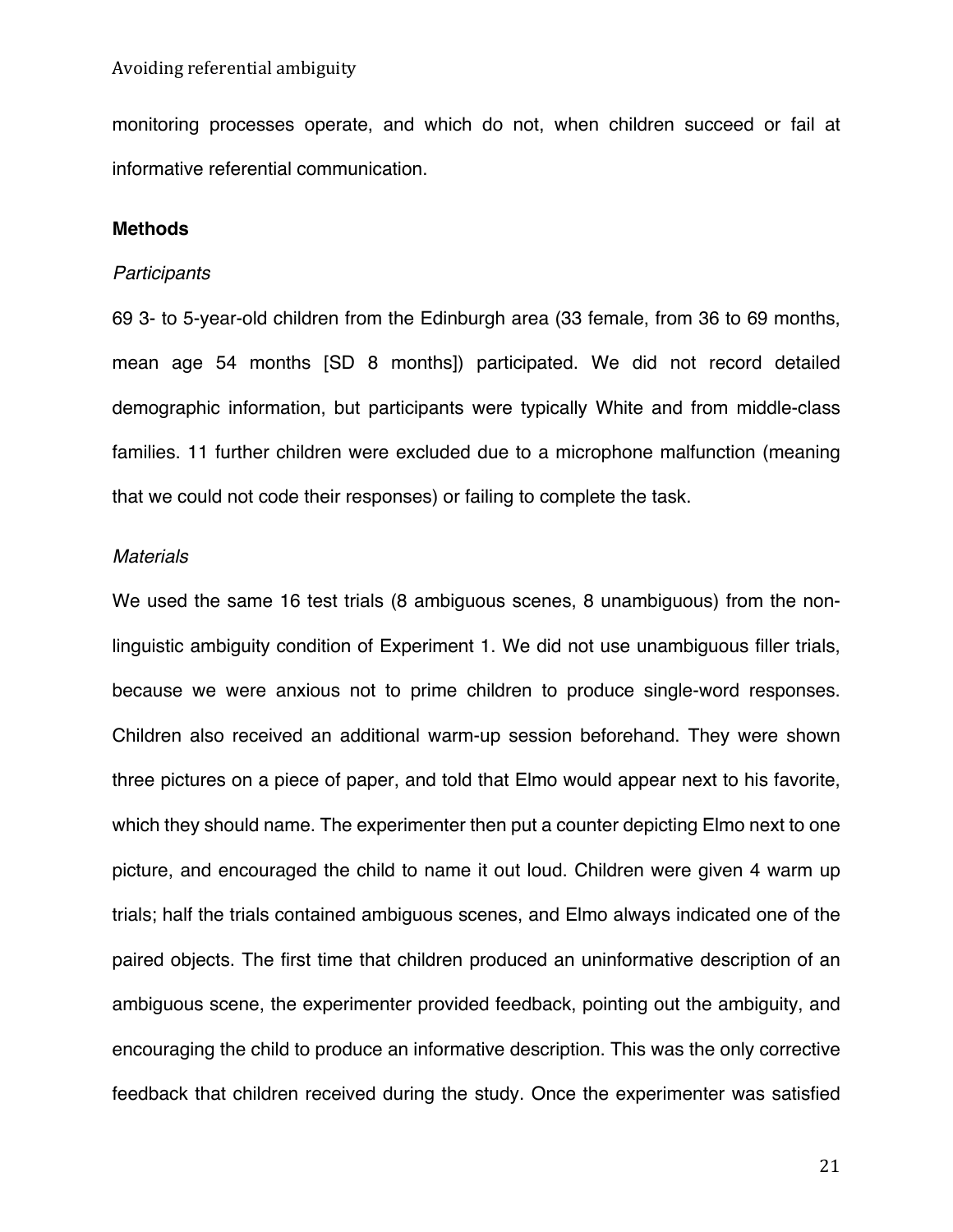that the child understood the task and was providing easily understood responses, the main experimental session began.

#### *Procedure*

We used the same EyeLink 1000 Eyetracker as Experiment 1. Older subjects (4;6-5;6) completed a six point calibration routine, and younger subjects (3;6-4;6) completed a shorter three point calibration. The procedure was otherwise identical to Experiment 1, except that the experimenter offered frequent positive reinforcement at the end of each trial (e.g., "you're doing great!") that was not tied to the child's behavior.

## *Analysis*

We coded and analyzed children's descriptions in the same way as Experiment 1, using a mixed effects model of the form Label~Scene Type + (1|Subject)+(1+Scene Type|Item). However our eye movement analysis was importantly different from Experiment 1. We again focused on critical saccades between the target and foil pictures, as a proportion of all saccades between pictures. In our analysis, we compared Control trials (i.e., unambiguous scenes) to ambiguous scenes for which participants provided a nonspecific description of the target (Uninformative trials), and to ambiguous scenes for which participants provided a referentially specific description (Informative trials). For each phase of the trial, we analyzed the proportion of critical saccades using a regression of the form Proportion of Critical Saccades  $\sim$  Label Type  $+$  (1lSubject). Note that we did not include Label Type as a random slope, as the analyses for some phases did not converge when it was included, and we wanted to able to properly compare the analyses of each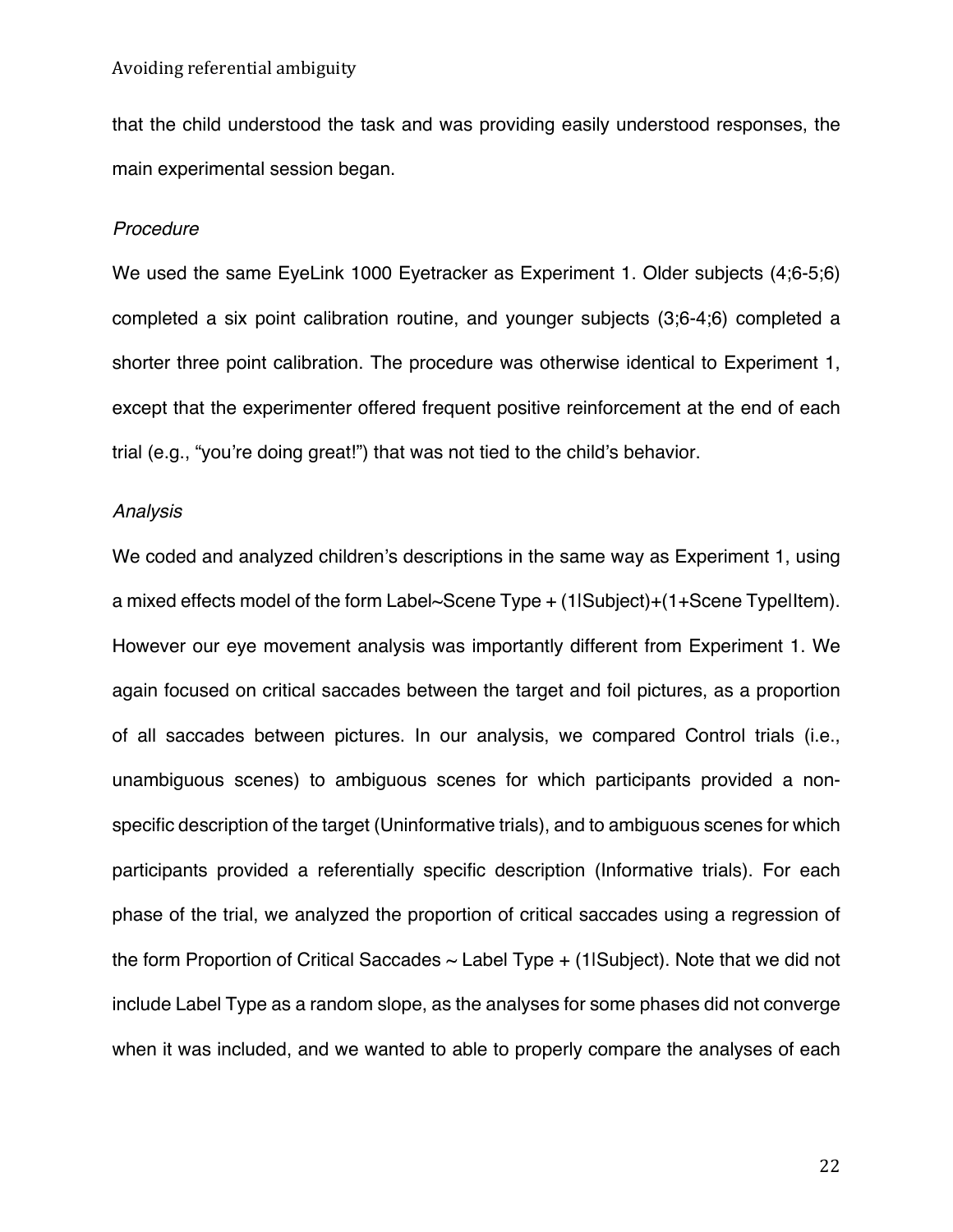phase. The Label Type factor was dummy coded, with the unambiguous control condition set as the reference level.

## **Results**

## *Descriptions*

Children were reliably more likely to produce informative descriptions of ambiguous scenes than of unambiguous scenes but, as expected, they were not nearly as successful at this task as the adults were in Experiment 1 (Mean<sub>ambiguous</sub>= 0.2 (0.29), Mean<sub>control</sub>= 0.06 (0.12) (β = -1.2(0.18), *z* = 6.3, p < .001). There was significant individual variation in children's performance: 35 out of the 69 children did not produce any informative descriptions.<sup>3</sup>

*Eye movements*

<sup>3</sup> When our mixed effects analysis included a random slope for condition, the effect of scene was only marginal ( $β = -0.63(0.34)$ ,  $z = 1.8$ ,  $p = 0.068$ ) because of high variance in the random slope. This could reflect the large individual variability in children's performance, but it could also be due to difficulties estimating the best fitting model: Many participants showed no variation across the different regression factors (a situation called separation) which impedes fitting these models using maximum likelihood. An additional analysis using a paired sample t-test did also find a reliable effect of trial ambiguity (t(68) = 4.69,  $p = 1.3e-05$ ).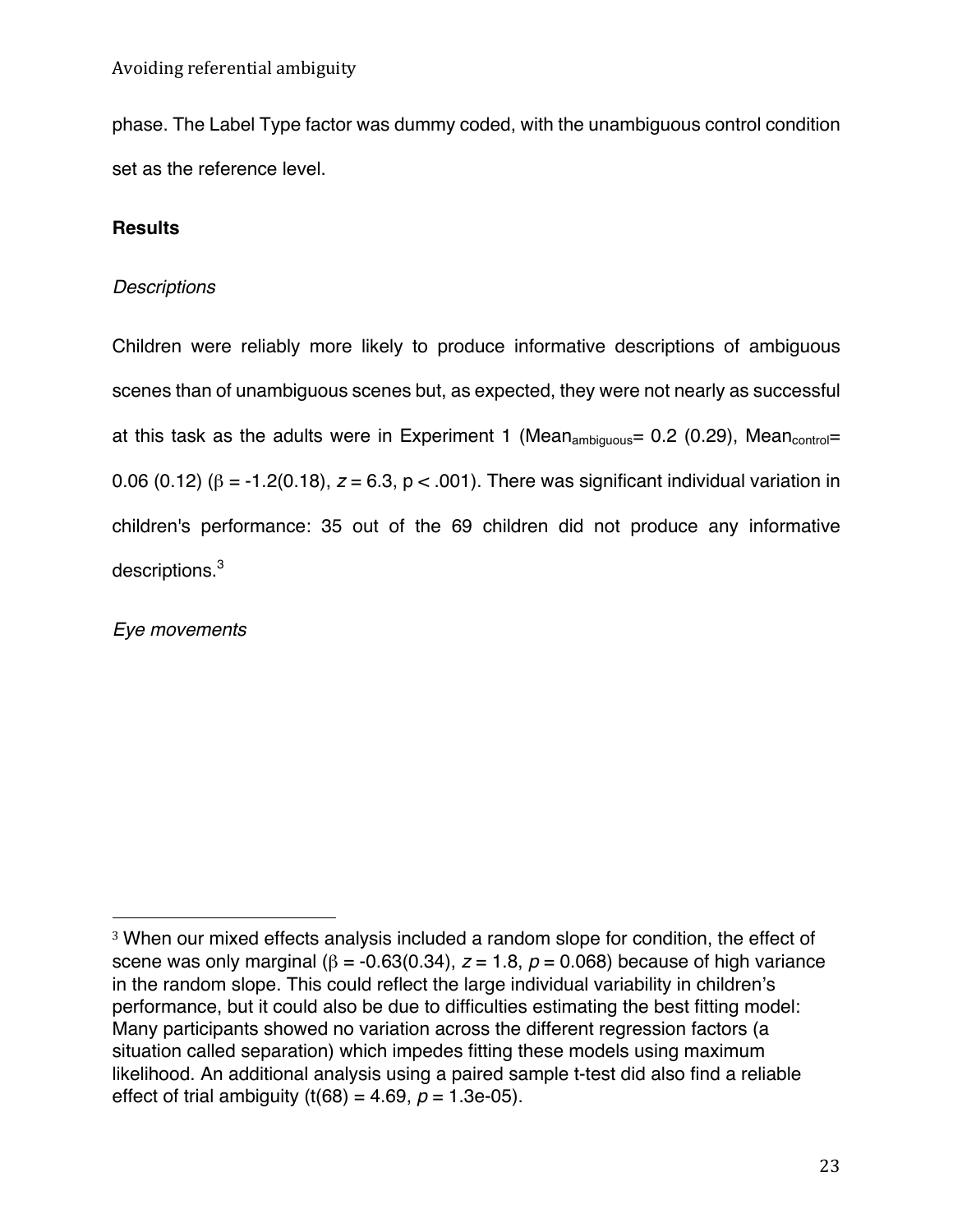



## *Preview Phase*

Children's eye movements are graphed in Figure 3. The Preview phase provided evidence that children's frequent failure to provide referentially informative descriptions may be driven by a failure to proactively monitor for potential ambiguity. In particular, we found that participants provided no evidence for proactive monitoring before they produced uninformative descriptions. In fact, participants were slightly *less* likely to make critical saccades on trials where they produced an uninformative description of an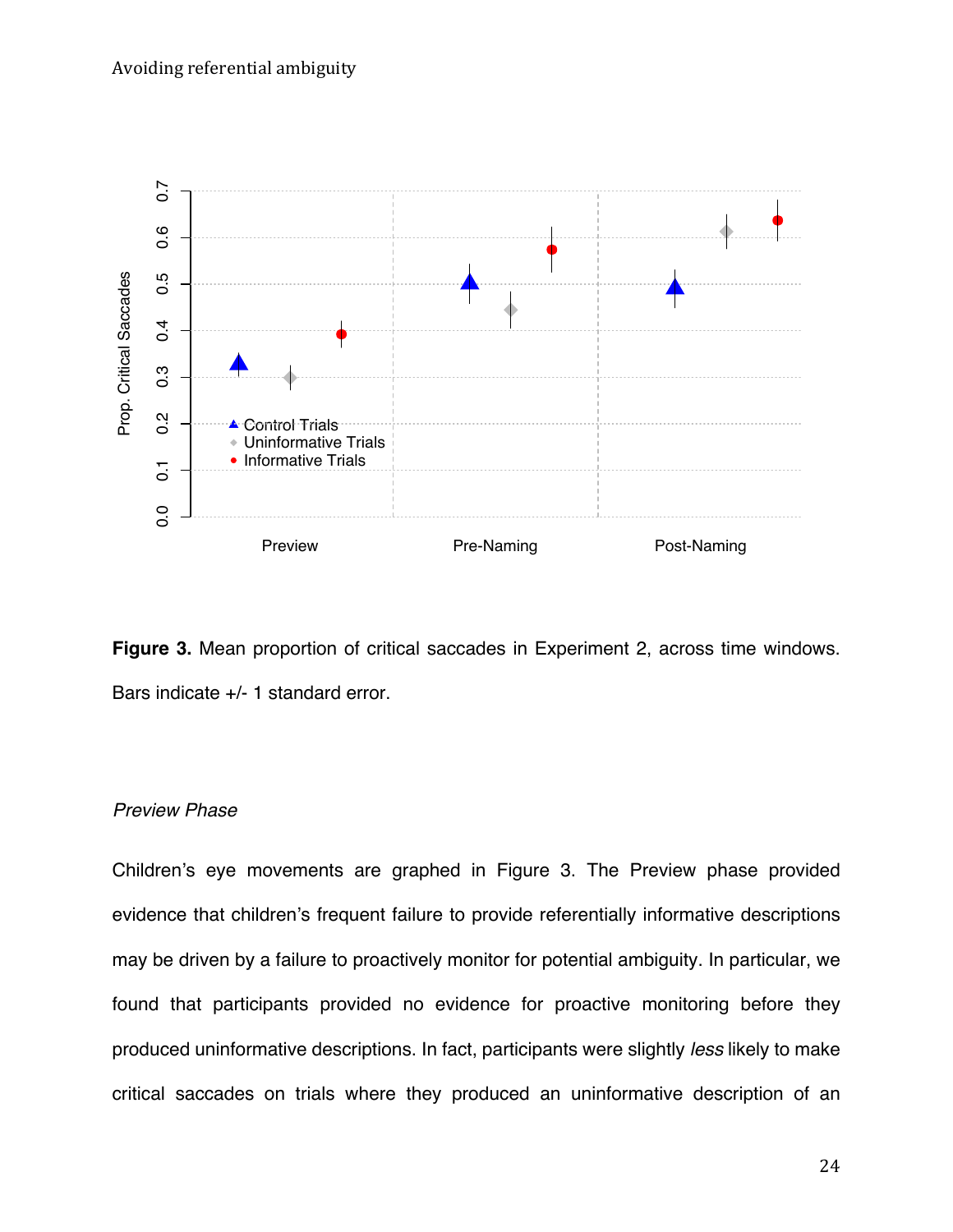ambiguous scene than on control trials (Mean<sub>uninformative</sub>=  $0.3$  (0.13), Mean<sub>control</sub>=  $0.33$ (0.12), Beta = -0.1(0.066), *t* = 1.5, *p* = 0.13). By contrast, we found evidence that participants were engaging in proactive monitoring in the preview phase before they produced informative descriptions for ambiguous scenes: they made significantly more critical saccades on these trials (Mean<sub>informative</sub>= 0.39 (0.15 (Beta = 0.24(0.11),  $t = 2.2$ ,  $p =$ 0.028)).

Consistent with these conclusions, a follow-up analysis demonstrated that children were more likely to produce informative descriptions on ambiguous trials, if they had previously made more critical saccades (Beta =  $0.45(0.17)$ ,  $z = 2.7$ ,  $p = 0.0073$ ).

## *Pre-Naming Phase*

We found a similar pattern during the Pre-Naming Phase. Again, there was no evidence that children realized the scene was potentially ambiguous before they produced uninformative descriptions (Mean<sub>uninformative</sub>= 0.44 (0.24), Mean<sub>control</sub>= 0.5 (0.27 (Beta = -0.099(0.075), *t* = 1.3, *p* = 0.19) However, children did make more critical saccades before producing informative descriptions (Meanuninformative= 0.57 (0.32) (Beta = 0.24(0.12), *t* = 2,  $p = 0.046$ )). This is to be expected if children need to compare the two images in order to identify which feature they should comment on to distinguish the two, while the small size of this effect is consistent with Experiment 1.

## *Post-Naming Phase*

Finally, we looked to see whether children noticed the ambiguity once they had started producing the description. We found good evidence that children self-monitor. They were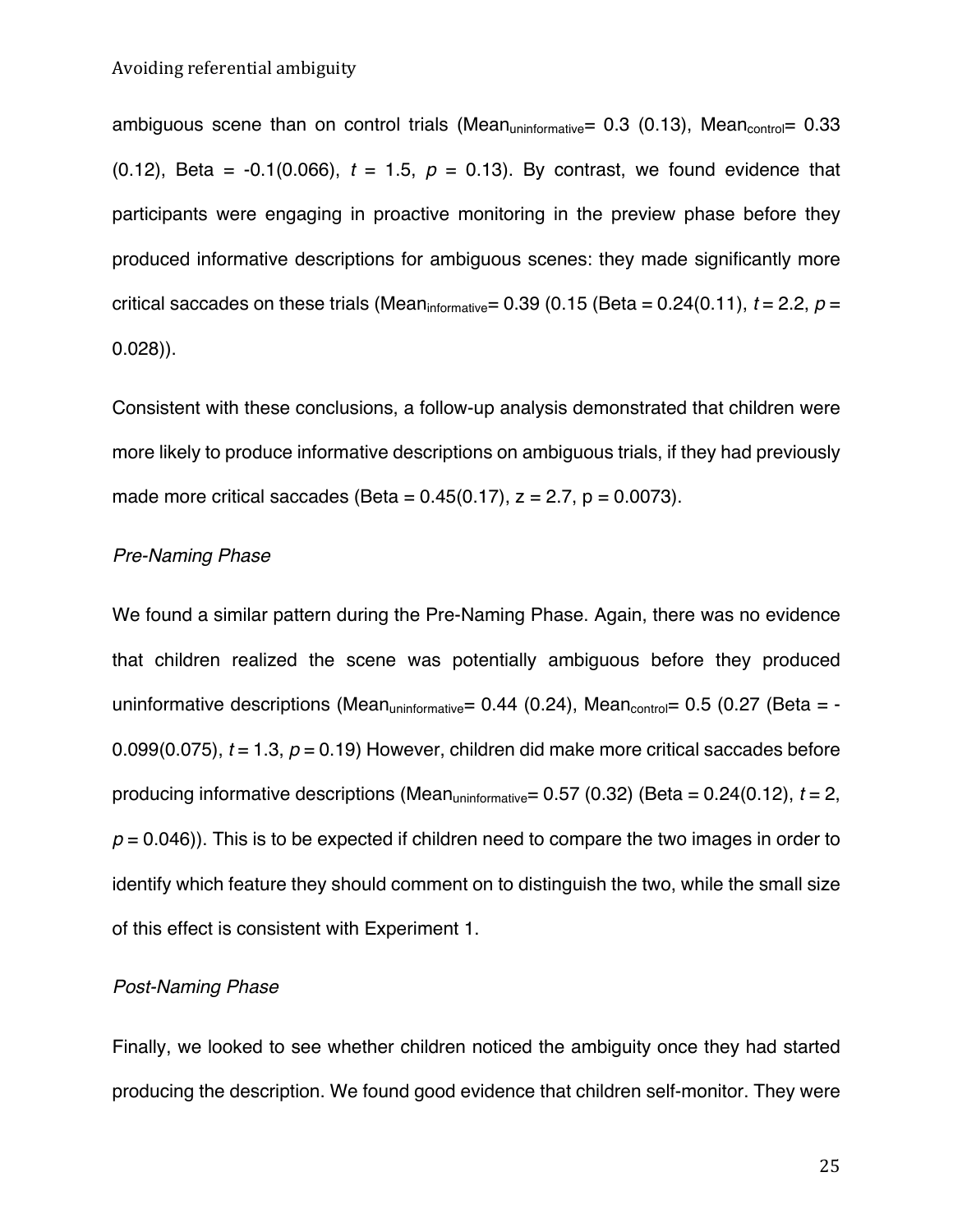much more likely to make critical saccades when the scene was ambiguous, no matter whether their utterance was uninformative (Mean<sub>uninformative</sub>=  $0.61$  (0.22), Mean<sub>control</sub>=  $0.49$ (0.25 (Beta =  $0.27(0.075)$ ,  $t = 3.6$ ,  $p < .001$ ) or informative (Mean<sub>informative</sub>= 0.64 (0.28) (Beta =  $0.29(0.12)$ ,  $t = 2.4$ ,  $p = 0.016$ )). That is to say, even the children who produced uninformative descriptions appeared to subsequently notice the ambiguity of their expressions.

## **Discussion**

Experiment 2 was designed to assess whether children engage in pro-active monitoring for potential ambiguity in the environment, as well as self-monitoring of their just-made utterances. Our results suggested that, typically, children do not engage in pro-active monitoring: Unlike adults, they rarely produced informative utterances, and their eye movements typically did not provide any indication that they had noticed any ambiguity. However, for those trials in which children did produce informative descriptions of ambiguous scenes, their eye movements indicated that they had engaged in proactive monitoring before they began speaking, and indeed before they knew which picture they had to describe. That is to say, children do not typically monitor the world for potential ambiguity, and the absence of such monitoring plays an important role in children's failure to succeed on referential communication tasks. However, when children do successfully engage in monitoring, there do not appear to be many other impediments to their producing an informative description. In sum, preschoolers have the competence to engage in pro-active monitoring -- and thus to produce informative descriptions -- but they typically fail to use it.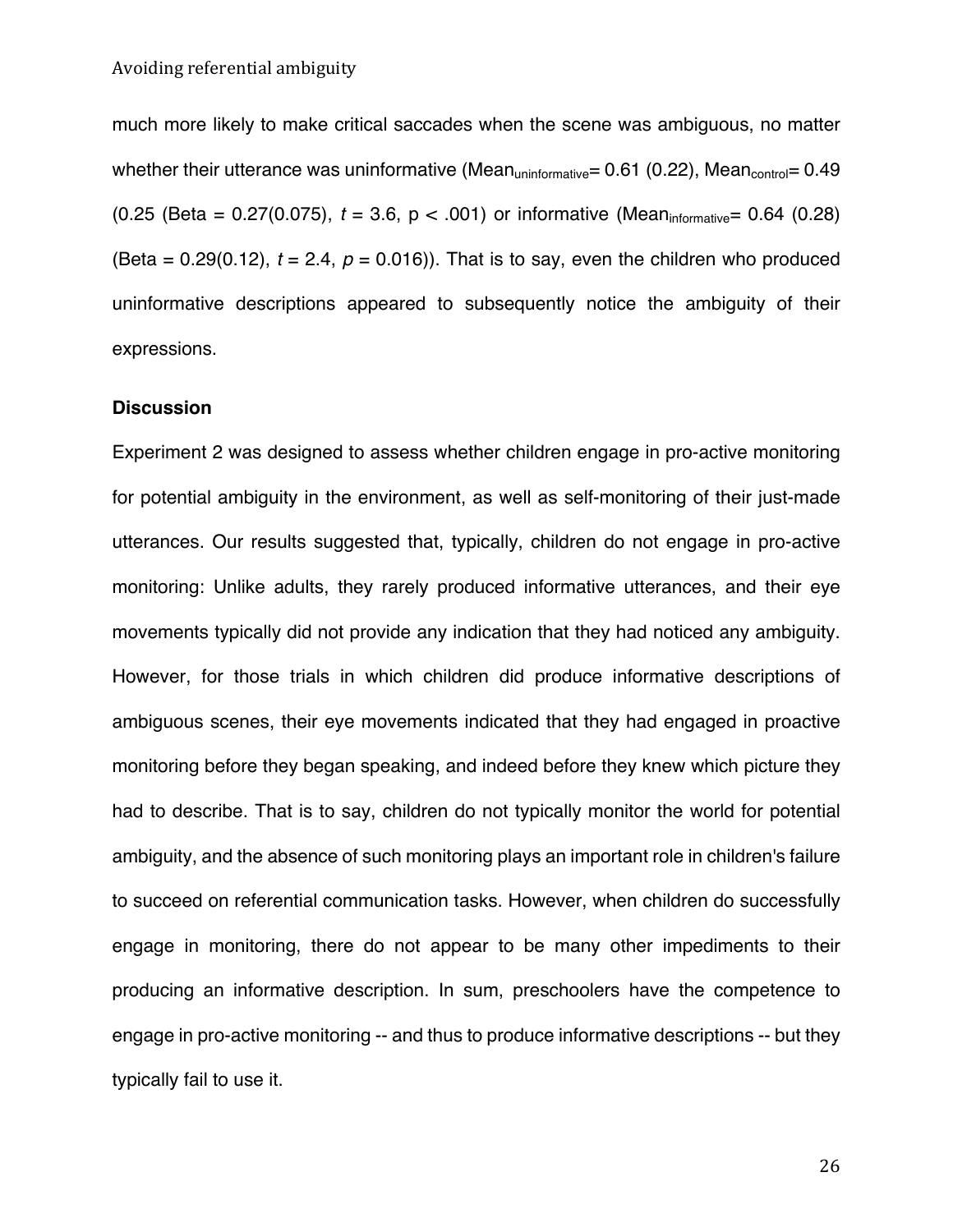Children also appeared to monitor their own utterances. When the visual scene was ambiguous, they tended to saccade to the matched foil after generating a description, which suggests that -- at some level -- the ambiguity of the scene relative to the description had been recognized. This behavior did not seem to vary based on whether the child's description was informative or not. However this finding raises a question: If children are monitoring what they say, then why did they rarely offer corrections or repairs to their utterances to make them more informative?

One possibility is that children did not correct because they were not truly motivated to, as each trial in Experiment 2 ended straight after they responded, and their utterance had no obvious adverse effects on an interlocutor. Consistent with this, adults were also unlikely to offer corrections after they produced uninformative descriptions in the linguistic ambiguity condition of Experiment 1. But another possibility is that these subsequent eye movements did not actually reflect potential error-correction, but rather just speech monitoring alone. For instance, it is possible that saying *dog* might simply have primed the speaker to look to the other dog. Experiment 3 therefore assessed whether children would be more likely to offer an informative description of a foil picture straight after describing a target picture, and whether this depended on having fixated the foil subsequent to describing the target. In this task, children named two pictures from a visual scene that was either ambiguous or not. If children rapidly adjust having made a mistake, then they should be relatively more informative when naming the second picture if the scene is ambiguous.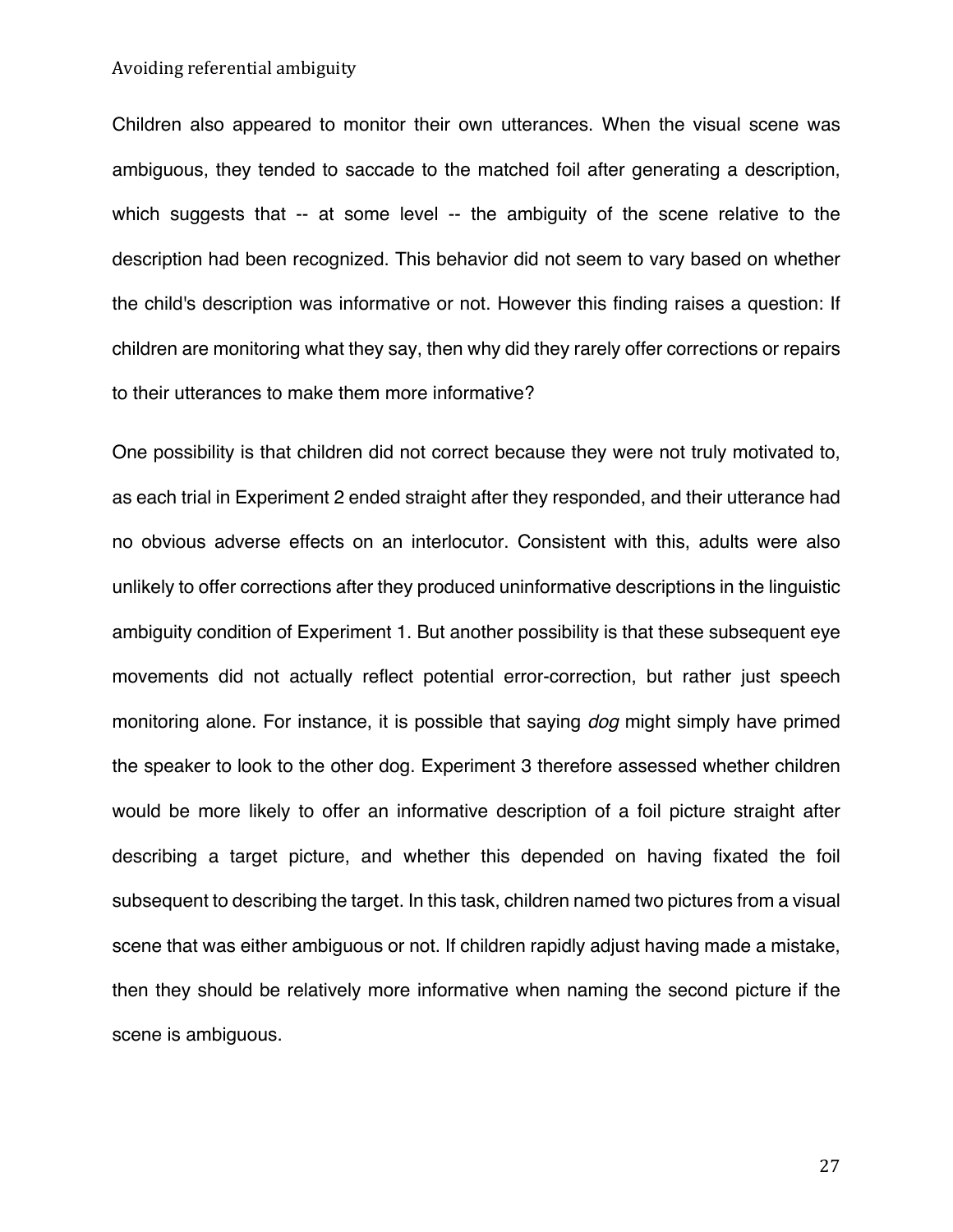## **Experiment 3**

Children in Experiment 3 were asked to name two out of three pictures from a scene. The task was similar to Experiment 2, except that, after having named the target picture (indicated as before by Elmo), children were asked to name the foil picture, which was indicated by the appearance of Peppa Pig. On half of the trials the target and foil depicted the same kind of thing, and on half of the trials they depicted different kinds of thing. If children use comprehension monitoring, as suggested by Experiment 2, then they should produce informative descriptions more often for foil pictures, but only when the scene is ambiguous.

We also examined whether children's eye movements predicted whether they would produce informative descriptions. We did this by first replicating Experiment 2's analysis of children's pro-active monitoring before the target picture was identified, and also by assessing whether children whose eye-movements provided better evidence of selfmonitoring were also more likely to produce informative descriptions of the foil.

#### **Methods**

## *Participants*

41 4- to 5-year-old children from the Edinburgh area (23 female, from 48 to 72 months, mean age 56 months [SD 6 months]). We did not record detailed demographic information, but we estimate that most children were White, from middle-class families. Children were tested in the Developmental Lab at the University of Edinburgh.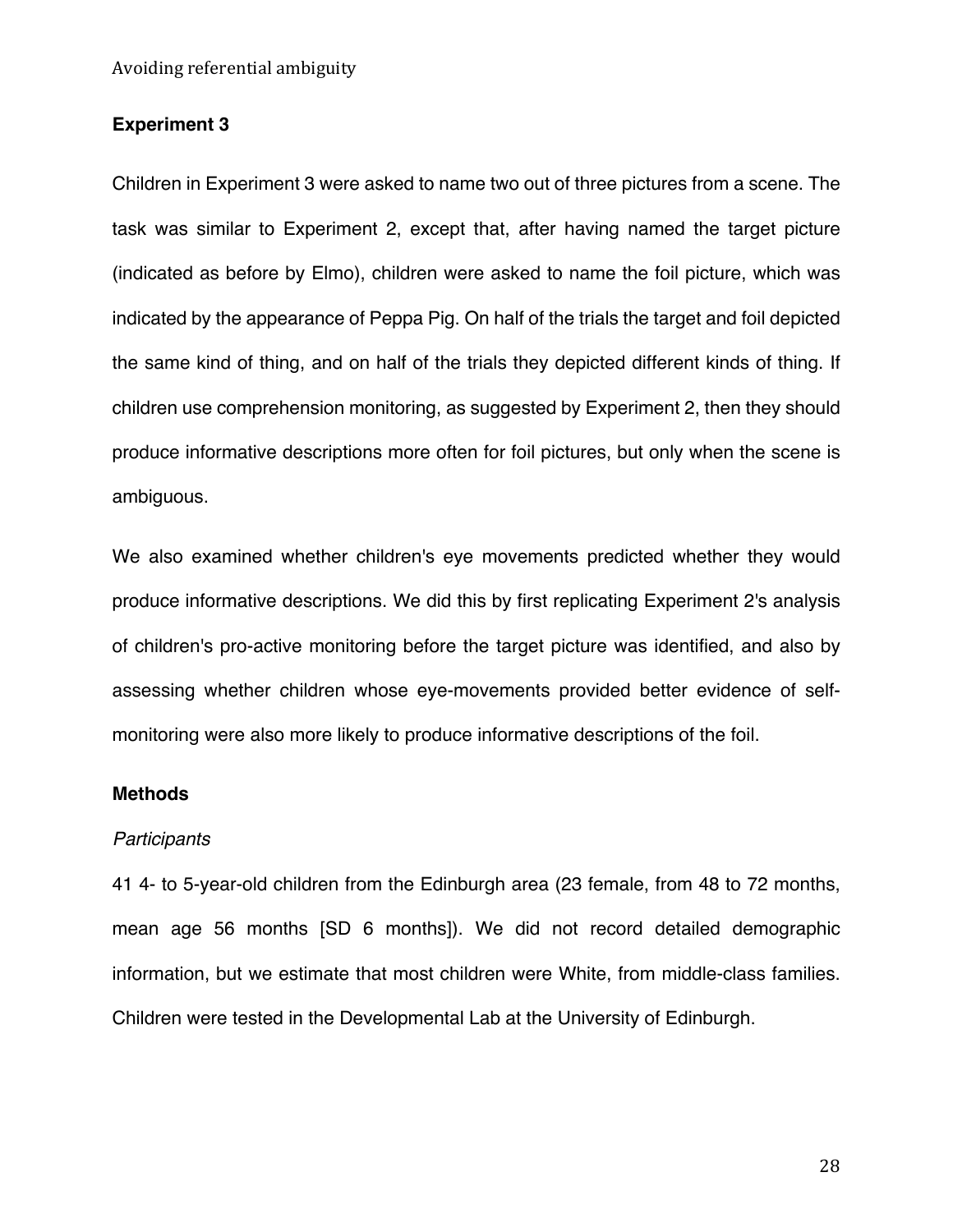## *Materials*

Each participant completed 16 test trials (8 ambiguous scenes, 8 unambiguous) using the same pictures as Experiment 2, with no filler trials. On ambiguous trials, children saw a triad of pictures, two of which depicted the same type of object. On unambiguous trials, all three pictures depicted different objects. Unlike in Experiments 1 and 2, we created unambiguous trials by shuffling foil pictures between triads (e.g., so that a foil *shoe* picture might be swapped with a foil *car* picture). This, in combination with a Latin square design, meant that across conditions, all pictures appeared in both ambiguous and unambiguous trials, as well as in both target and foil positions, but that each child saw each picture only once in their experimental session. $4\,$  As such, we had a baseline measure of children's tendency to be informative for each picture, and for each position

Pictures were arranged in a T shape on a 1920 by 1080 resolution laptop monitor. Pictures were displayed such that they took up equivalent, non-overlapping areas of the screen, which meant that they had larger dimensions than in Experiment 2. Average height was 470 pixels and average width was 532 pixels.

#### *Procedure*

 

The experiment was conducted using an SMI Red-n remote eye tracker attached to a laptop computer. All subjects completed a four point calibration routine. Each trial began with a Preview phase, in which three pictures were displayed for 4250ms. Then, Elmo

<sup>&</sup>lt;sup>4</sup> An anonymous reviewer notes that this design may have increased the rate of utterances containing a modifier on unambiguous trials, if it is the case that children tend to add modifiers on the second occasion they use a label. Such an effect would work against our hypotheses.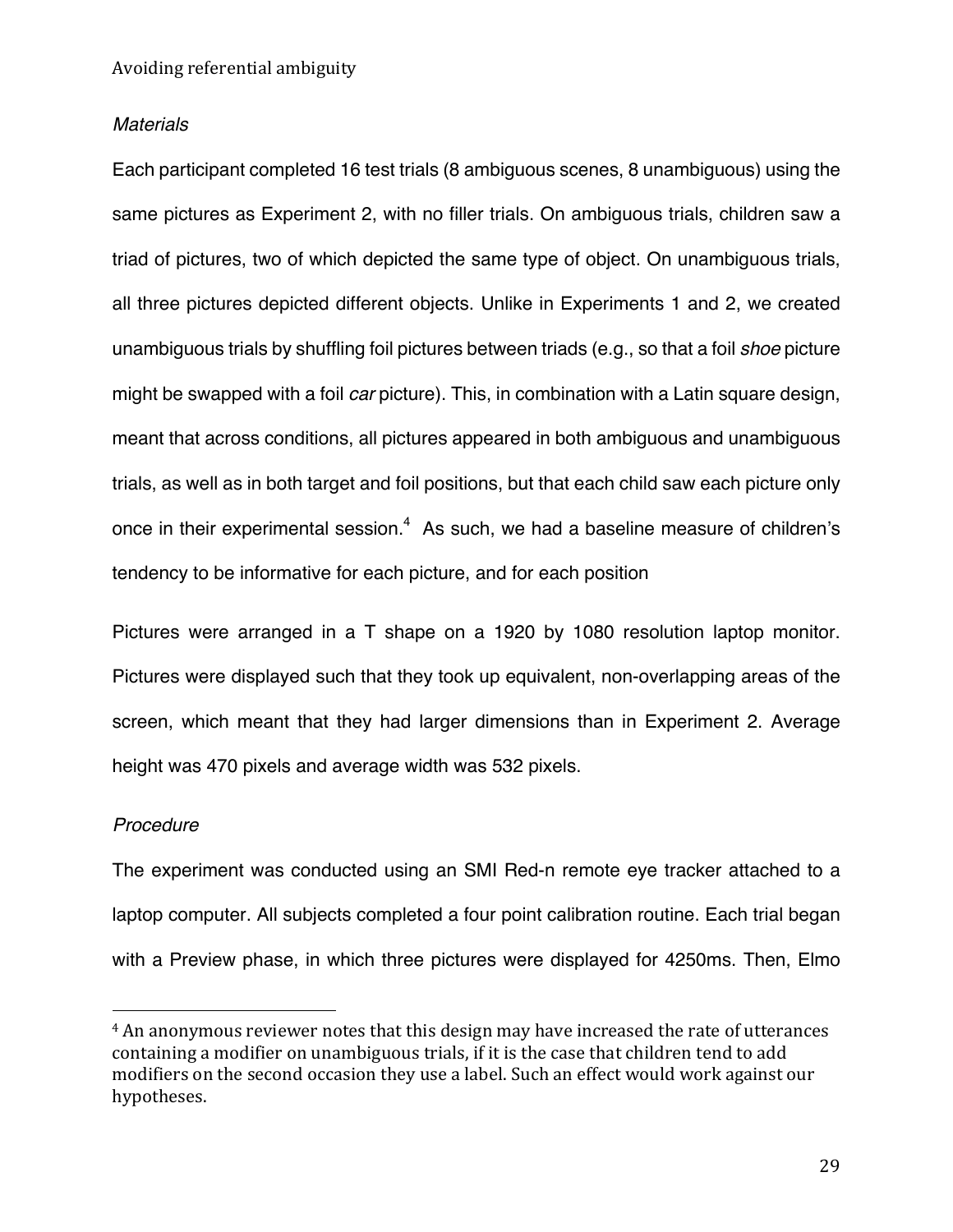appeared next to the Target picture and a pre-recorded instruction asked participants "Which picture does Elmo like?" After participants answered, the experimenter pushed a button to begin the next phase of the trial: After a 500ms pause, Peppa Pig appeared next to the Foil picture and a pre-recorded instruction asked participants "And which picture does Peppa like?" Once the child answered, the experimenter ended the trial by pressing a key, and a reward screen appeared on which participants received positive feedback from Elmo and Peppa. Before the study, children received the same warm-up session as in Experiment 2.

## *Analysis*

We coded and analyzed children's descriptions in a similar way to Experiments 1 and 2, using a mixed effects logistic regression of the form Label~Scene Type\*Picture Type [Target versus Foil] + (1+Scene Type|Subject) + (1+Scene Type|Item).

For the eye movement analyses, we again split the trial into different phases, and defined ROIs around the border of each picture (ROIs varied based on picture size), analyzing eye movements between ROIs. Our first analysis aimed to replicate the finding that children are more likely to produce an informative description of the Target picture if they have monitored for ambiguity during the preview phase, again using a mixed effects model of the form Proportion of Critical Saccades  $\sim$  Label Type + (1|Subject), as in Experiment 2.

Our second set of analyses tested what happened after children named the Target, in what we call the Pre-Foil Phase, the 1500ms window before participants were told to name the Foil (i.e., the final 1000ms during which Elmo was on screen, plus the 500ms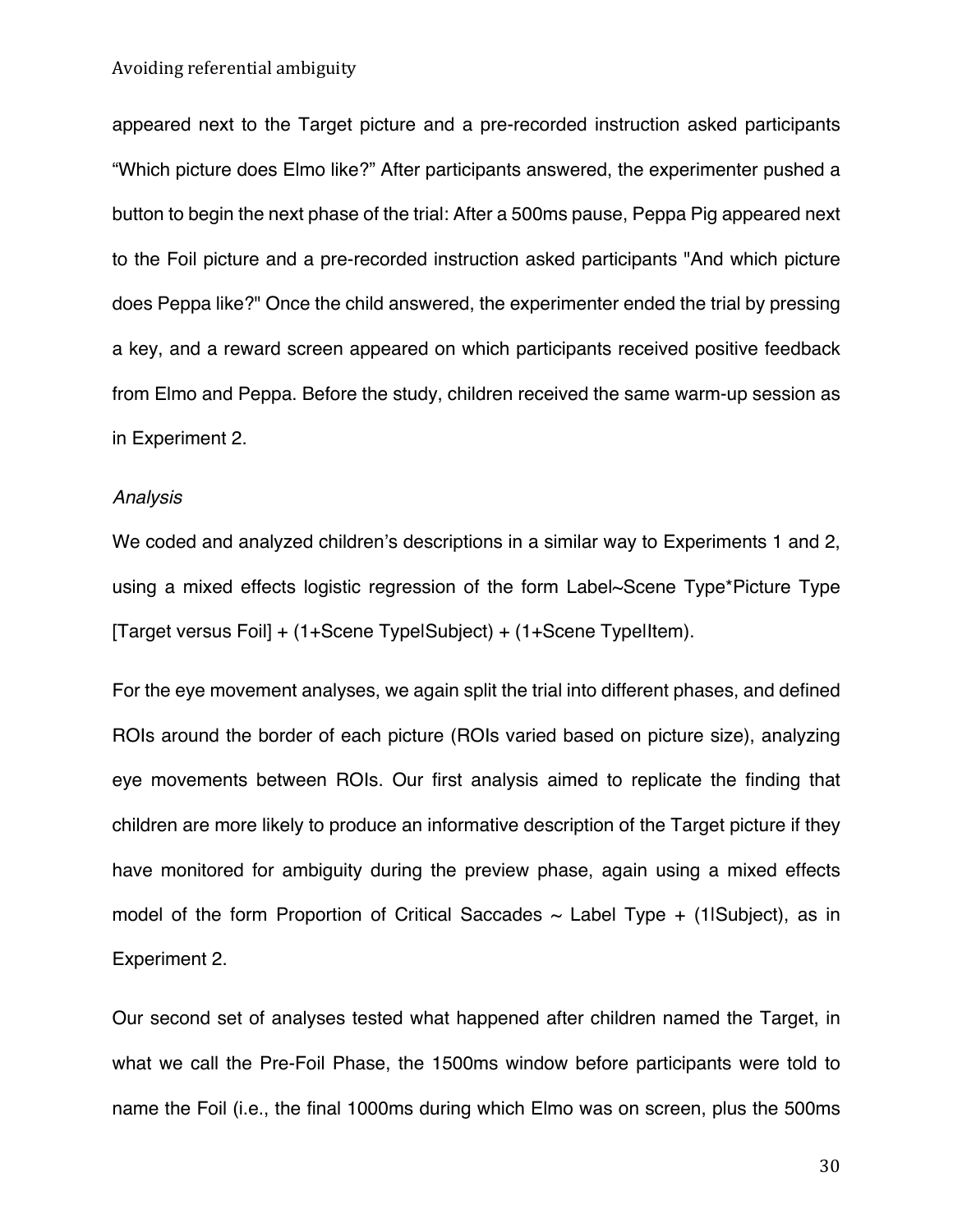pause before Peppa appeared on screen). First, we aimed to replicate the "selfmonitoring" finding of Experiment 2, that when the scene is ambiguous, children saccade to the Foil after naming the Target, whether their description was informative or not. We again assessed this with the regression, Proportion of Critical Saccades  $\sim$  Label Type  $+$ (1|Subject). Next, we assessed whether children who show stronger evidence of selfmonitoring were also more likely to produce an informative description of the Foil picture. For this analysis, we did not use the proportion of critical saccades as our dependent variable. Inspecting the data, we found that participants typically only made a single saccade during the Pre-Foil Phase; since that saccade tended to be a critical saccade on ambiguous trials, we had very little power to detect any effects using this measure. Instead, our measure of self-monitoring was the length of time (in ms) that participants spent fixating the foil picture during the Pre-Foil phase. Our rationale was that participants who are engaging in self-monitoring to a greater degree should notice the ambiguity earlier, and therefore spend more time fixating the foil after naming the Target. We tested whether participants who spent more time fixating the foil in this period were more likely to produce an informative description of the foil, and whether the size of this effect depended on the scene type (ambiguous/unambiguous). We did this using a logistic regression of the form Foil Label  $\sim$  Fixation time to foil  $*$  Scene Type  $+$  (1+ Scene Type|Subject).

## **Results**

*Descriptions*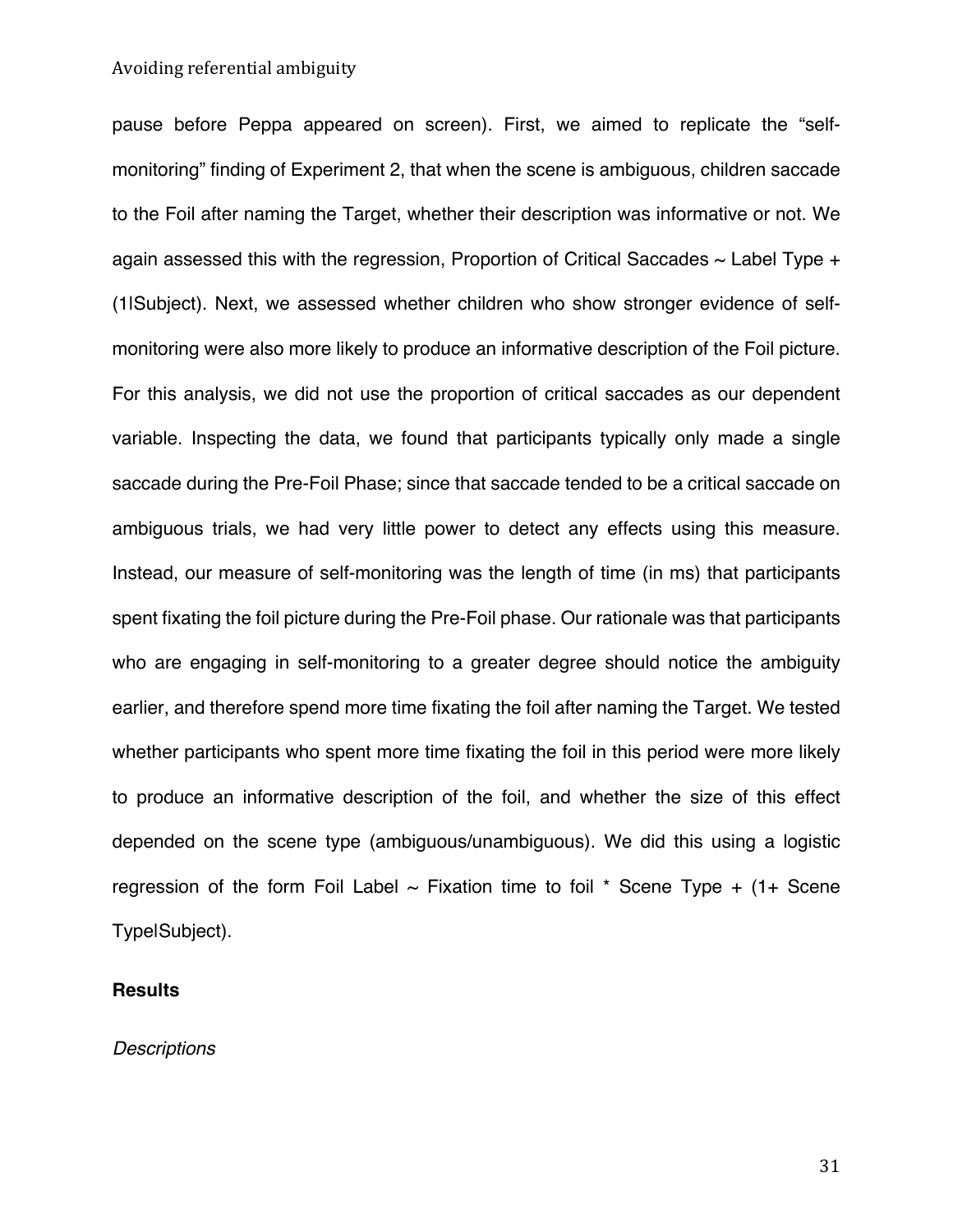Children produced more referentially specific descriptions of the Target picture when the scene was ambiguous than when it was unambiguous (Mean<sub>ambiguous</sub>=  $0.37$  (0.43), Mean $_{control}$  = 0.23 (0.35), and they produced an even greater number of specific descriptions of the Foil picture when the scene was ambiguous (Mean<sub>ambiguous</sub>=  $0.41$ )  $(0.43)$ , Mean<sub>control</sub> = 0.22 (0.33). Our regression analysis showed that participants were reliably more likely to produce specific descriptions when the trial was ambiguous ( $\beta = -$ 1.4(0.43),  $z = 3.2$ ,  $p = 0.0014$ ). We had predicted that this effect of scene type would interact with whether participants were naming the target picture or the foil; this interaction was only marginally significant, although in the predicted direction ( $\beta$  = 0.22(0.12),  $z$  = 1.9,  $p = 0.062$ ).<sup>5</sup> When the scene was ambiguous, participants were reliably more likely to produce specific descriptions of the foil picture than the target picture ( $\beta$  = -0.32(0.16),  $z = 2$ ,  $p = 0.046$ ), but this was not the case when the scene was unambiguous ( $\beta =$ 0.11(0.17),  $z = 0.68$ ,  $p = 0.5$ ). In sum, we found some evidence that participants were engaging in production monitoring, although the effect was clearly not large.

## *Eye movements*

<sup>5</sup> To double check this result, we also analyzed the data using a within subjects ANOVA, and found that the interaction was significant  $F(1,40) = 5.06$ ,  $p = 0.03$ .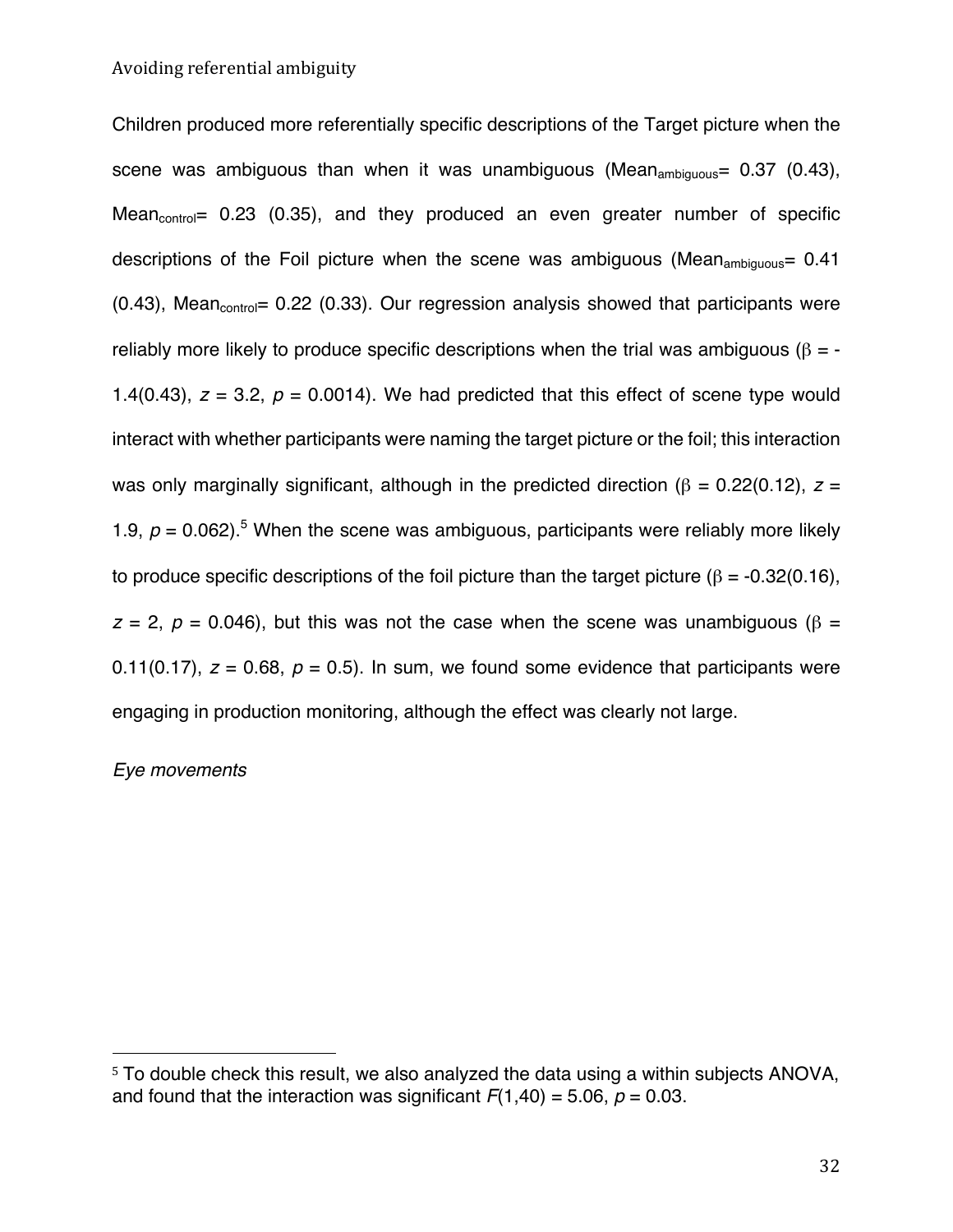

**Figure 4.** Mean proportion of critical saccades in Experiment 3, across time windows. Bars indicate +/- 1 standard error.

## *Preview Phase*

We first tried to replicate the finding that children show no evidence of pro-active monitoring on those trials where they subsequently produced uninformative descriptions of the target, but do show evidence of monitoring before they produce informative descriptions. This effect did indeed replicate (Figure 4). Participants made roughly similar numbers of critical saccades on control trials and on those ambiguous trials where they subsequently produced uninformative descriptions (Mean<sub>uninformative</sub> =  $0.31$  (0.14),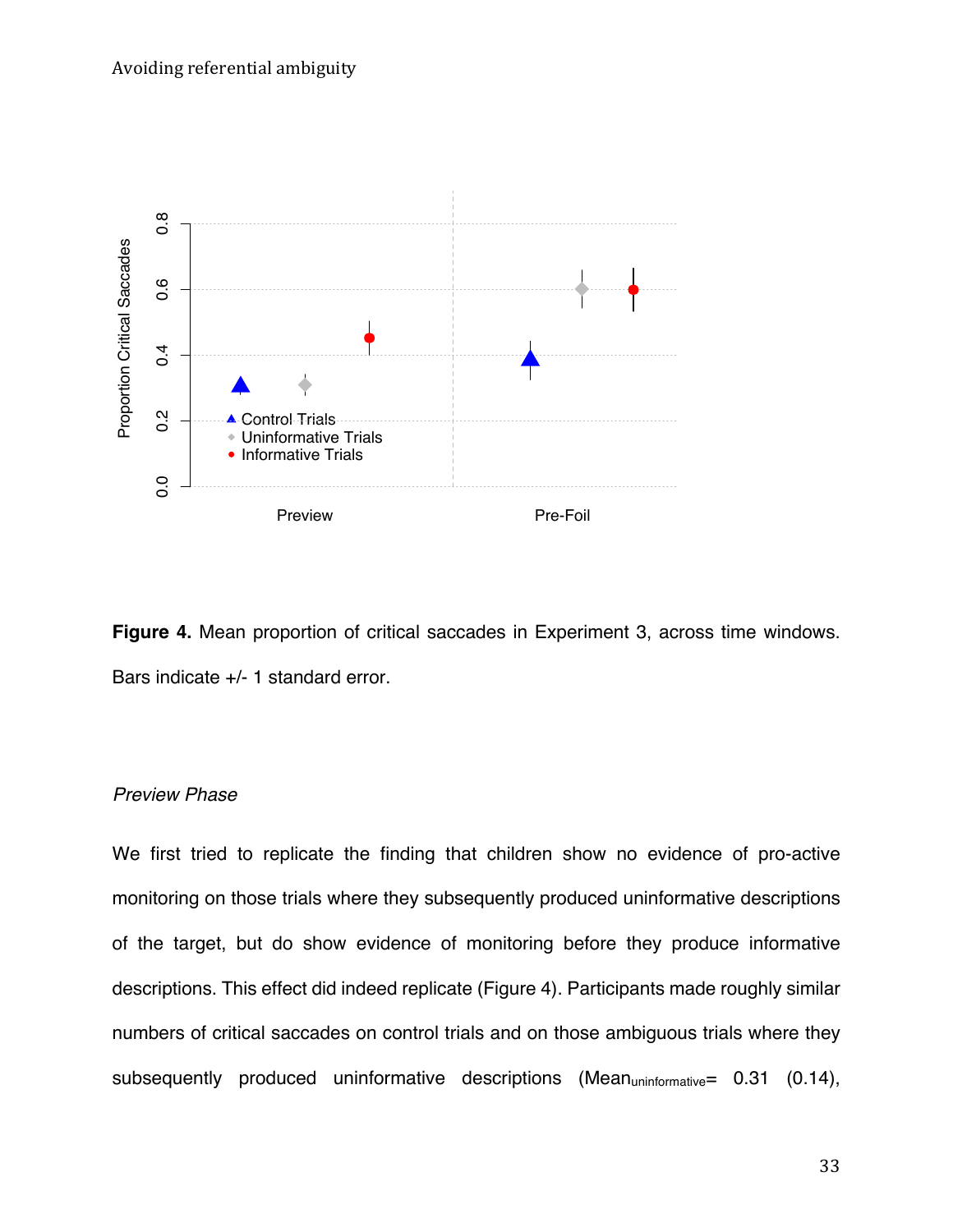Mean<sub>control</sub>=  $0.3$  (0.09 (Beta =  $0.13(0.093)$ ,  $t = 1.4$ ,  $p = 0.16$ ). Meanwhile, participants made reliably more critical saccades before they produced informative descriptions for ambiguous scenes (Meaninformative= 0.45 (0.26) (Beta = 0.25(0.11), *t* = 2.3, *p* = 0.021).

We also replicated the finding that participants were more likely to produce informative descriptions on trials where they produced more critical saccades (Beta =  $0.33(0.15)$ ,  $z =$ 2.3,  $p = 0.022$ ).

## *Pre-Foil Gaze*

First, we replicated the self-monitoring analysis of Experiment 2 (Figure 4). Compared to the control condition (Mean<sub>control</sub> =  $0.38$  (0.31), participants were reliably more likely to make critical saccades after describing an ambiguous Target with an uninformative description (Mean<sub>uninformative</sub>=  $0.6$  (0.3, (Beta =  $0.34(0.14)$ ,  $t = 2.4$ ,  $p = 0.016$ )) and were marginally more likely to do so if they had produced an informative description (Meaninformative= 0.6 (0.35, (Beta = 0.29(0.17), *t* = 1.7, *p* = 0.089)).

Next, we tested whether children who seemed to be engaging in more production monitoring (i.e., who spent more time gazing at the Foil after naming the Target) were also more likely to produce informative descriptions of the Foil. Children were indeed more likely to provide informative descriptions of the Foil picture if they had spent more time fixating it in the 1500ms before it was indicated ( $\beta$  = 0.36(0.18), *z* = 2.1, *p* = 0.04). They also spent more time fixating the Foil when the scene was ambiguous, consistent with the proposal that they were engaging in self-monitoring ( $\beta$  = -1.1(0.36), *z* = 3, *p* = 0.0027). However, we found no interaction between Foil fixation time and scene type (β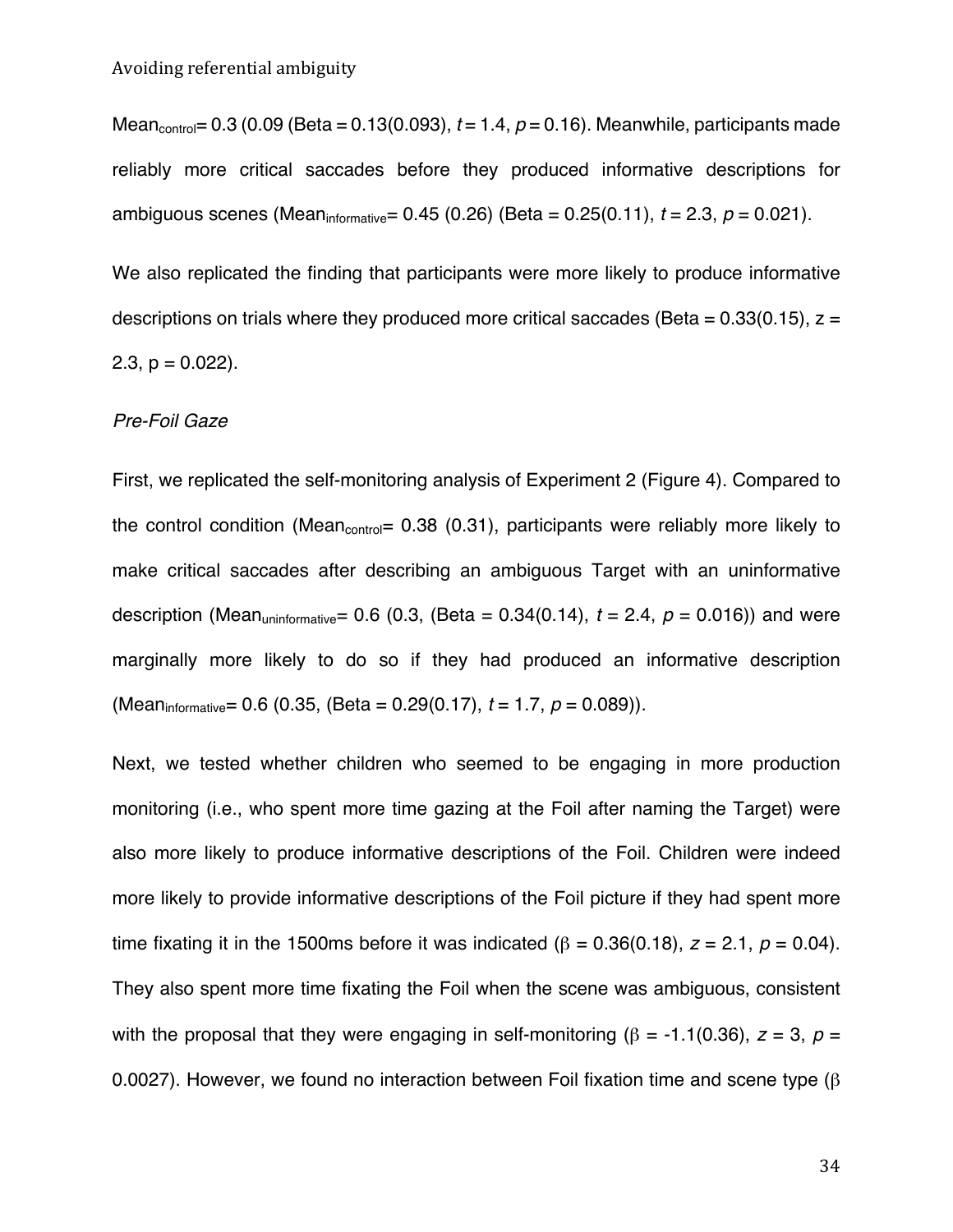$= 0.26(0.17)$ ,  $z = 1.5$ ,  $p = 0.14$ ), that is to say, participants who fixated the Foil longer also tended to provide more informative descriptions of that picture, no matter whether the scene was ambiguous or unambiguous.

## **Discussion**

Children's eye movements in Experiment 2 had suggested that they were engaging in production based monitoring, checking how their just-produced utterance matched to the world. Experiment 3 tested whether this was indeed the case, or whether that finding might be better explained as priming. In fact, our evidence suggests that both possibilities may be correct. Following the predictions of production-based monitoring, children were more likely to produce specific descriptions for foil pictures than for target pictures, if the scene was ambiguous. However, this effect was not strong. In addition, we found that children were more likely to provide specific descriptions for foil pictures if they had gazed longer at them before describing them. However, this effect did not vary based on whether the scene was ambiguous or not, and so it does not provide clear support for the idea that children were using self-monitoring to correct their subsequent utterances. In sum, Experiment 3's production and eye tracking data do suggest that children self-monitor, but only provide limited support for the claim that children robustly use this self-monitoring to ensure that they immediately start to produce more informative utterances. At best, the data suggest that children can use this self-monitoring to correct their utterances, but they do not typically do so.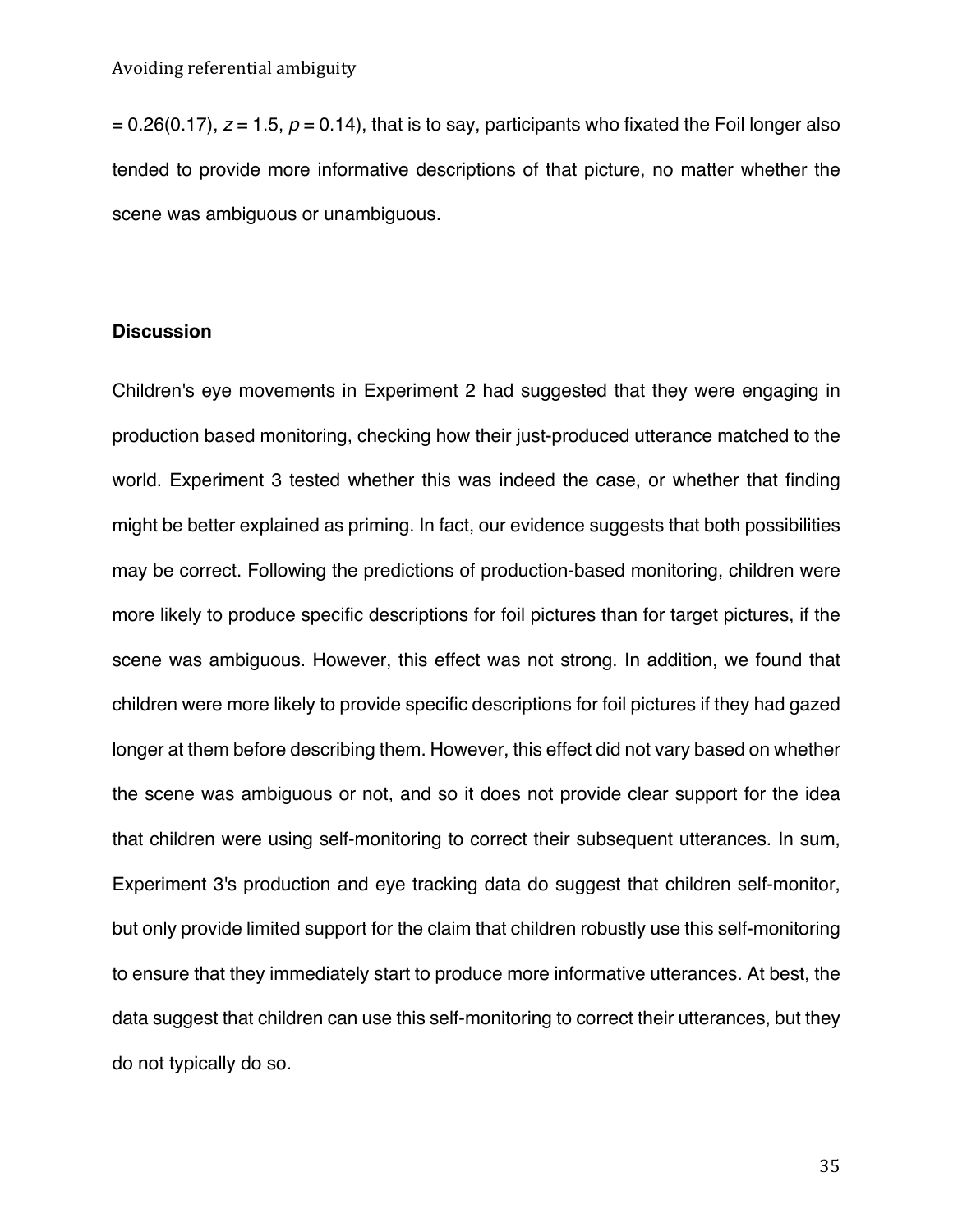In addition, Experiment 3 confirmed the other major finding of Experiment 2, that children are more likely to have explicitly monitored for ambiguity before they produce informative descriptions.

## **General Discussion**

How, precisely, do adults ensure that they produce informative utterances, and how do these abilities develop in children? Here, we used eye tracking to confirm that, before speaking, adults proactively monitor the world for non-linguistic (but not linguistic) ambiguity, and subsequently self-monitor whether what they have said describes the world in an informative way. We also show that young children, by contrast, are limited in both of these skills. They frequently fail to take heed of any ambiguity in the world around them and, while they are able to monitor their own productions, they frequently do not use that information in the service of producing more informative utterances.

Our evidence for this is comparatively simple. Using an eye-tracked version of a referential communication task modeled on Ferreira et al (2005), we found that adults would saccade between a target and a foil picture in an array, if they were nonlinguistically related (e.g., two different cars), even before they knew which of the pictures in the array they would need to describe. This suggests that adults noticed the potential for ambiguity as soon as they saw the scene. By contrast, we found little evidence for these eye movements when the target and foil picture were linguistically related (e.g., a baseball bat and an animal bat). We also found that adults would saccade to the foil picture once they had named the target, irrespective of whether the ambiguity was non-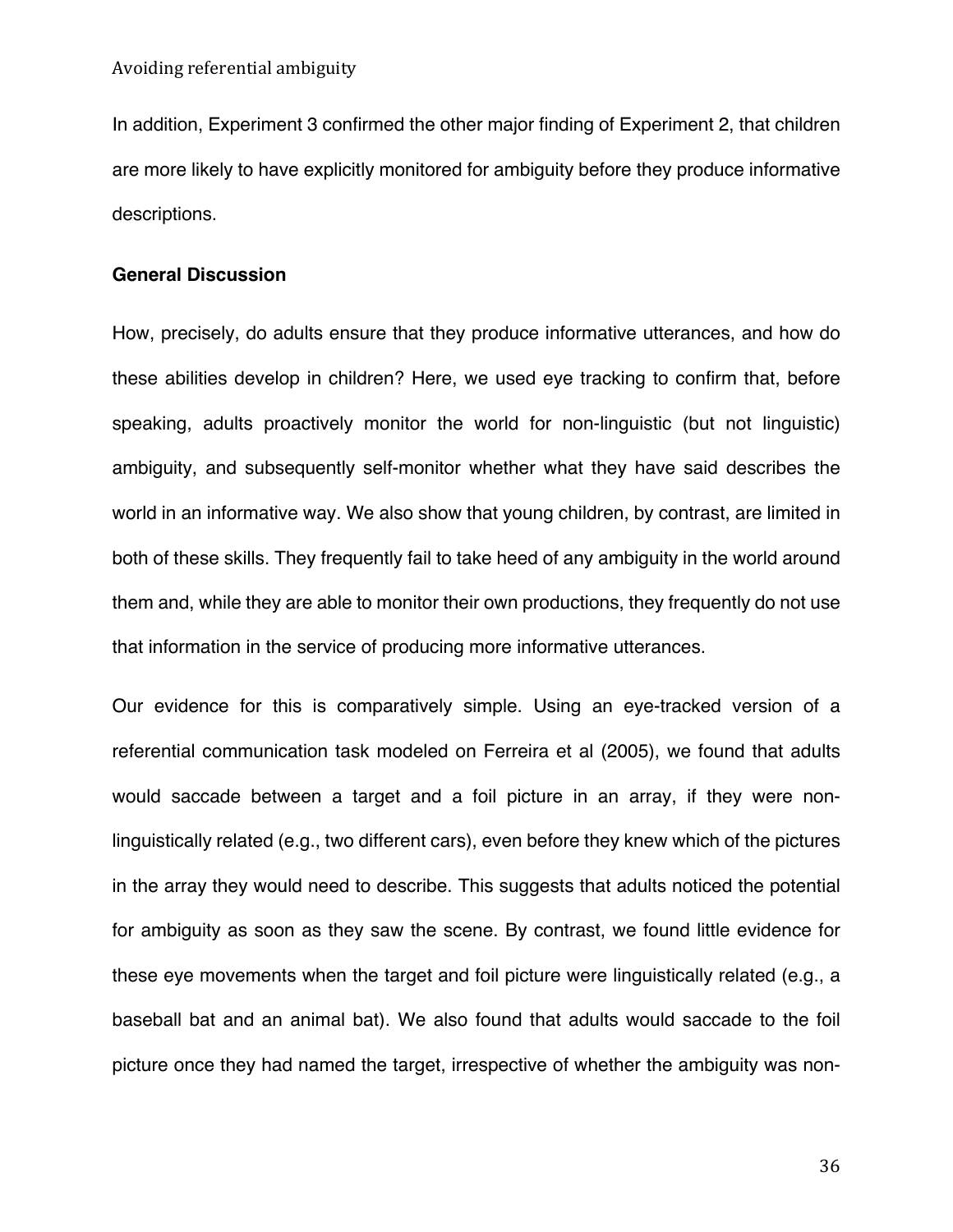linguistic or linguistic, which suggests that adults monitor what they say and match it to the world.

Both of these processes -- proactive monitoring and self-monitoring -- seemed to be more error-prone in children. Children tended to offer uninformative descriptions when arrays were ambiguous, and on those uninformative trials their eye-movements provided no evidence that they had noticed a relationship between the target and foil pictures. It was only when the children did provide informative descriptions that they also showed good evidence of pro-active monitoring. This suggests that children are able to proactively monitor, but often fail to do so online. In addition, children showed evidence of selfmonitoring. Like adults, they tended to saccade to the foil picture having described the target, which suggests that they monitor what they say for potential ambiguity. However, their subsequent utterances indicated that they only had a limited ability to incorporate this feedback. These data point toward a more mechanistic account of how children learn to successfully and informatively communicate.

## **How do adults pro-actively monitor, and how do children learn this skill?**

Experiments 1 and 1a followed Ferreira et al (2005) in demonstrating that, before adults produce referring expressions, they automatically monitor the world around them (as well as, presumably, common ground) for non-linguistic ambiguity (such as the presence of two different dogs) but do not monitor the world for linguistic ambiguity (such as the presence of both baseball and animal bats). However, these monitoring processes are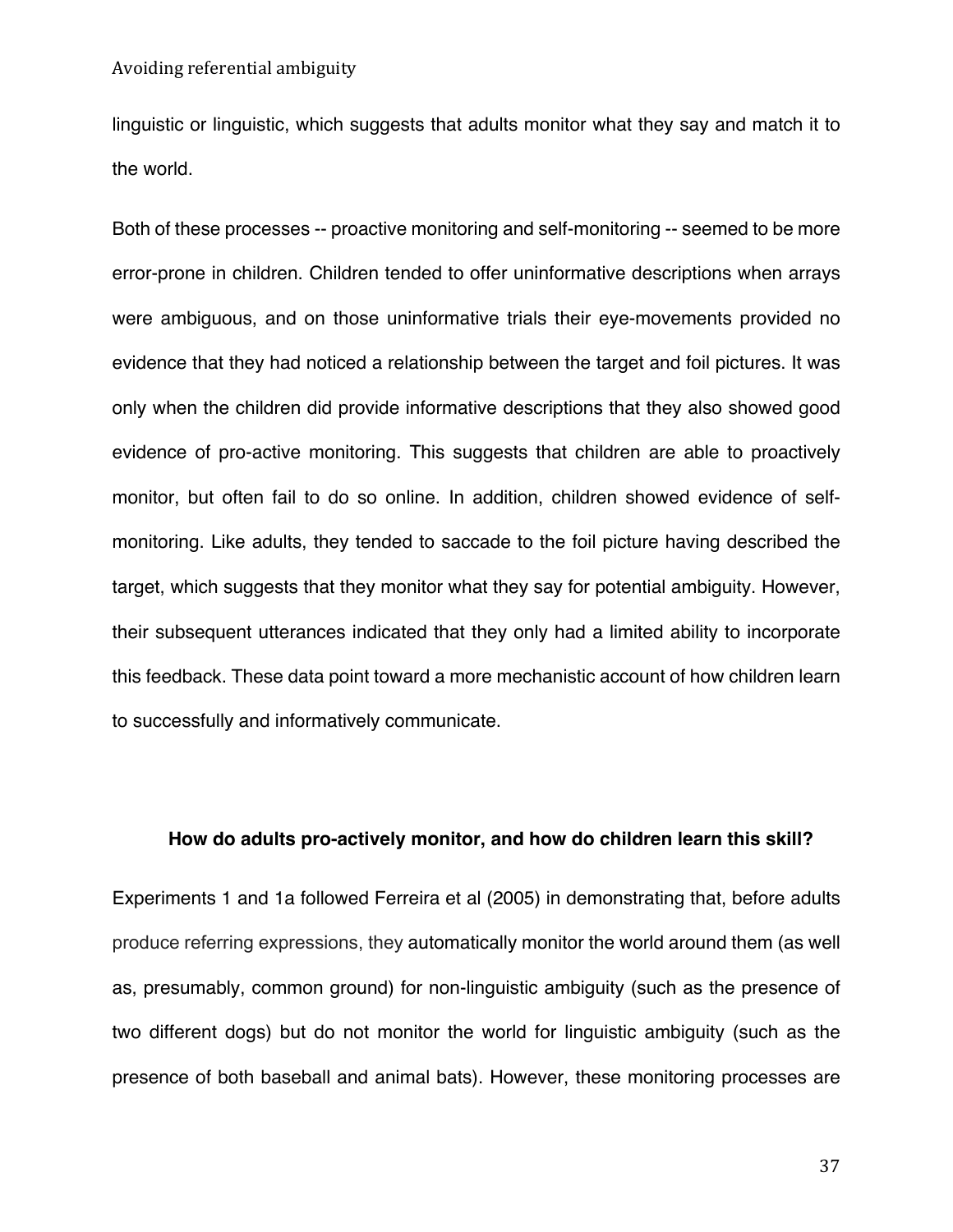specific to speaking: adults did not monitor for any type of ambiguity when they only needed to communicate para-linguistically (i.e., through pointing). Pro-active monitoring therefore has two important characteristics that will impact on how children learn to do it. First, proactive monitoring appears to be specifically engaged when *describing* the world, rather than being a constant characteristic of how we perceive and represent the world around us. Second, the world is only monitored at certain levels of representation, e.g., it is not monitored at a level of representation that would allow adults to notice linguistic ambiguity. This latter point is particularly important, because there are multiple levels of representation that could potentially be monitored. For instance, speakers might monitor the world for conceptual overlap (e.g., two different dogs are tokens of the same type), for overlap based on simple similarity (different dogs share many properties), or perhaps for overlap at the level of lexical entries (Rabagliati & Snedeker, 2013).

What might be the learning mechanism through which children master pro-active monitoring? Previous work has suggested that the development of referential communication skills is importantly linked to the development of executive function skills (Brown-Schmidt, 2009; Nilsen & Graham, 2009; Nilsen et al., 2013, 2015). For example, an increase in inhibitory or planning skills might boost children's ability to reliably engage in pro-active monitoring for ambiguity. In both Experiments 2 and 3, we found that children's tendency to produce informative utterances was dependent on whether they had engaged in pro-active monitoring; something that they did not always do. If pro-active monitoring is under executive control, then improvements to these executive skills might lead children to consistently, rather than infrequently, engage in monitoring.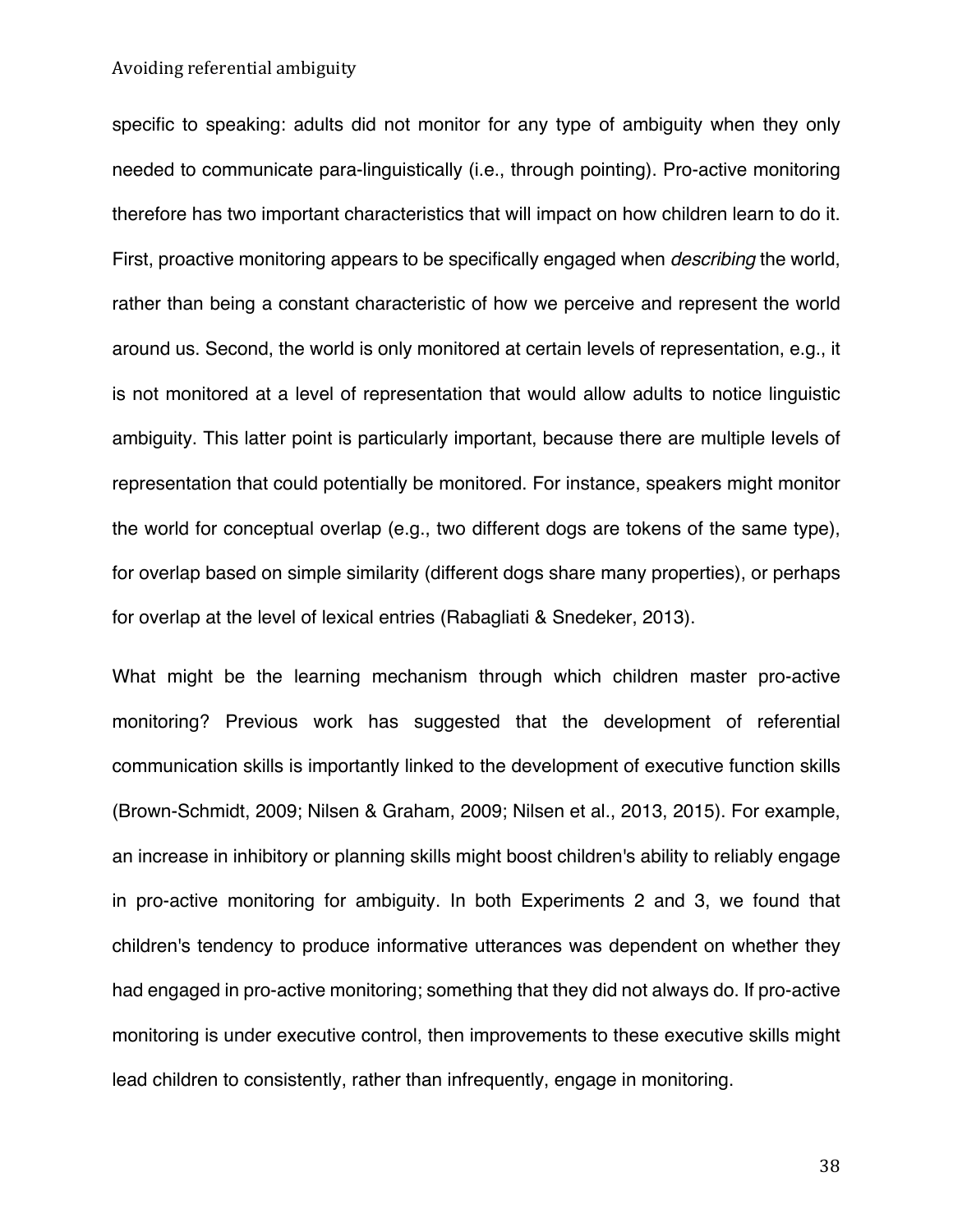However executive functions cannot be the entire story, as these skills alone cannot tell children what information should be pro-actively monitored, i.e., that they must learn to monitor for non-linguistic ambiguity, but do not need to monitor for linguistic ambiguity. To determine which of these different levels of representation should be monitored, children need some signal to guide their learning: a so-called error signal that will indicate when they have successfully avoided ambiguity or not. Some work has suggested that this signal might be provided by caregivers and community members (Matthews, Butcher, Lieven, & Tomasello, 2012; Matthews et al., 2007). For instance, if the caregiver signals that the child's utterance is ambiguous, either explicitly through corrections or questions, or implicitly through some other behavior (e.g., if the parent retrieves something other than the child's desired referent), then the child can learn from their mistake, and adjust their language production algorithm.

Caregiver feedback is likely to be important, but the current experiments suggest an additional mechanism by which children could learn, one that is self- rather than otherguided. In particular, if -- as indicated by Experiments 2 and 3 -- children are monitoring what they say, then they might be able to derive an error signal by simply matching their utterance to the world, and noting whether it provides an informative description. Independent evidence suggests that pre-school children are able to judge whether other people's utterances are uninformative (Beal, 1987; Morisseau, Davies, & Matthews, 2013; Nilsen & Graham, 2012; Nilsen, Graham, Smith, & Chambers, 2008; Plumert, 1996). For example, using eye tracking, Nilsen et al (2008) found that preschoolers possessed tacit knowledge of whether an interlocutor's utterance was informative or ambiguous.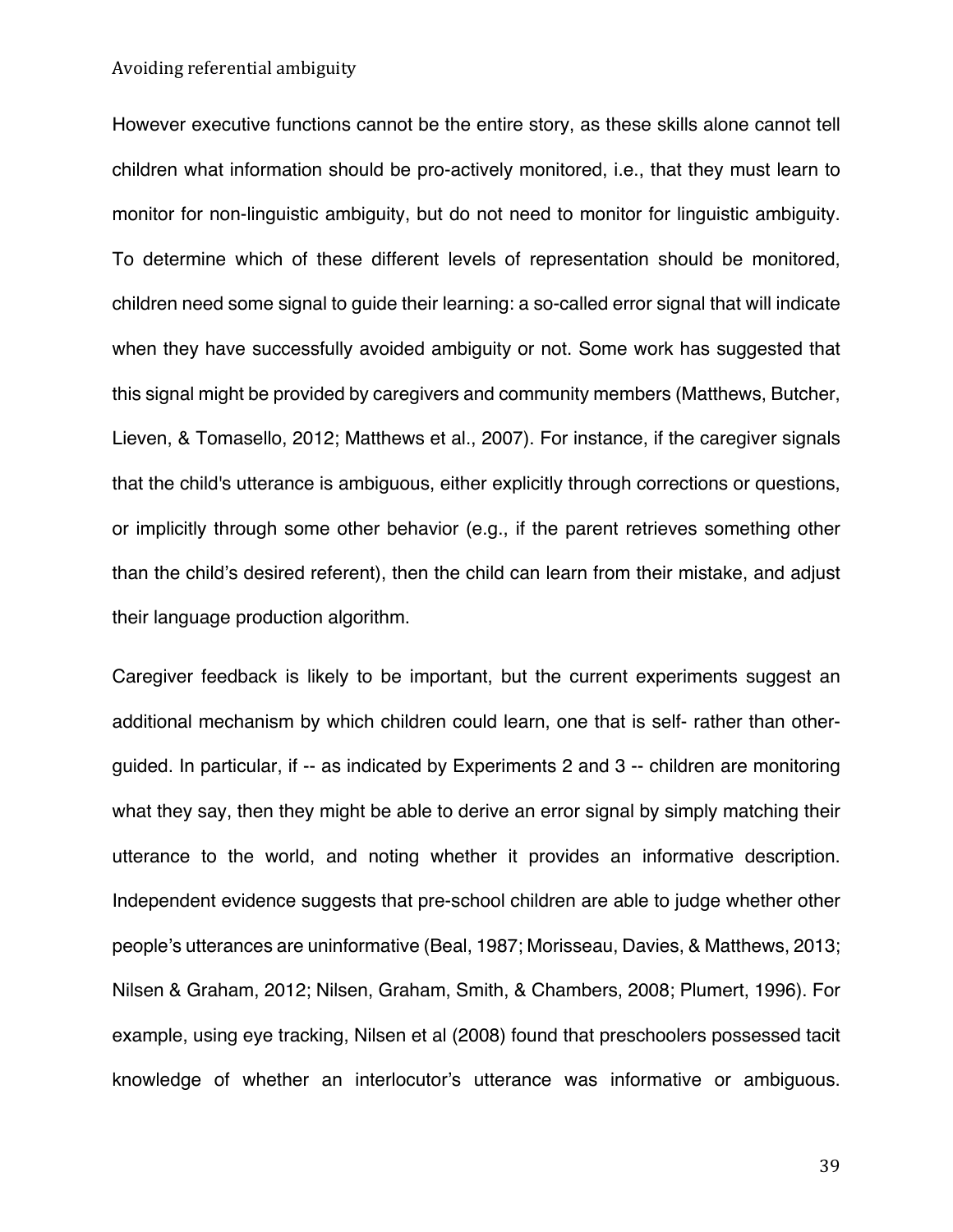Importantly, this effect was present even when the preschooler had private knowledge, allowing them themselves to interpret the utterance. If preschoolers can override their private knowledge, and implicitly realise when a speaker's statement may be ambiguous for a third party, then it is plausible that they will also be able to implicitly notice when their own utterances are ambiguous.

A child's implicit realization that their previous utterance was ambiguous could therefore serve as an error signal, i.e., as an indication that when the child's language production system is next used, it needs to operate slightly differently. As such, the error signal will encourage the developing system to explore the space of possible production routines And indeed, Experiment 3 indicated that children were a small amount more likely to produce an informative utterance immediately subsequent to producing an uninformative utterance<sup>6</sup>, which suggests that children are both generating an error signal, and sometimes attending to it as well. An error signal that is based on matching the child's utterance with the word, could therefore be used to guide the development of the child's production system. In particular, it would help the system to explore how common ground representations should be monitored for potential ambiguity; a better monitoring system would be less likely to generate an error signal.

Still, if children are generating an error signal when they produce uninformative descriptions, then a somewhat surprising finding from Experiment 3 was that they do a

 $6$  That said, in exploratory analyses of our data, we did not find evidence that children got better at this task as they completed more trials, which might be expected under this account. Perhaps this is because participants primed themselves to use single-word descriptions.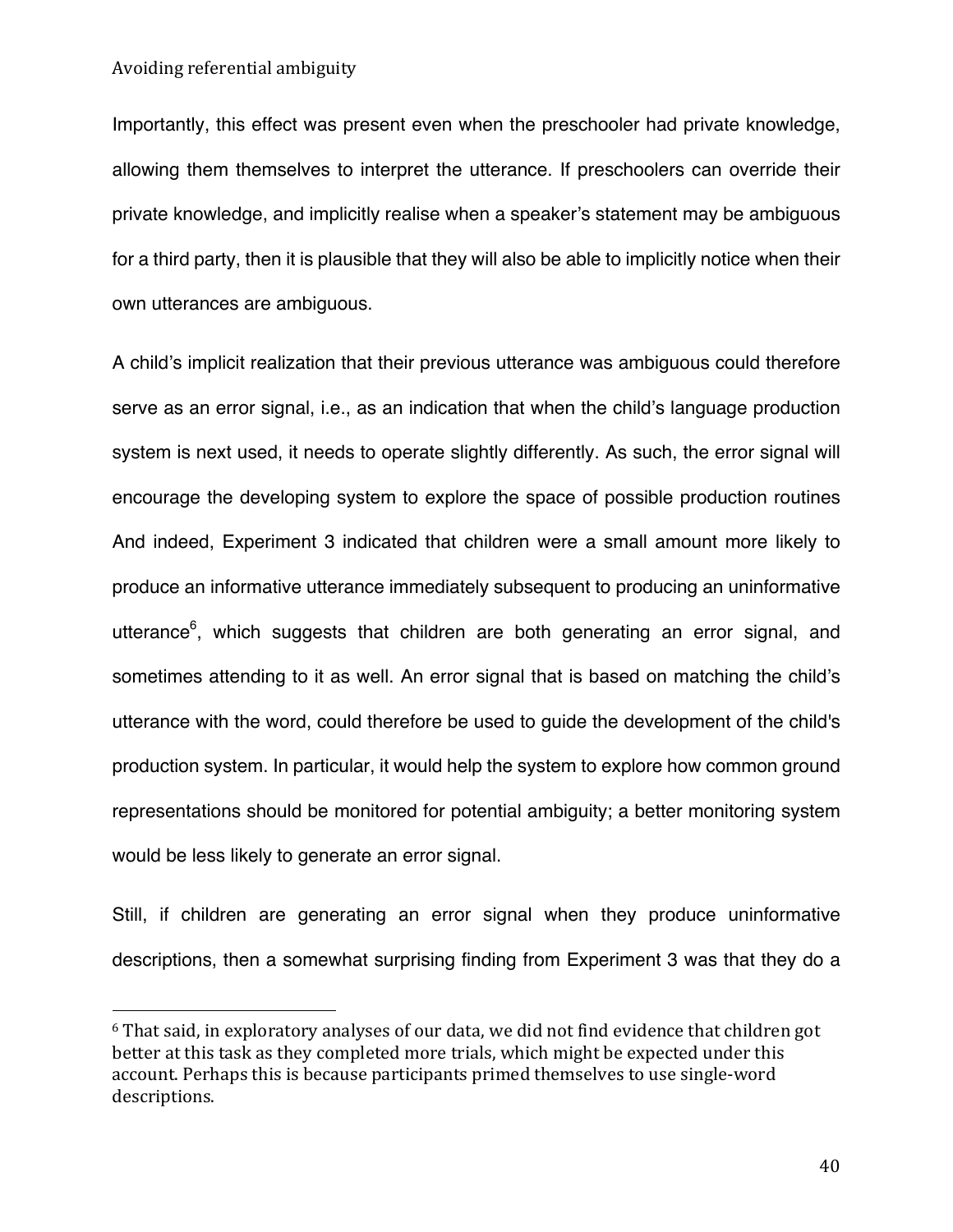quite limited job of subsequently using that error signal to avoid further ambiguity. As mentioned, the effect of self-monitoring on children's subsequent production was unexpectedly small in that experiment. Why might this be? First, we should note that, just because an error signal is generated, this does not mean that it must be immediately used for multiple different purposes. It is possible that children may not use the error signal to immediately correct their utterances, but may still use it to marginally optimize their language production architecture for the future. In addition, children's failure to immediately use self-monitoring to improve their descriptions of the foil in Experiment 3, is somewhat matched by adult behavior. Looking back at the data from Ferreira et al (2005), one can see that there was only a surprisingly small effect of self-monitoring on adults' tendency to avoid further ambiguity: when naming, e.g., a baseball bat after an animal bat, adults still produced less-informative descriptions (e.g., calling the baseball bat a bat) for the second-named item on over 35% of trials. This behavior is similar in kind, though not degree, to the behavior of the children in the present study. Thus, given that adults are themselves limited at using self-monitoring to generate more informative utterances, it seems less surprising that children also struggle to do this.

The fact that self-monitoring appears to only have a limited effect on how children produce referring expressions, suggests that it cannot be the only learning mechanism behind the development of referential communication. Indeed, previous work has shown that communicative skills can be quite quickly improved through caregiver feedback (Matthews et al, 2007). It may well be that these two mechanisms complement each other;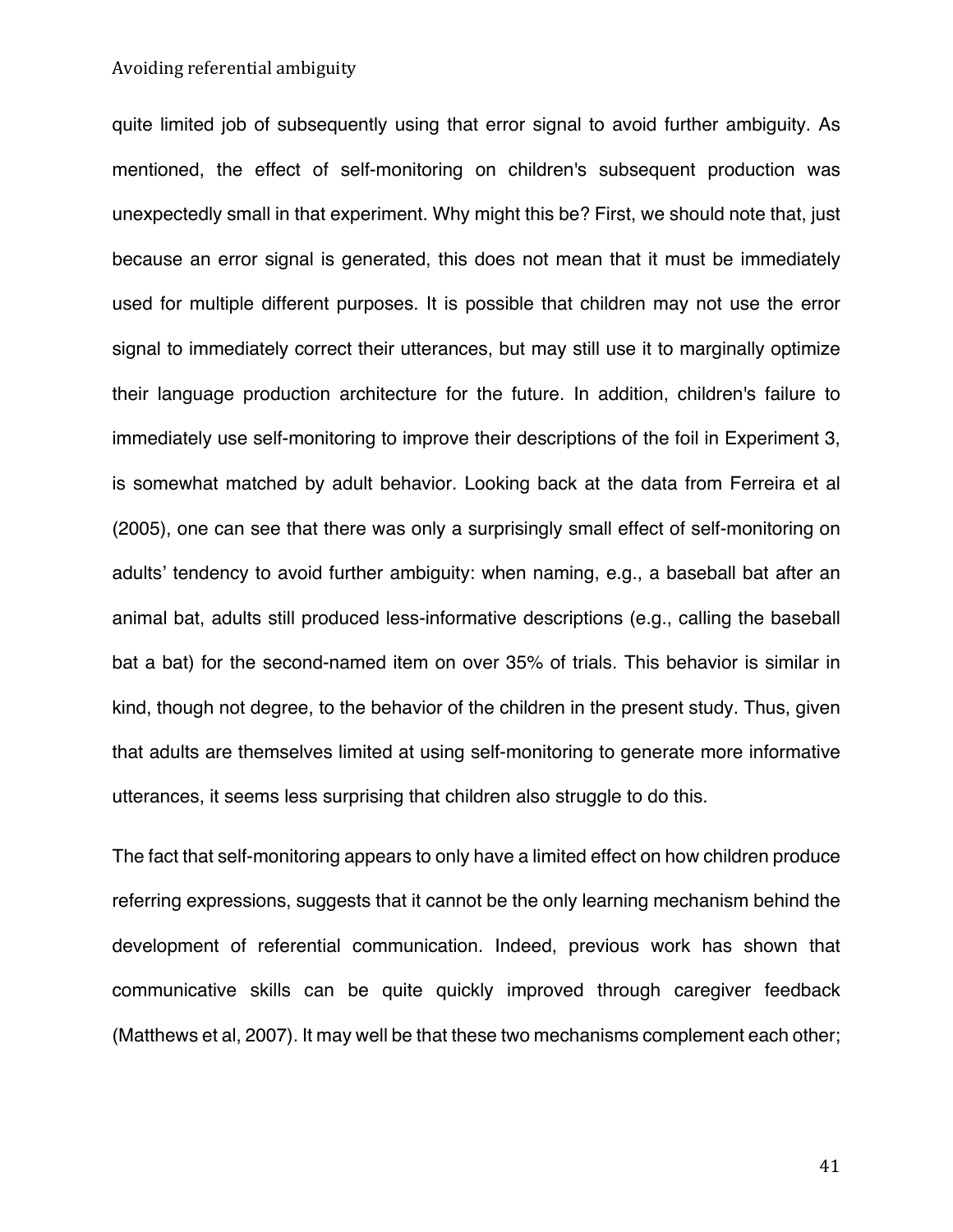the signal from caregiver feedback may be available more rarely than the signal from selfmonitoring, but may also have a greater impact on behavior.

The data here, and prior work on ambiguity avoidance in adults, suggest a plausible, mechanistic account of how children master at least some key aspects of the language production mechanisms necessary for avoiding ambiguity during referential communication. Under this account, one potential mechanism for ambiguity avoidance – self-monitoring – is operative from the start, but is not itself particularly efficacious for avoiding ambiguity, as discussed. However, self-monitoring also plays a role as a learning mechanism. In combination with other mechanisms such as caregiver feedback, it helps children to develop a much more effective form of ambiguity avoidance: pro-active monitoring. This account builds upon earlier work in the field, such as the "hierarchy of skills" approach (Sonnenschein & Whitehurst, 1984), in that it also assumes multiple different skills are involved in the process of referential development. However, it is focused on multiple different moment-by-moment language production processes, rather than broader heuristics about how communication should proceed. In addition, the account can potentially explain some of the ways in which improved executive function may result in improved referential communication (Nilsen & Graham, 2009; Nilsen et al., 2013, 2015). For instance, improved executive function could cause children to be mindful to scan for potential ambiguity in the environment before speaking. However, we note that under this account, the development of referential communication is not simply the result of domain general improvements to executive function, but involves the creation of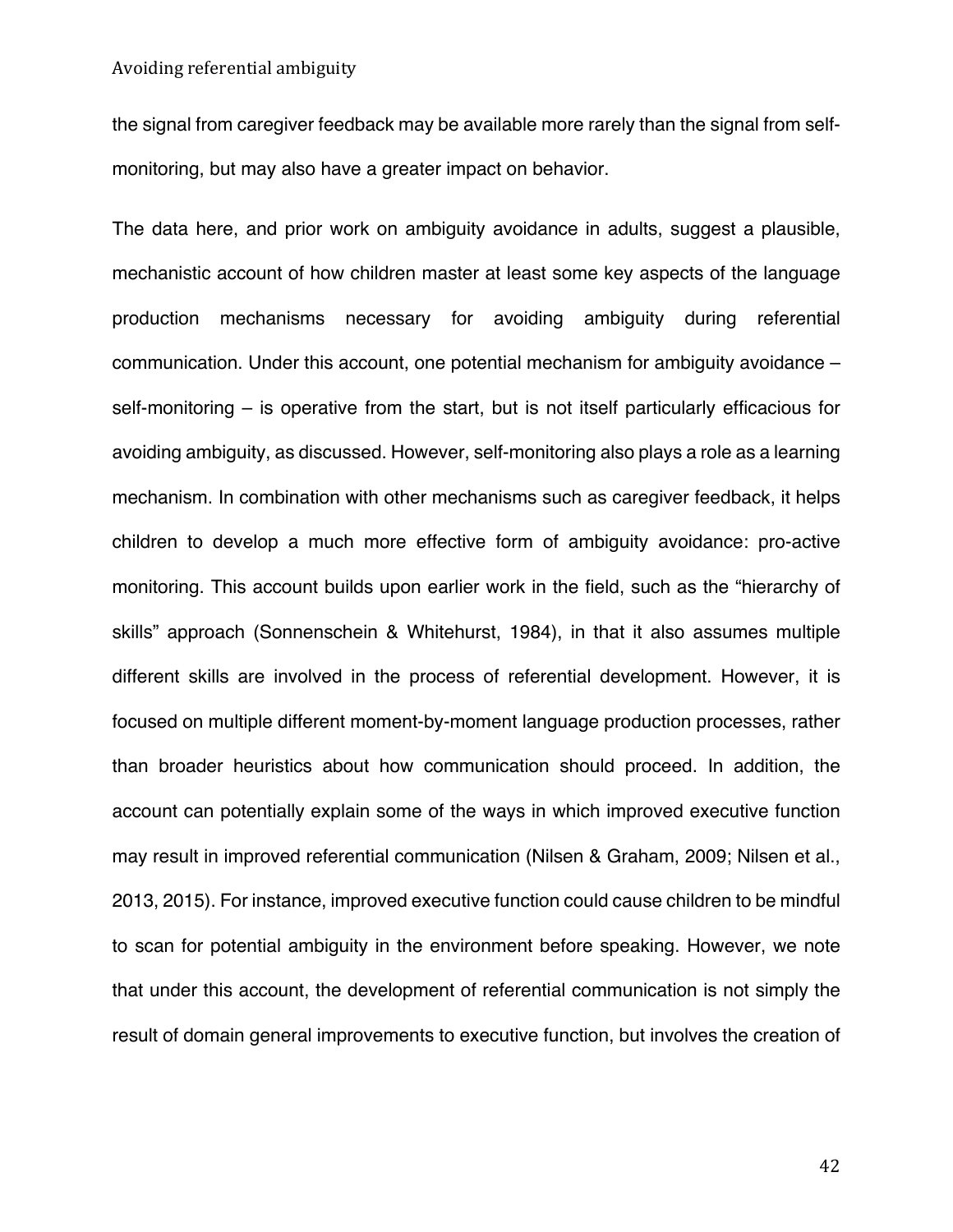domain-specific language production procedures (e.g., for encoding and monitoring common ground).

The idea that children might learn to do pro-active monitoring through self-monitoring can be tested in multiple different ways. For example, longitudinal studies could assess the relationship between how children monitor their own productions and subsequent changes in how they pro-actively monitor for ambiguity before speaking. Work could also examine whether children can learn to monitor for different types of ambiguity: since we have argued that children *learn* to monitor for non-linguistic ambiguity, we predict that they will also be able to learn to monitor for linguistic ambiguities.

We end by noting some of the limitations of this study. First, our referential communication task was stripped down: while participants described pictures to the experimenter, they never received anything other than positive feedback on their utterances, and never had to interpret other people's utterances. While these characteristics do not impact on our major conclusions, it could be that children might have shown better performance in a more ecologically rich task (although note that Ferreira et al. 2005 found that adults were just as likely to produce informative descriptions without a partner, suggesting that adultlike informative communication is somewhat automatized). Second, our visual scenes were perhaps more visually complex than those used in many tasks: non-linguistic ambiguities were created by pairing quite different instances of each kind (see Figure 1), while previous work has often used target-foil pairs that differ on only one or perhaps two dimensions (e.g., small and large versions of the same shape). Although greater ecological validity may seem an advantage, it could be the case that if we had used more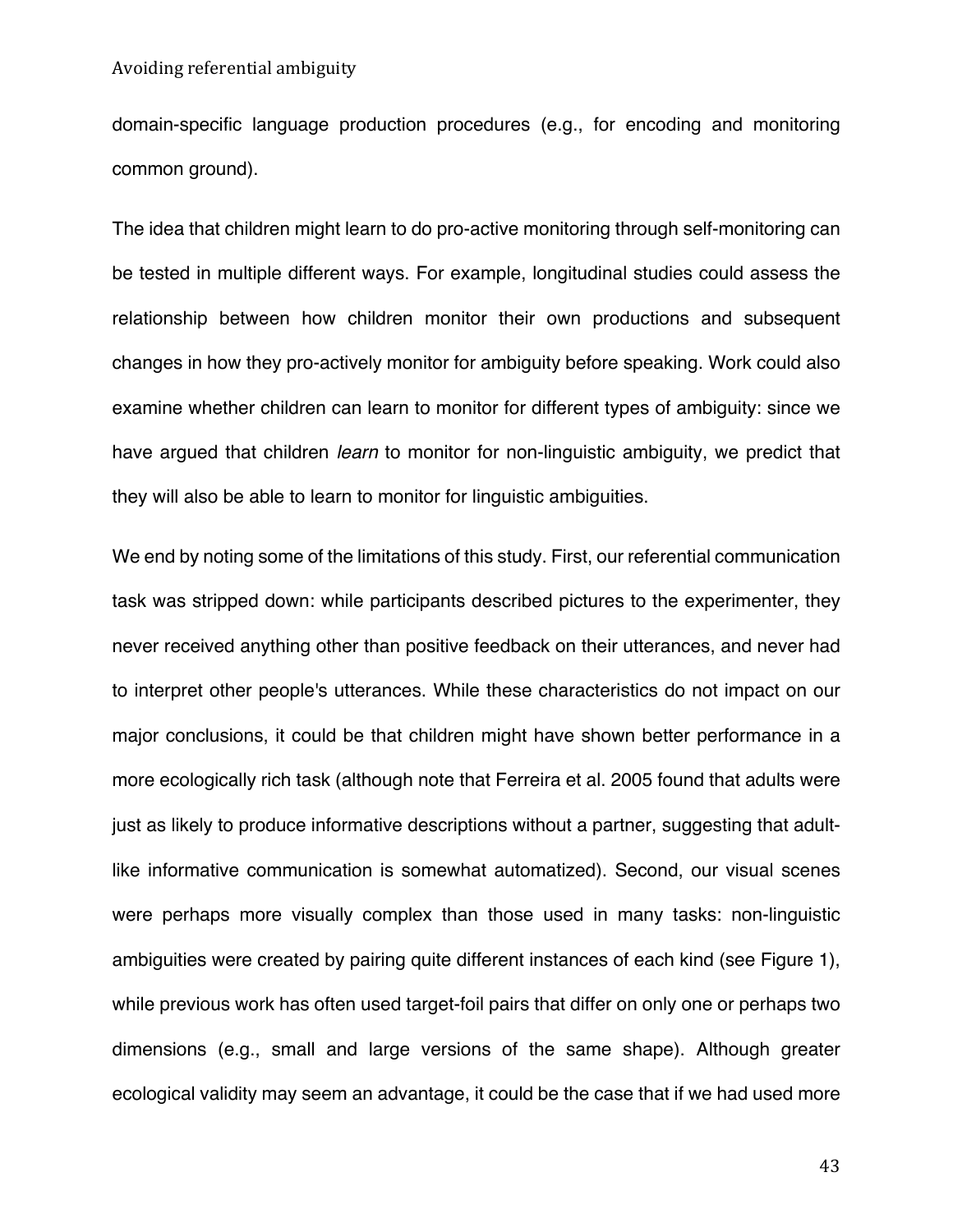constrained conditions then children may have been better able to monitor for and describe ambiguity, which might perhaps have provided more statistical power.

But even with these limitations, our studies suggest a number of concrete conclusions concerning children's and adult's referential communication. They conclusively show how adults pro-actively monitor for non-linguistic, but not linguistic, ambiguity. They demonstrate how children rarely perform this type of monitoring, yet also show that, when they do, they tend to produce informative utterances. And they show that children reinterpret their own utterances and match them against the world, providing suggestive evidence for a self-guided learning mechanism. Further work is necessary to test whether this self-guided mechanism does indeed help children master the skills behind informative communication.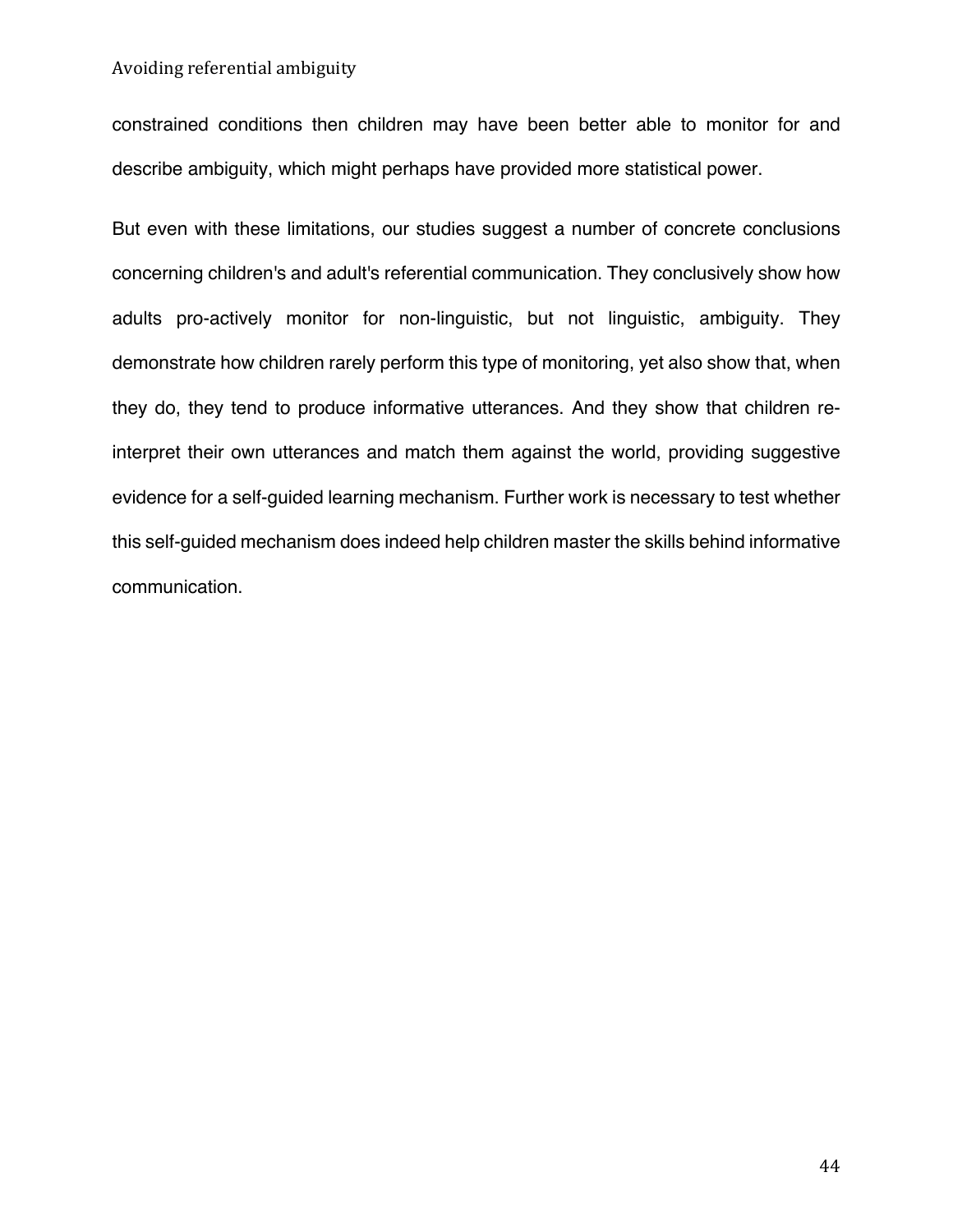## **Acknowledgments**

Many thanks to Darja Dobermann, Josefin Nilsson and Kerry Catto for help with data collection. This work was supported by grants from the ESRC (ES/L01064X/1) and the Leverhulme Trust (RPG-2014-253).

## **References**

Beal, C. R. (1987). Repairing the message: Children's monitoring and revision skills. *Child Development 58*, 401–408.

Brown-Schmidt, S. (2009). The role of executive function in perspective taking during online language comprehension. *Psychonomic Bulletin & Review*, *16*, 893–900.

Brown-Schmidt, S., & Tanenhaus, M. K. (2006). Watching the eyes when talking about size: An investigation of message formulation and utterance planning. *Journal of Memory and Language*, *54*, 592–609.

Bunger, A., Trueswell, J. C., & Papafragou, A. (2012). The relation between event apprehension and utterance formulation in children: Evidence from linguistic omissions. *Cognition*, *122*, 135–149.

de Cat, C. (2015). The cognitive underpinnings of referential abilities. In Allen, S. E. and Serratrice, L. (Eds.), *The acquisition of reference* (pp. 263–283). Amsterdam, Netherland: John Benjamins.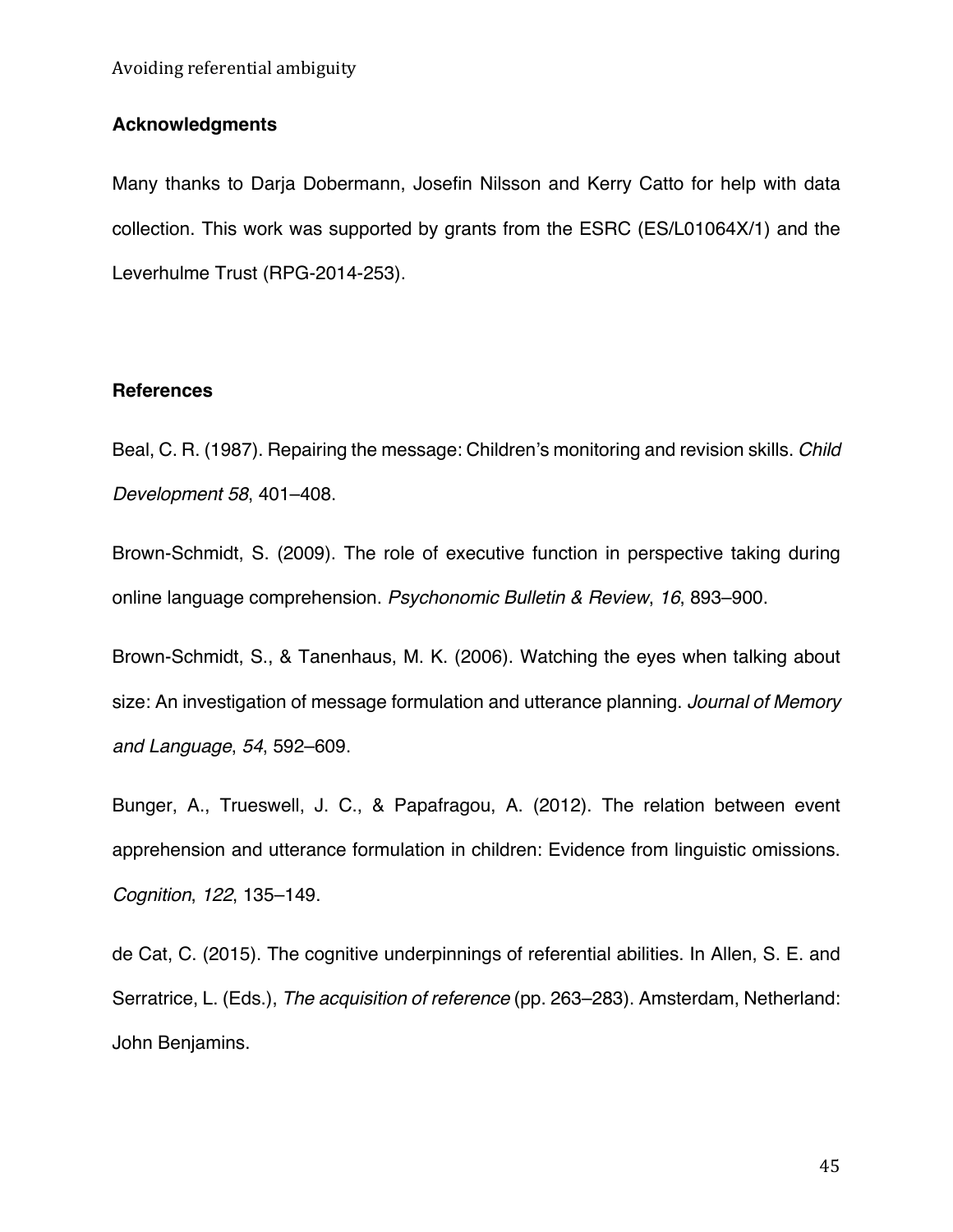Davies, CN, & Kreysa, H (2016). Is children's referential informativity associated with their visual or linguistic abilities? In: Salfner, F and Sauerland, U, (eds.) *Proceedings of Trends in Experimental Pragmatics.* Paper presented at *Trends in Experimental Pragmatics 1* Berlin, Germany 18-20 January (pp. 22-30). Berlin, Germany: Zentrum für Allgemeine Sprachwissenschaft (ZAS).

Epley, N., Keysar, B., Van Boven, L., & Gilovich, T. (2004). Perspective taking as egocentric anchoring and adjustment. *Journal of Personality and Social Psychology*, *87*, 327–339.

Fernald, A., Pinto, J. P., Swingley, D., Weinberg, A., & McRoberts, G. W. (1998). Rapid gains in speed of verbal processing by infants in the 2nd year. *Psychological Science*, *9*, 228-231.

Ferreira, V. S. (2008). Ambiguity, Accessibility, and a Division of Labor for Communicative Success. *Psychology of Learning and Motivation*, *49*, 209–246.

Ferreira, V. S., Slevc, L. R., & Rogers, E. S. (2005). How do speakers avoid ambiguous linguistic expressions? *Cognition*, *96*, 263–84.

Fukumura, K. (2015). Development of audience design in children with and without ASD. *Developmental Psychology*, *52*, 71–87.

Glucksberg, S., & Krauss, R. M. (1967). What do people say after they have learned how to talk? Studies of the development of referential communication. *Merrill-Palmer Quarterly of Behavior and Development, 13*, 309–316.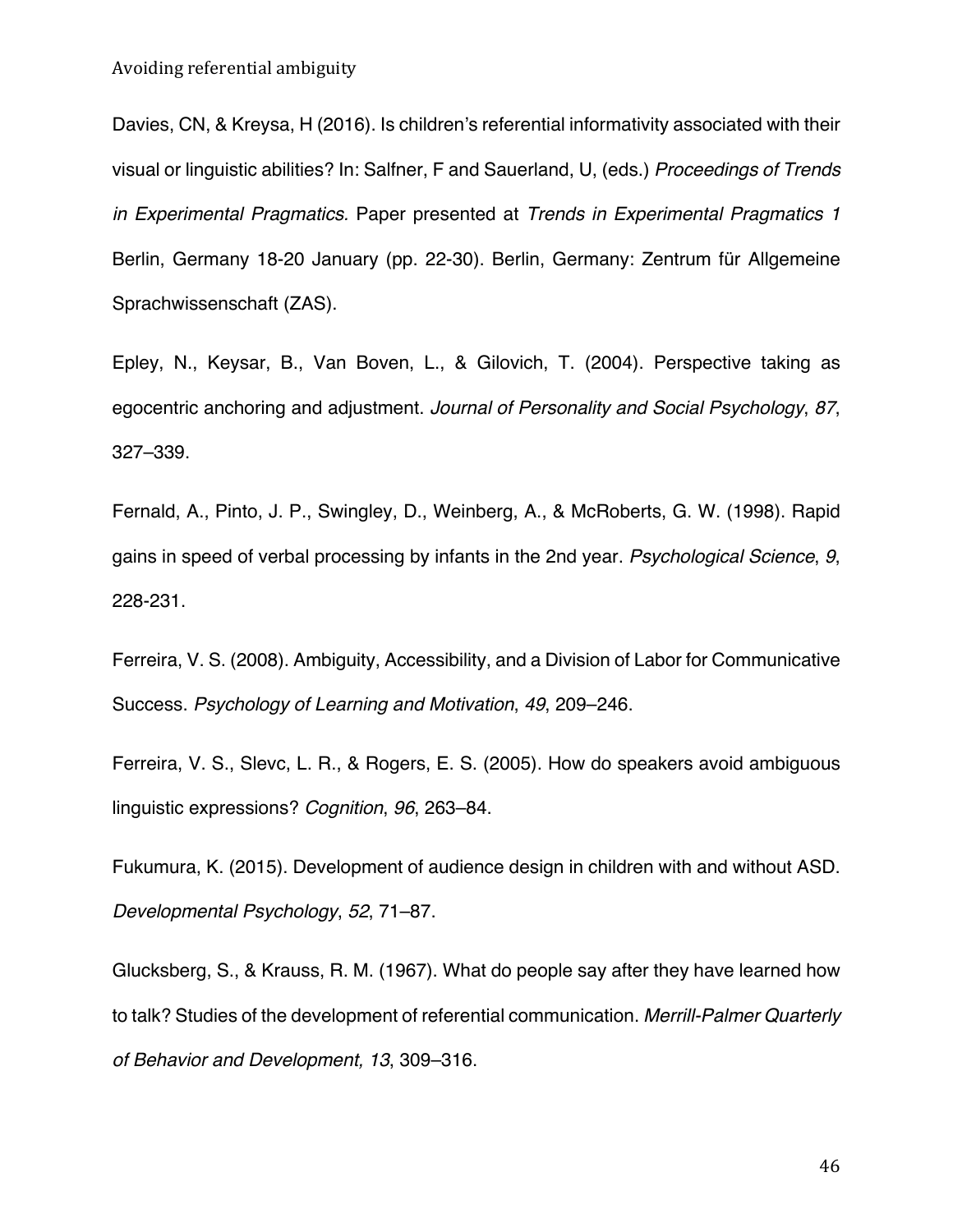Glucksberg, S., Krauss, R. M., & Higgins, E. T. (1975). The development of referential communication skills. *Review of Child Development Research*, *4*, 305–345.

Glucksberg, S., Krauss, R. M., & Weisberg, R. (1966). Referential communication in nursery school children: Method and some preliminary findings. *Journal of Experimental Child Psychology*, *3*, 333–342.

Huang, Y. T., & Snedeker, J. (2009). Semantic meaning and pragmatic interpretation in 5-year-olds: Evidence from real-time spoken language comprehension. *Developmental Psychology*, *45*, 1723-1739.

Krauss, R. M., & Glucksberg, S. (1969). The development of communication: Competence as a function of age. *Child Development*, *40*, 255–266.

Levelt, W. J. (1983). Monitoring and self-repair in speech. *Cognition*, *14*, 41–104.

Liebal, K., Behne, T., Carpenter, M., & Tomasello, M. (2009). Infants use shared experience to interpret pointing gestures. *Developmental Science*, *12*, 264-71.

Liebal, K., Carpenter, M., & Tomasello, M. (2010). Infants' use of shared experience in declarative pointing. *Infancy*, *15*, 545-556.

Matthews, D., Butcher, J., Lieven, E., & Tomasello, M. (2012). Two-and four-year-olds learn to adapt referring expressions to context: Effects of distracters and feedback on referential communication. *Topics in Cognitive Science*, *4*, 184–210.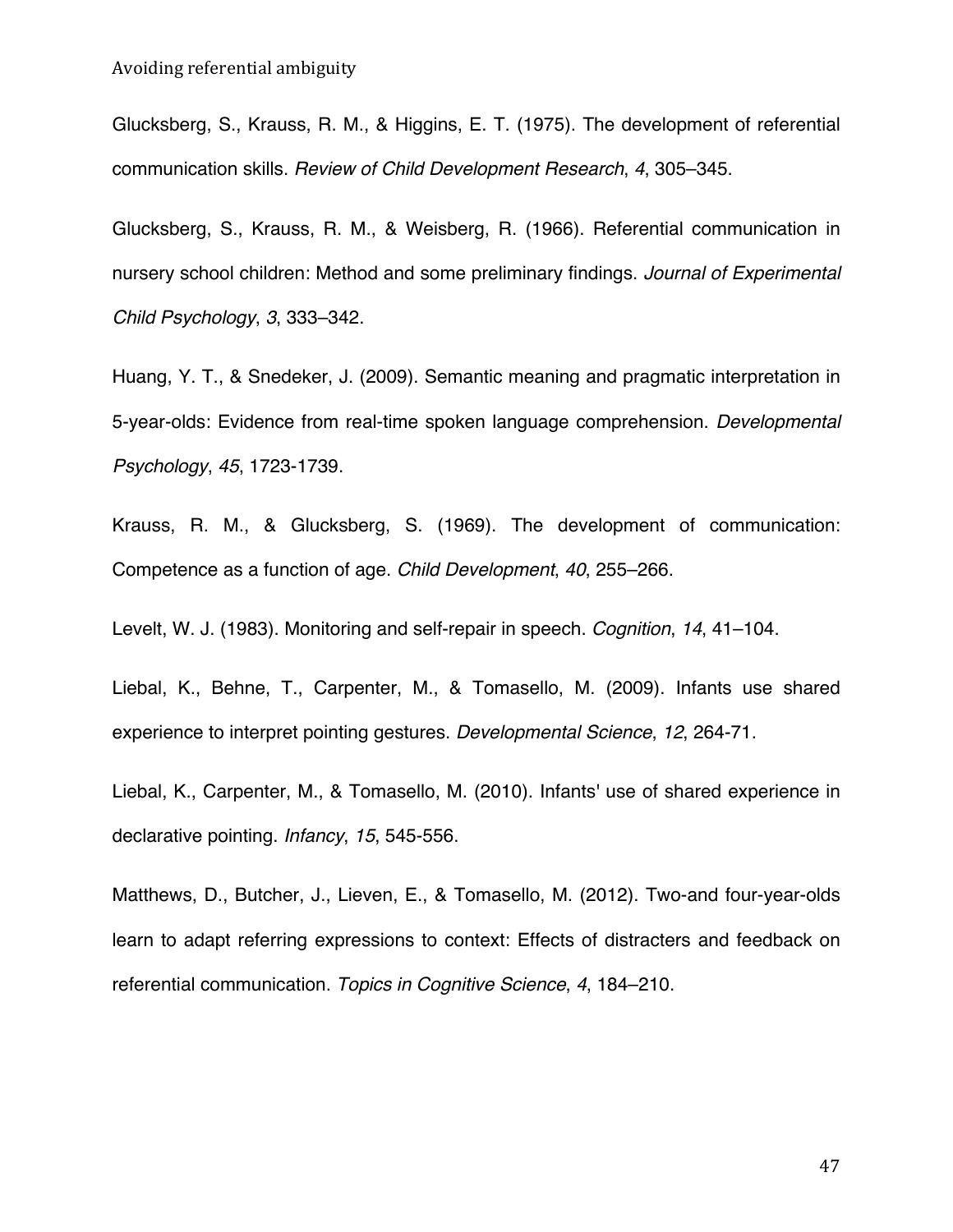Matthews, D., Lieven, E., Theakston, A., & Tomasello, M. (2006). The effect of perceptual availability and prior discourse on young children's use of referring expressions. *Applied Psycholinguistics*, *27*, 403-422.

Matthews, D., Lieven, E., & Tomasello, M. (2007). How toddlers and preschoolers learn to uniquely identify referents for others: A training study. *Child Development*, *78*, 1744– 1759.

Moll, H., Richter, N., Carpenter, M. and Tomasello, M. (2008). Fourteen-month-olds know what "we" have shared in a special way. *Infancy*, *13*, 90-101.

Morisseau, T., Davies, C., & Matthews, D. (2013). How do 3- and 5-year-olds respond to under- and over-informative utterances? *Journal of Pragmatics*, *59*, 26-39.

Nadig, A., Vivanti, G., & Ozonoff, S. (2009). Adaptation of object descriptions to a partner under increasing communicative demands: A comparison of children with and without autism. *Autism Research*, *2*, 334–347.

Nayer, S.L., & Graham, S.A. (2006). Children's communicative strategies in novel and familiar word situations*. First Language*, 26, 403-420.

Nilsen, E. S., & Graham, S. A. (2009). The relations between children's communicative perspective-taking and executive functioning. *Cognitive Psychology*, *58*, 220–249.

Nilsen, E. S., & Graham, S. A. (2012). The development of preschoolers' appreciation of communicative ambiguity. *Child Development*, *83*, 1400–1415. doi:10.1111/j.1467- 8624.2012.01762.x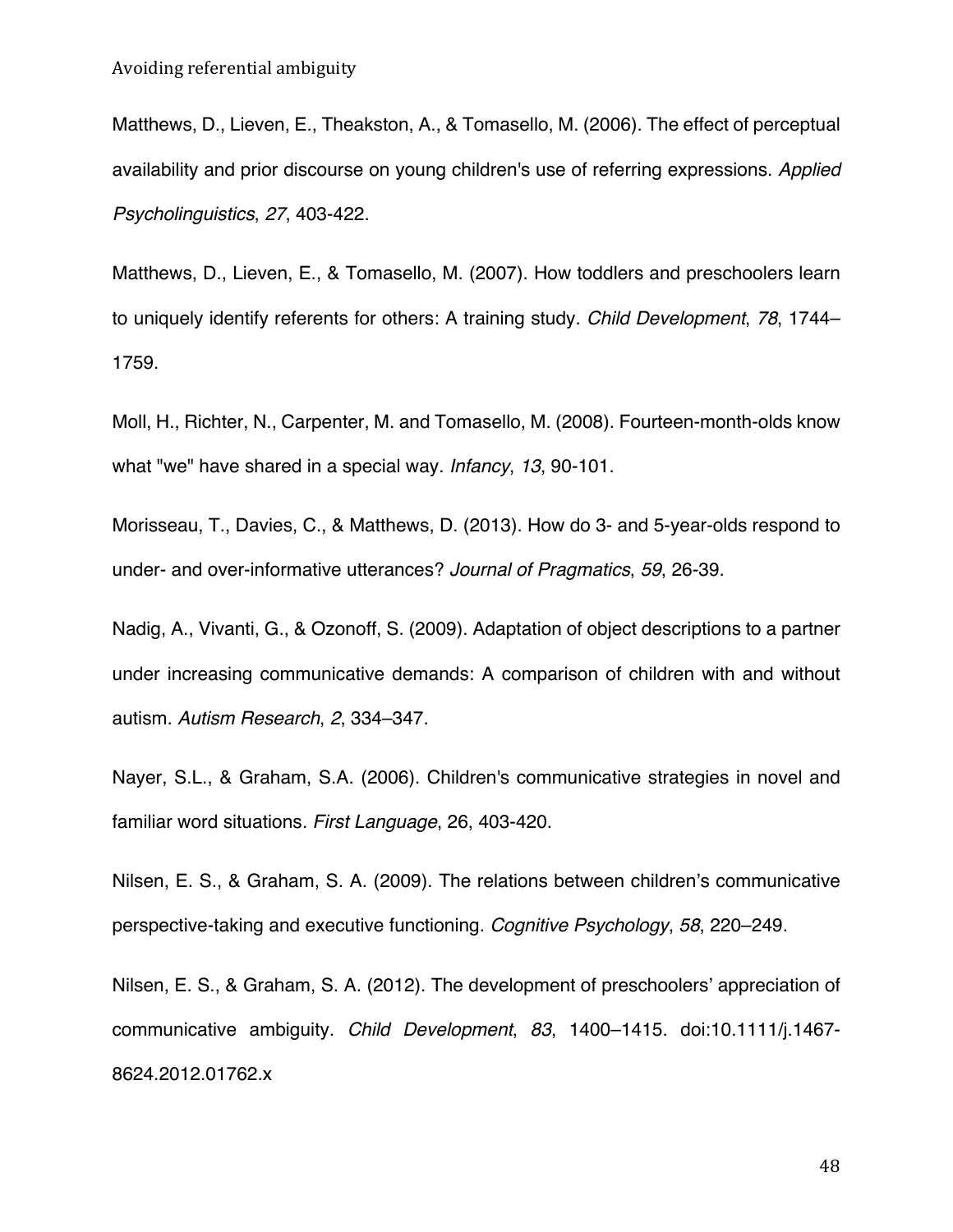Nilsen, E. S., Buist, T. A. M., Gillis, R., & Fugelsang, J. (2013). Communicative perspective-taking performance of adults with ADHD symptoms. *Journal of Attention Disorders*, *17*, 589–597.

Nilsen, E. S., Graham, S. A., Smith, S., & Chambers, C. G. (2008). Preschoolers' sensitivity to referential ambiguity: Evidence for a dissociation between implicit understanding and explicit behavior. *Developmental Science*, *11*, 556–562. doi:10.1111/j.1467-7687.2008.00701.x

Nilsen, E. S., Varghese, A. L., Xu, Z., & Fecica, A. (2015). Children with stronger executive functioning and fewer ADHD traits produce more effective referential statements. *Cognitive Development*, *36*, 68–82.

Norbury, C. F. (2014). Sources of variation in developmental language disorders: Evidence from eye-tracking studies of sentence production. *Philosophical Transactions of the Royal Society of London B: Biological Sciences*, *369*(1634). doi:10.1098/rstb.2012.0393

O'Neill, D. K. (1996). Two-year-old children's sensitivity to a parent's knowledge state when making requests. *Child Development*, *67*, 659-677.

Onishi, K. H., & Baillargeon, R. (2005). Do 15-month-old infants understand false beliefs? *Science*, *308*(5719), 255–258.

Piaget, J. (1926). *The language and thought of the child*. New York, NY: Harcourt Press.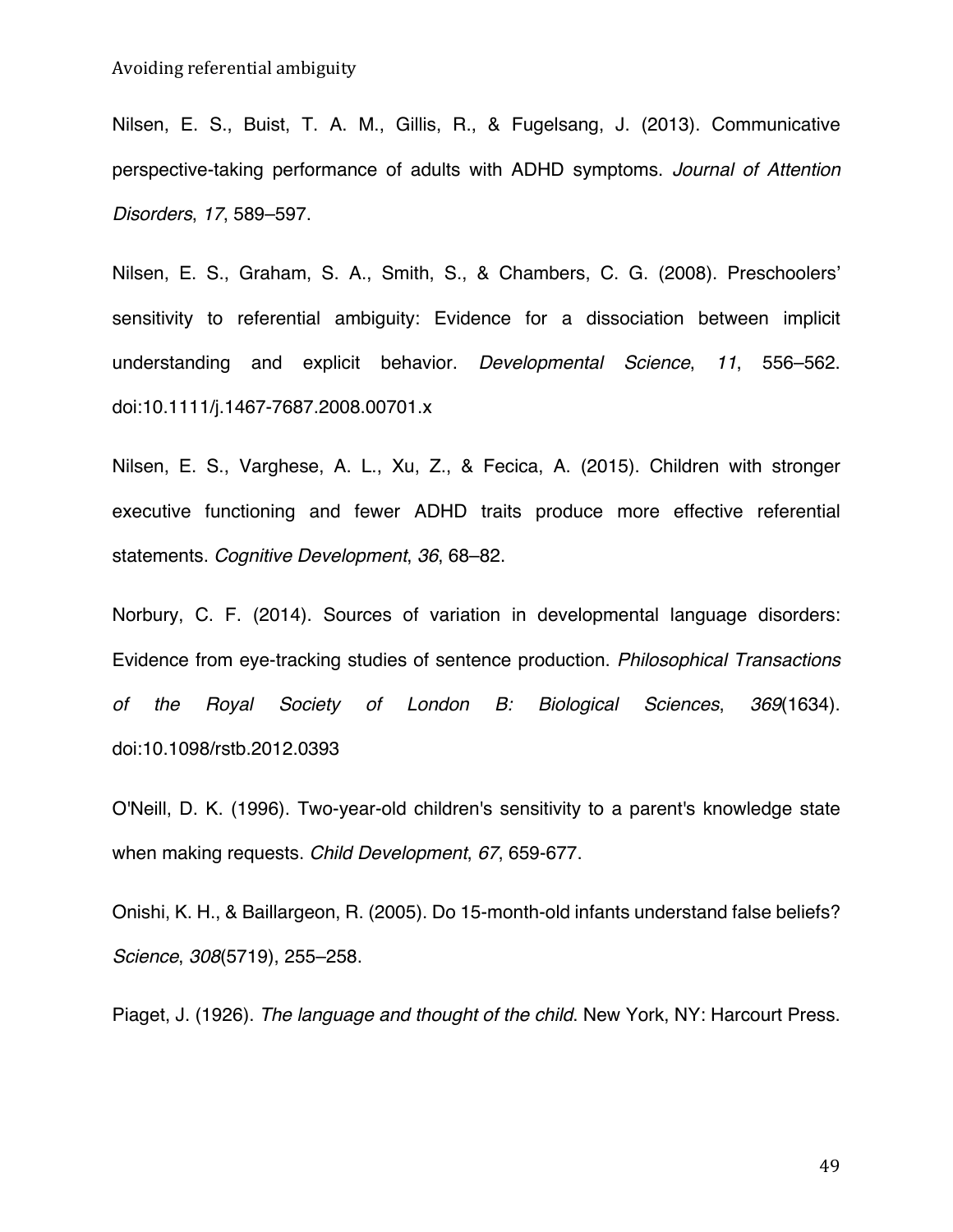Plumert, J. M. (1996). Young children's ability to detect ambiguity in descriptions of location. *Cognitive Development*, *11*, 375–396.

Rabagliati, H., Pylkkänen, L., & Marcus, G. F. (2013). Top-down influence in young children's linguistic ambiguity resolution. *Developmental Psychology*,*49*, 1076.

Rabagliati, H., & Snedeker, J. (2013). The truth about chickens and bats: Ambiguity avoidance distinguishes types of polysemy. *Psychological Science*, *24*, 1354–1360.

Snedeker, J., & Huang, Y. T. (2015). Sentence Processing. In E. Bavin & L. Naigles (Eds.), *The Handbook of Child Language.* (2nd ed.) (pp. 409-437). Cambridge, UK: Cambridge University Press.

Snedeker, J., & Trueswell, J. C. (2004). The developing constraints on parsing decisions: The role of lexical-biases and referential scenes in child and adult sentence processing. *Cognitive Psychology*, *49*, 238-299.

Sonnenschein, S., & Whitehurst, G. J. (1984). Developing referential communication: A hierarchy of skills. *Child Development*, *55*, 1936–1945.

Varghese, A. L., & Nilsen, E. S. (2013). Incentives improve the clarity of school-age children's referential statements. *Cognitive Development*, *28*, 364–373.

Whitehurst, G. J., & Sonnenschein, S. (1981). The development of informative messages in referential communication: Knowing when versus knowing how. In W. Dickson (Ed.), *Children's oral communication skills* (pp. 127–142). New York, NY: Academic Press.